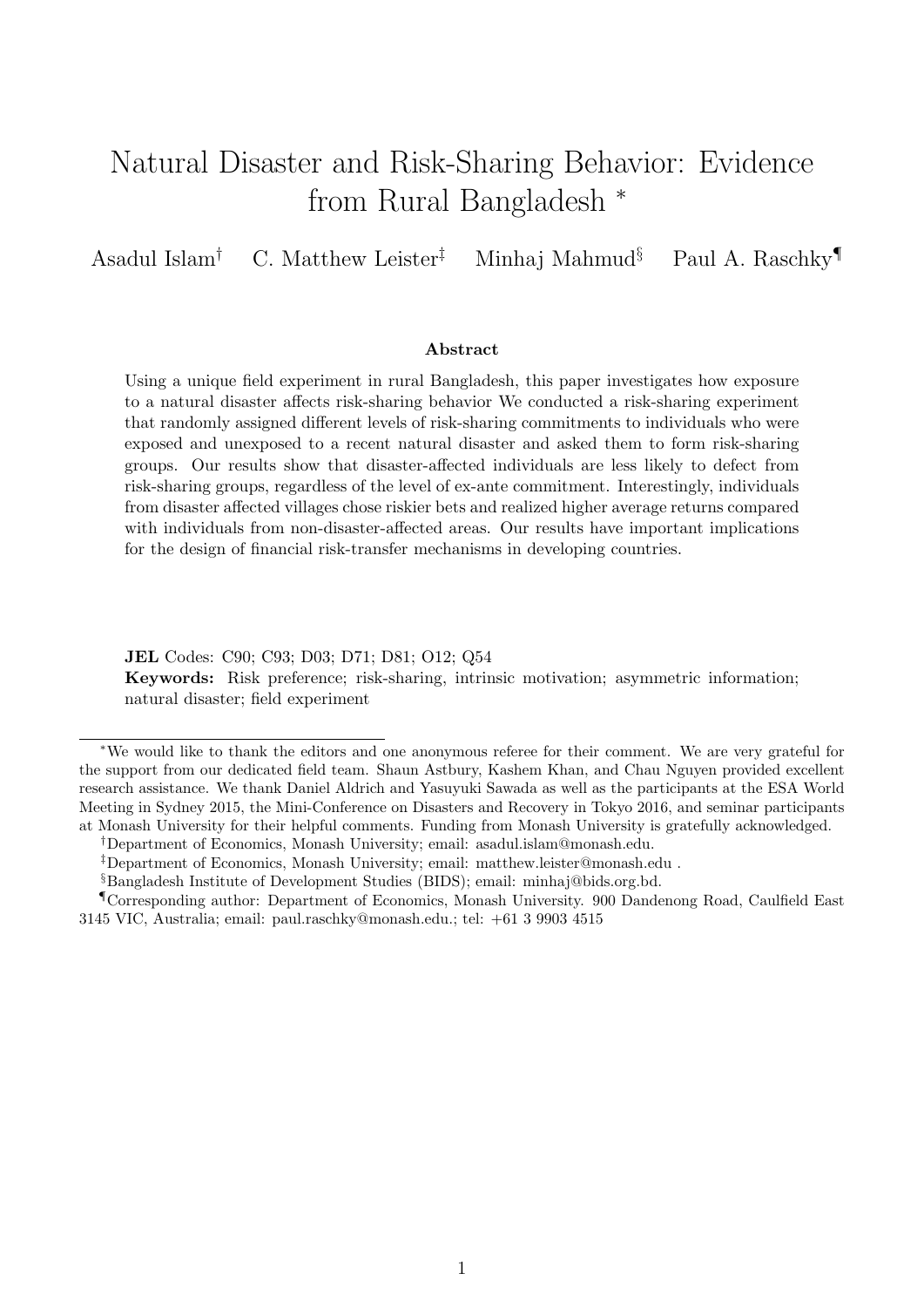## 1 Introduction

The vast majority of households in developing countries have no access to formal types of insurance therefore, more informal types of risk-sharing are often the only methods to insure against consumption shocks (Townsend 1994, Holzmann, Packard and Cuesta 2000). There is a substantial amount of literature that documents the use of informal risk-sharing networks to counter the adverse income effects associated with sickness and unemployment (Ravallion and Dearden 1988, Fafchamps and Lund 2003), weather shocks (Morduch 1991), and natural disasters (Freeman and Kunreuther 2002, Zylberberg and Gröger 2016).

Considering that informal risk-sharing networks do not rely on formal contracts, an interesting question is whether commitment to informal risk-sharing is stable over time and, in particular, if individual risk-sharing behaviour is affected by exposure to large negative shocks, such as natural disasters or violent conflict. This question is important for various reasons. Informal mechanisms are often insufficient to cover the damages from large negative shocks because the individual risks are often highly correlated, resulting in very large cumulative damages. In addition, large negative shocks could potentially distort or fully eradicate the only available mechanism that allows households to smooth consumption in poor societies. Eventually, this might have longer lasting adverse effects on the individuals' livelihoods, even after the initial losses of that shock have been absorbed.

There are a number of studies that hint towards the idea that there could be a link between large negative shocks and risk-sharing behaviour. First, large losses affect individual risk preferences, which, in turn, can impact individual risk-sharing behaviour. A number of empirical studies have confirmed that risk attitudes tend to be systematically affected by large negative events (e.g., Eckel, El-Gamal and Wilson 2009, Malmendier and Nagel 2011, Voors, Nillesen, Verwimp, Bulte, Lensink and Van Soest 2012, Haushofer and Fehr 2014, Page, Savage and Torgler 2014, Cameron and Shah 2015, Hanaoka, Shigeoka and Watanabe 2018). So far, there is no clear consensus in the empirical literature about the effect of natural disasters on risk aversion. One group of studies (Cameron and Shah 2015, Cassar, Healy and von Kessler 2017) has found increased risk aversion, while another set of studies (Eckel et al. 2009, Page et al. 2014, Hanaoka et al. 2018) finds that people tend to become more risk tolerant after experiencing a natural disaster and that this effect can even persist over multiple years (Hanaoka et al. 2018). Further, work by Ghatak (1999),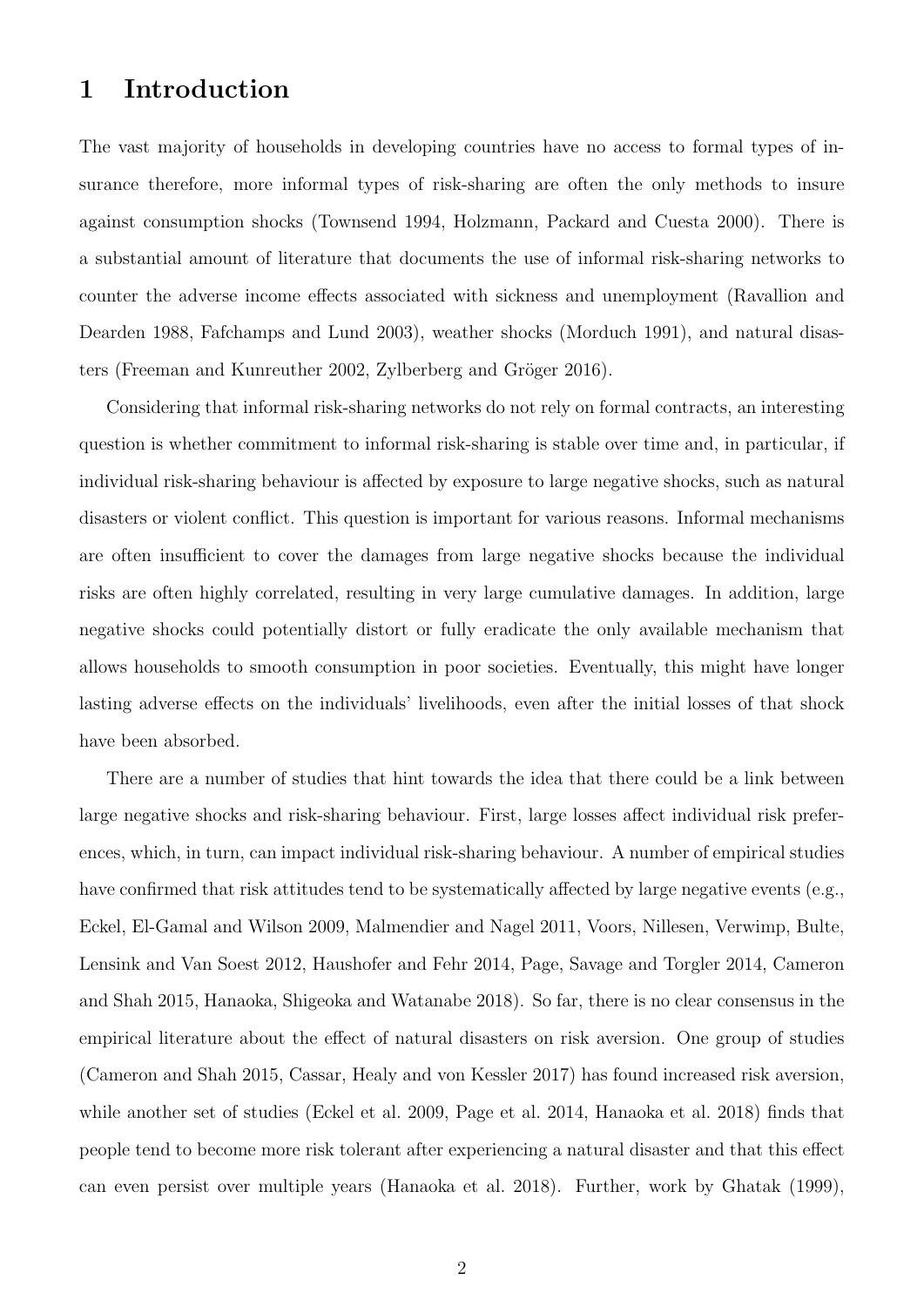Ahlin (2009), and Attanasio, Barr, Cardenas, Genicot and Meghir (2012) provide evidence of the link between individual risk preferences and the formation of informal risk-sharing groups. Although Ahlin (2009) finds evidence of assertive matching based on risk preferences in risk-sharing groups in general, Attanasio et al. (2012) reveal that this is only the case for groups with strong social networks. Second, large negative shocks are believed to have a systematic impact on social networks and social capital (e.g., Fleming, Chong and Bejarano 2014, Cassar et al. 2017, Toya and Skidmore 2014, Yamamura 2016). Fleming et al. (2014) find that reciprocity among rural villages decreased a year after the 2010 Chilean earthquake. In contrast, using a number of labin-the-field experiments, Cassar et al. (2017) show that trust and pro-social behavior increased among respondents in areas affected by the 2004 tsunami. Relying on cross-country data, Toya and Skidmore (2014) find that the frequency of major natural disasters has a positive effect on social capital accumulation. Our paper links this literature with existing studies showing that social capital is important for the formation and stability of of informal risk-sharing networks (e.g., De Weerdt and Dercon 2006, Fafchamps and Gubert 2007, Mazzocco and Saini 2012, Munshi and Rosenzweig 2016). A third link between large negative shocks and risk-sharing behavior is that exposure to a disaster can affect individuals' risk perceptions (e.g., Botzen, Aerts and Van Den Bergh 2009, Botzen, Kunreuther and Michel-Kerjan 2015), which, in turn, can increase the demand for private protective measures and risk-sharing mechanisms such as disaster insurance (e.g., Botzen and Van Den Bergh 2012b, Bubeck, Botzen and Aerts 2012, Botzen, Kunreuther and Michel-Kerjan 2019, Thieken, Petrow, Kreibich and Merz 2006). What is, however, absent from the literature is an empirical analysis that directly investigates the relationship between large negative shocks and risk-sharing behaviour.

The purpose of the current paper is to fill this gap using data from a field experiment in Bangladesh. More specifically, we exploit the random cut-offs of inundation zones resulting from Cyclone Aila in 2009 in the districts of Khulna and Satkhira to identify the effect of disaster exposure on risk-sharing commitments. Villages that were hit by the cyclone-related flooding are the treatment villages, and the adjacent villages that were unaffected by the disaster serve as the control villages.

To aid in the interpretation of our findings, we also develop a theoretical model of risk-taking, risk-sharing, and defection. The model highlights the role of social costs in deterring defection. Precisely, in villages that exhibit a combination of (i) more risk-taking, (ii) smaller risk-sharing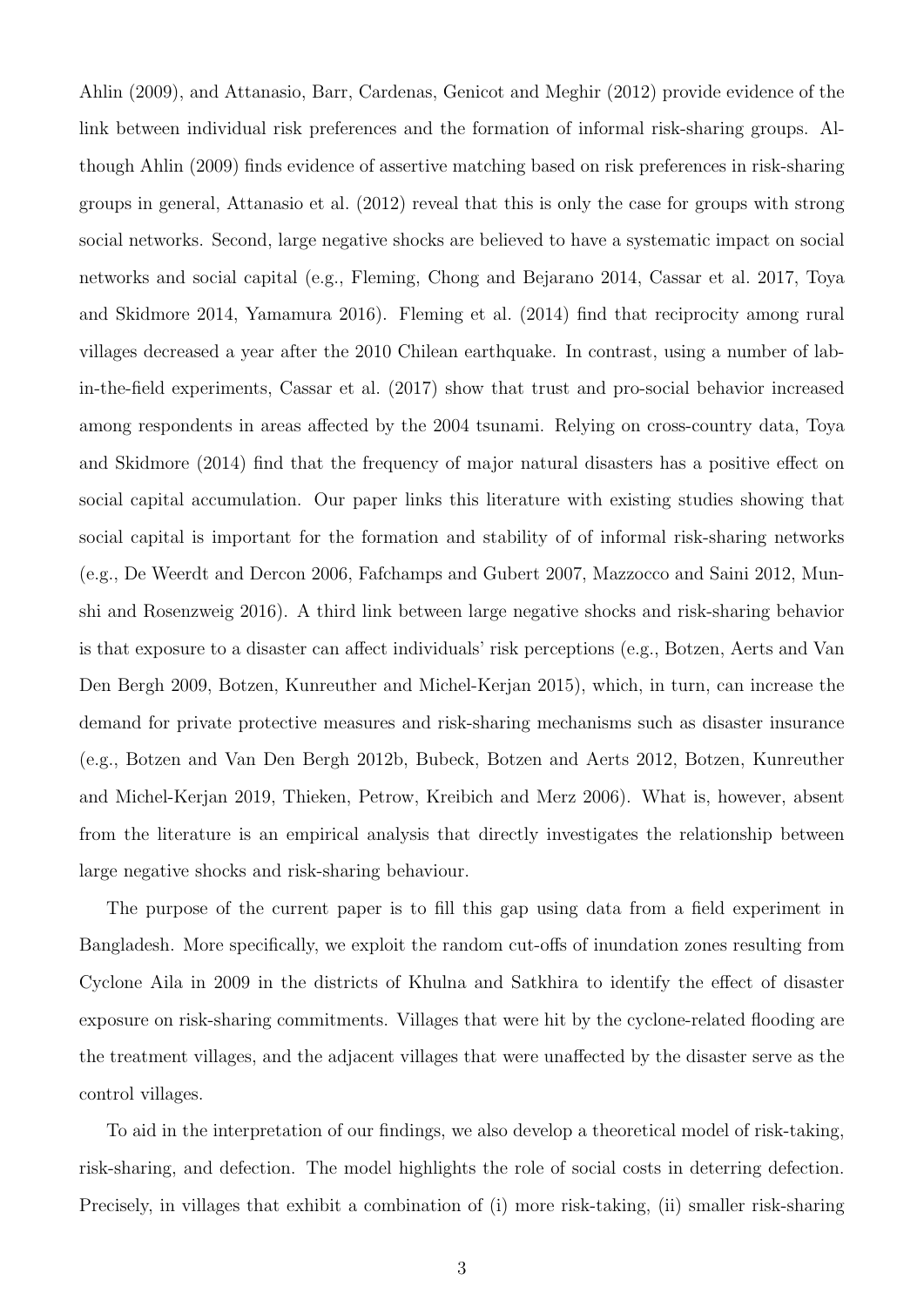groups, and (iii) less defection, the within groups must face stronger social norms to prevent defection. As discussed below, this mix of behaviors is exactly what we observe among our treatment villages.

Our identifying assumption is that the individuals in the flood-affected villages are comparable to the individuals in the unaffected villages. A common concern among studies that use natural disasters as a natural experimental setting (e.g., Page et al. 2014, Cameron and Shah 2015, Hanaoka et al. 2018), however, is that the population in affected and unaffected villages might differ because of some unobservable factors, which simultaneously drive the selection into the treatment group and their risk-taking behaviour. For example, more affluent villages could afford better flood protection and also have a different demographic composition, which affects their members' risk-taking commitments (e.g., Kousky, Luttmer and Zeckhauser 2006).

With respect to this concern, Cyclone Aila and the resulting inundation of Khulna and Satkhira provide a unique setting for a natural experiment. First, man-made protective measures are largely absent, and the few structural measures (i.e., elevated roads) were no match for Aila's storm surge. Second, the study area is located in a large delta on Bangladesh's coast on the gulf of Bengal, and the entire area is flat and lacks significant elevational changes. As such, the topography does not offer any elevated places for settlement to be more protected in the case of flooding. Therefore, the selection into the treatment group is solely driven by the physical magnitude of the cyclone and the resulting storm surge and is, as such, random. To provide further auxiliary support that our identification assumption is valid, we show evidence that the participants in the adjacent villages are similar regarding a set of observable characteristics.

To measure risk-sharing behaviour, we invited a random subset of households in both the treatment and control villages to participate in a series of lab-style experiments in makeshift laboratories set up in each village. The design of this lab-in-field type of experiment closely follows the design of Barr and Genicot (2008). In the first step, participants had to choose from different lotteries in a standard risk-taking game.<sup>[1](#page-0-0)</sup> In the second step, they were asked to form a risk-sharing group that pools and shares the gains from the group members' gambles. Then, the participants were assigned into one of the three different information treatments. Treatments varied with respect to the level of exogenous commitments that allowed individuals to defect and whether such a defection was public or private information. The main findings are that

<sup>&</sup>lt;sup>1</sup>The design in the first stage is also used by other related studies such as Carvalhoa, Prinab and Sydnor (2016) and Cameron and Shah (2015).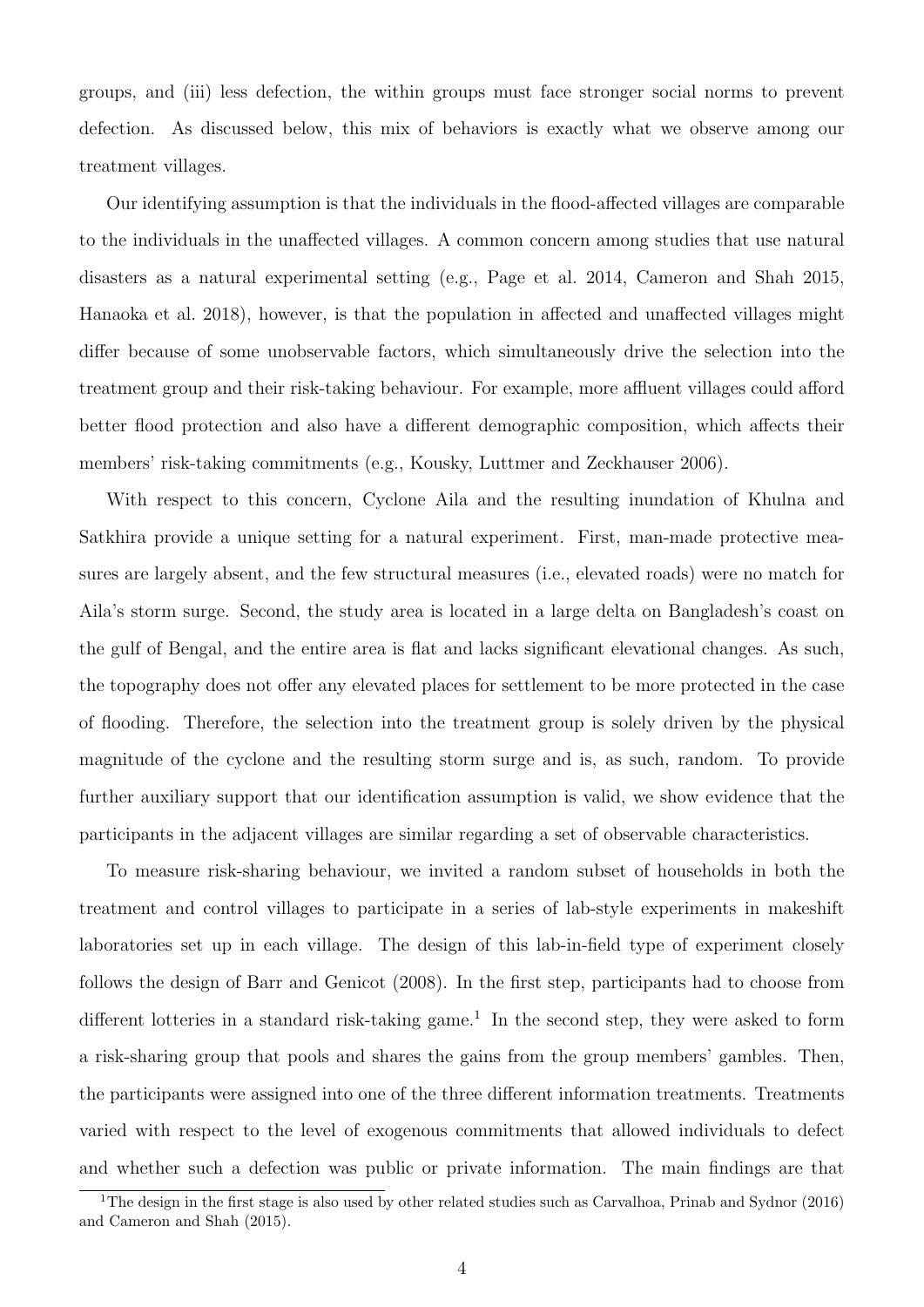the participants in disaster-affected areas are more risk loving, form smaller risk-sharing groups, and are less likely to defect in risk-sharing commitments, regardless of the level of exogenous commitment and information. Viewed through the lens of our theoretical model, this suggests a strengthening of the social norms supporting risk-sharing commitments in the wake of natural disasters.

Our study's major contribution is that it builds an empirical link between the literature on the impact of large negative shocks on risk preferences (e.g., Lowenstein and Angner 2003, Eckel et al. 2009, Malmendier and Nagel 2011, Page et al. 2014, Cameron and Shah 2015, Hanaoka et al. 2018) and the literature on the nexus between individual risk preferences and risk-sharing behavior (e.g Ahlin 2009, Attanasio et al. 2012).

To the best of our knowledge, our paper is the first one that combines the use of disasters as a natural experiment from the former strand of literature with the methods for investigating risk-sharing behaviour in an incentivized manner from the latter strand.

Our findings are of particular importance for the literature that deals with decision making under uncertainty with respect to low-probability-high-loss (LPHL) events (e.g., Kunreuther 1996, Kunreuther, Novemsky and Kahneman 2001, Kunreuther and Pauly 2002, Browne, Knoller and Richter 2015). In line with existing studies (e.g., Viscusi and Zeckhauser 2006, Page et al. 2014, Hanaoka et al. 2018), we confirm that the recent exposure to a natural disaster makes people less risk averse. This could be problematic if this adversely affects the individuals' willingness to prepare for such LPHL events, which are already prone to under-insurance. However, the result of our second experiment suggests that despite becoming more risk tolerant, individuals are also more likely to commit to risk-sharing institutions. This could be an indication that the affected individuals do not necessarily shirk risk-sharing responsibility despite becoming less risk-averse. As such, our results also provide new insights for economic research on the demand for disaster insurance. In particular, we offer an additional explanation why individuals tend to underinsure against LPHL events such as natural disasters (Botzen and van den Bergh 2012a, Gallagher 2014, Kousky 2010, Kunreuther 1996, Kunreuther, Meyer and Michel-Kerjan 2009, Landry, Ahmadiani and Colson. 2016, Petrolia, Landry and Coble 2013, Raschky, Schwarze, Schwindt and Zahn 2013).

More broadly, our paper also contributes to the broader theoretical and empirical literature about individual decisions to join risk-sharing groups (e.g., Pratt and Zeckhauser 1989, Tausch, Potters and Riedl 2014, Cettolin and Tausch 2015). We extend this strand of literature by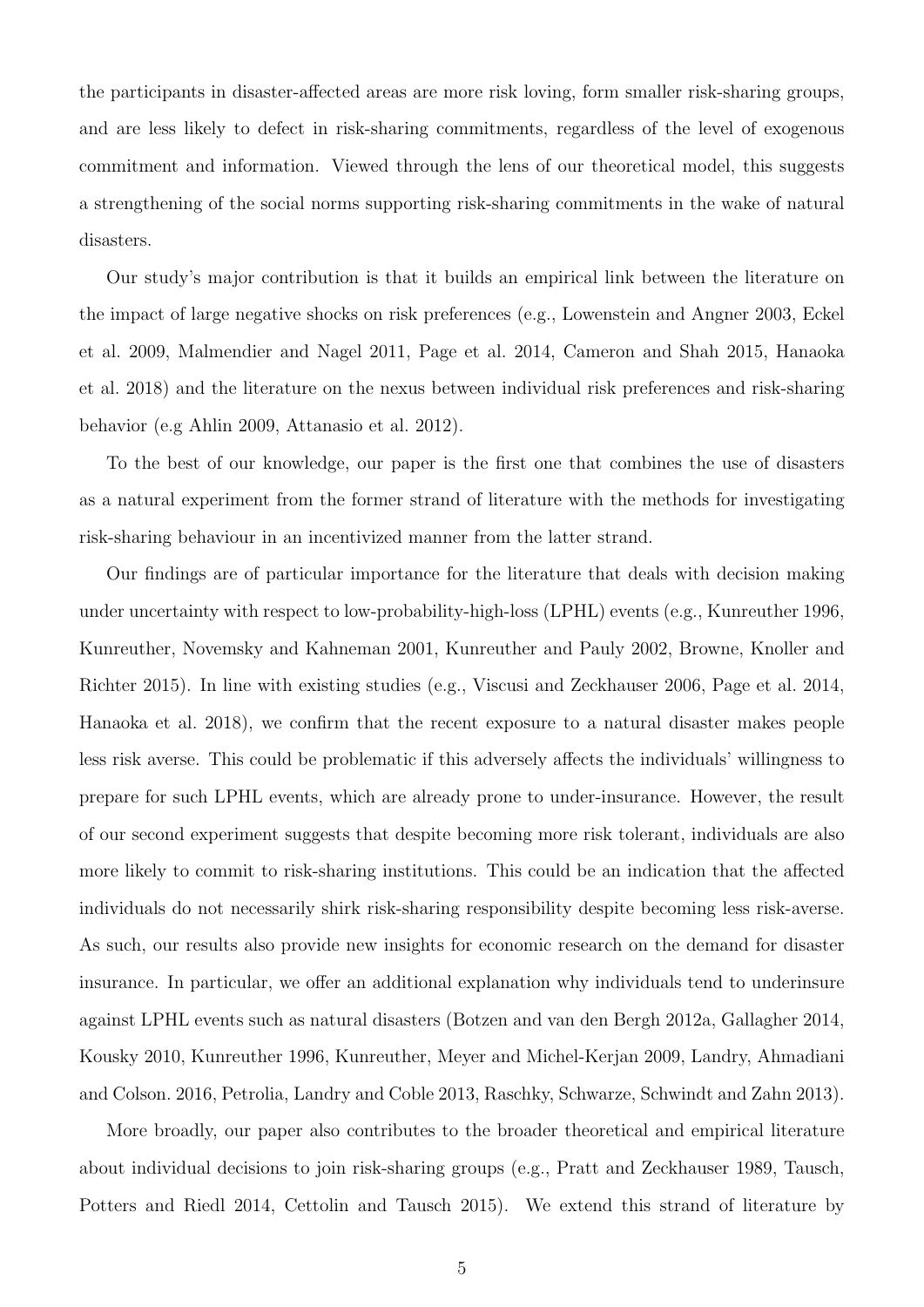looking specifically at the effect of experiencing a LPHL event on one's decision to join a risksharing group. In addition, our field experiment builds a complement to existing evidence in this area, which is predominately based on laboratory experiments.

Our study can inform economists and policy-makers trying to explain why the level of disaster insurance is below an optimal social level (Kunreuther 1996, Kriesel and Landry 2004, Kunreuther et al. 2009, Raschky and Weck-Hannemann 2007, Kousky, Michel-Kerjan and Raschky 2018) and can help those want to design more efficient financial risk-transfer mechanisms against natural disasters, in particular in developing countries.

The remainder of the current paper is organized as follows: In Section 2, we provide a brief description of the disaster in question and the physical impact it had on the community. In Section 3, we discuss the experimental design that we adopt, which closely follows Barr and Genicot's (2013) design. Section 4 summarizes the theoretical model. Section 5 presents the field experiment and data. Section 6 discusses the results, and Section 7 concludes.

## 2 Cyclone Aila

Cyclone Aila struck the southwestern coastal region of Bangladesh (and the eastern coast of the neighboring West Bengal province of India) on the 25th of May 2009. The Satkhira and Khulna districts were the worst hit, with nine other districts in Bangladesh also badly affected. Hitting during high tide, the cyclone brought tidal surges of up to 6.5 meters (United Nations 2010). In the Khulna and Satkhira districts, several rivers broke through embankments, causing widespread inland flooding. This surge of water damaged and washed away embankments, removing the only protection available to many people along the coast. According to the United Nations (2010), the immediate impact of Aila resulted in 190 deaths and approximately 7,100 injuries, with over 3.9 million people being affected, along with the death of 100,000 livestock and the destruction of 350,000 acres of cropland. It also caused considerable infrastructure losses. Thousands of kilometers of road were damaged or totally destroyed, and hundreds of kilometers of flood protection embankments were washed away.

The main damage was caused by flood water breaching the already weakened embankments throughout the affected districts. Activities associated with shrimp farming, such as the frequent practice of opening the embankments to move saline water into shrimp ponds, made the half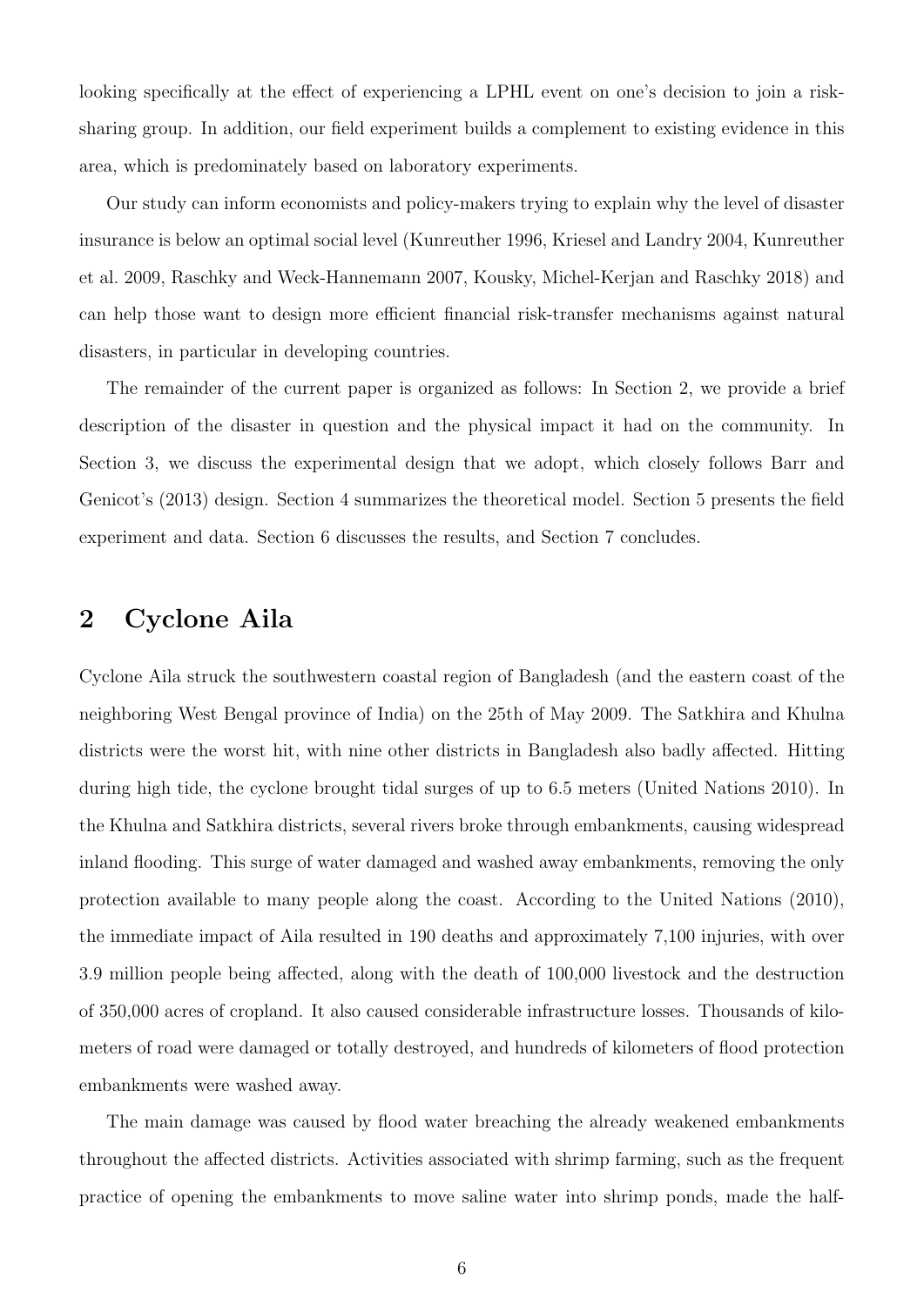century-old earthen embankments weak, causing them to break during the tidal surge. Silting up of the river beds, along with rapid coastal subsidence, also contributed to higher tidal surges and increased the strain on the embankments. The area remained waterlogged for a prolonged period, salinizing the soil and inland water. As a result, agriculture in the region was badly affected, and the people in the region suffered from an acute scarcity of drinking water.

Eight months later, the repair of the embankments was far from complete. Because of the lack of land and funds, there were far fewer reconstruction support programs, and thousands of families remained more vulnerable to future flooding. Aila survivors were again affected in February and March of 2010 from flooding resulting from breached river embankments because of high tides. Communities that were starting to recover from Aila again had their homes, crops, and infrastructure destroyed. The government's efforts to repair the damage were not timely, which caused the embankments to collapse because of water pressure during new moon tides. Embankments that were damaged by Aila were either not rebuilt at all or not rebuilt properly. In many areas, the damage to the network of embankments in the 2010 flood resulted in a prolonged continuation of negative effects on communities. Breeches in the embankments, which become severe during daily high tides and particularly during full moon periods, prevented high levels of self-recovery. The damage to the coastal embankment network was severe and directly contributed to the continuation of the post-cyclone [2](#page-0-0)010 flood (widespread flooding and tidal inundation).<sup>2</sup>

The government of Bangladesh, in coordination with non-government organizations (NGOs), international organizations, and bilateral donors, rapidly responded to the flood emergency and assisted the affected population. The government provided the bulk of the relief assistance, including food, cash, drinking water, emergency medicine, and other non-food materials to Aila-affected communities. Although a formal appeal was absent, the international community provided assistance to many national and international organizations and government agencies working in the most affected areas.

Although flooding is a natural and common phenomenon in Bangladesh, Aila had a large impact on local households. The Aila-hit area is characterized by low-lying lands protected by embankments and surrounded by water. It is home to households that primarily make a living from agriculture, forestry, fishing, and shrimp farming. Unlike in other coastal areas, such

<sup>&</sup>lt;sup>2</sup>We conducted the survey immediately after flood in 2010 event, and conducted experiment two and half years after this flood from December 2012 to January 2013. Although the flood in 2010 was after 2009 Aila cyclone, it is hard for the affected people to assess the impacts of the two events separately since the same communities were affected by both events in 2009 and 2010.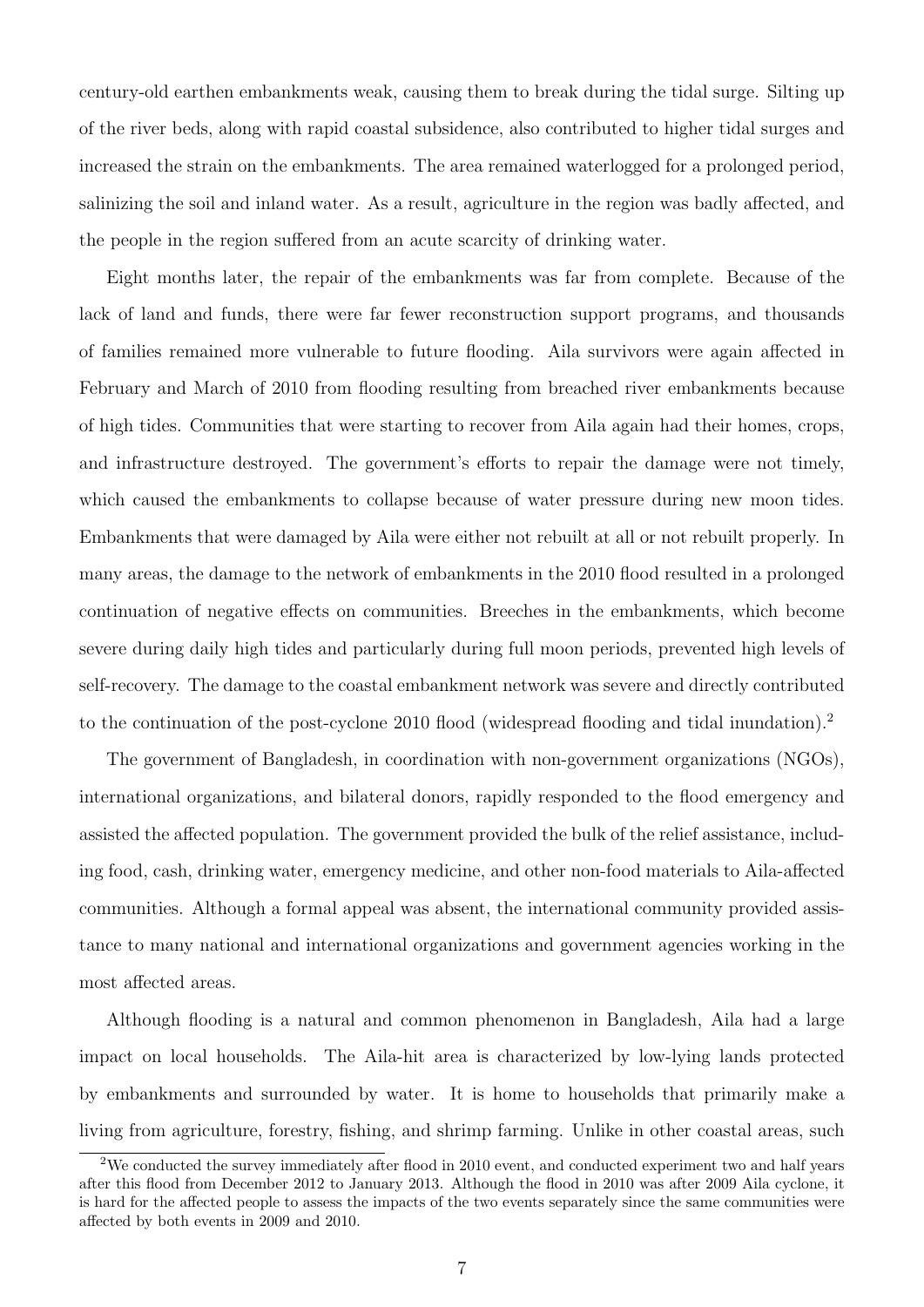flooding is very uncommon in this coastal area of Bangladesh because it is protected largely by the Sundarban, the largest single block of tidal halophytic mangrove forest in the world. Thus, such largely unanticipated shocks could have significant impacts on the economic and social lives of the people in the area.

## 3 Experimental Design

The purpose of our experiment was to investigate how disaster exposure affects risk-taking and risk-sharing. Using information from a previous survey conducted in 2010, we outlined the treatment and control set up, whereby we identified villages affected by the 2009 Aila disaster to serve as treatment villages and the nearby unaffected villages to serve as controls.

Figure [1](#page-8-0) shows the locations of the treatment and control villages with respect to the flooded areas. An important topographical feature of the area is that it is very flat, with hardly any natural or man-made undulations. The mean elevation of the treatment villages is 9.04 meters, whereas the mean elevation of the control villages is 9.25 meters.<sup>[3](#page-0-0)</sup>

Elevation, however, is only one factor that determines hazard probability. Ideally, we would like to have information on the villages' expected inundation levels from official flood hazard maps. Unfortunately, to the best of our knowledge, there is no comprehensive flood risk mapping done for Bangladesh. Instead, we conducted our own flood simulation exercise for the area using information about the elevation, the location of the waterways, and the location of the villages. Assuming an increase in the water level of 2 metres, we then compared the fraction of the (simulated) inundated areas between the control and treatment villages. The results in Table 3 (variable *Sim. Flood Area*) show that there is no systematic difference in the (simulated) potential inundation areas between the control and treatment villages.[4](#page-0-0)

Households were randomly selected from both types of villages: disaster-affected (treatment) and non-affected (control) villages. We have comprehensive information about these households at baseline and at a follow-up conducted in 2012–13.

In 2010, we surveyed the disaster-affected villages for a different purpose: to understand the magnitude of the loss due to a disaster and the coping mechanisms used by disaster-affected

<sup>3</sup>For a graphical illustration, refer to Figure B1 in the Online Appendix that overlays the location of the treatment and control villages with a digital elevation model.

<sup>4</sup>Figure B2 in the Online Appendix presents a visualisation of the results from this simulation exercise.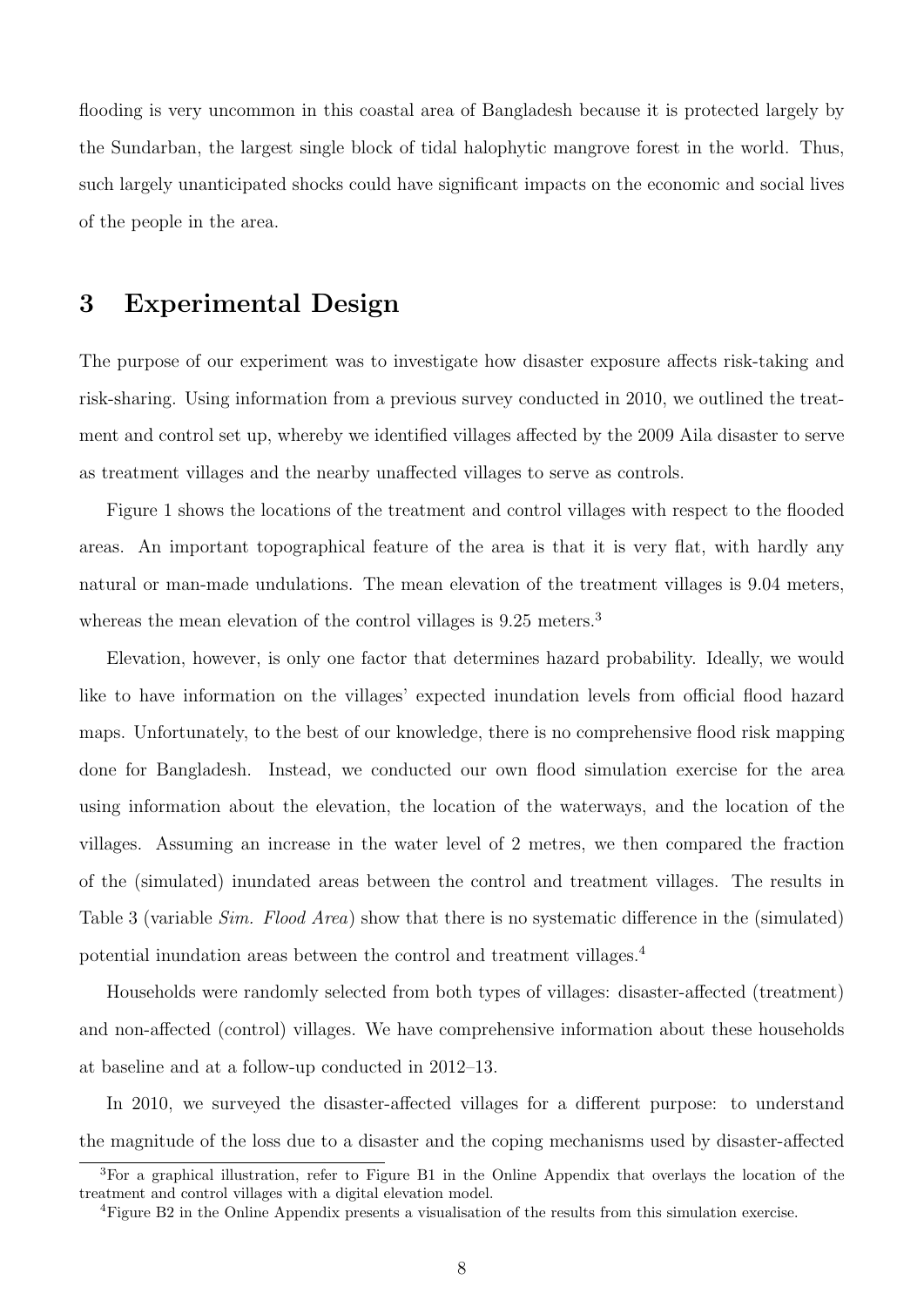

<span id="page-8-0"></span>Figure 1: Sample Villages and Inundated Area

Note: This figure depicts the study area in southwest Bangladesh. The pentagonal polytopes show the locations of the treatment (black) and control (gray) villages. The areas inundated by Aila are the darker gray areas, while the areas that were unaffected are coloured in lighter gray.

The white lines indicate waterways, while the solid gray lines are administrative boundaries.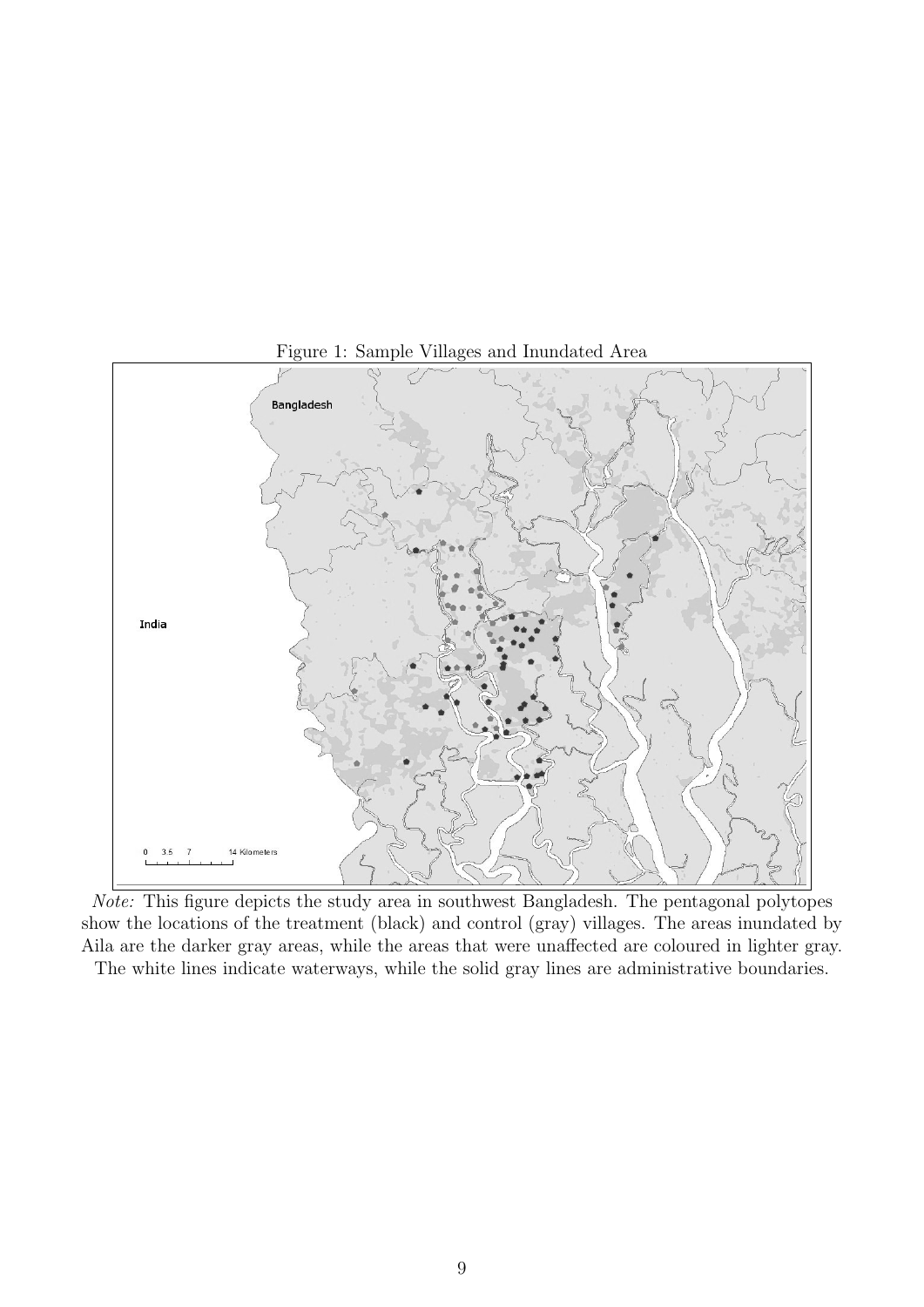people. At the same time, we had another survey ongoing in the nearby non-disaster villages (and some disaster-affected villages) as part of the baseline survey of a randomized field experiment on education. Hence, the disaster and non-disaster areas in this survey were not planned and were initially chosen for different purposes. As a result, we do not have a balance in the characteristics among households between the disaster and non-disaster villages when we consider the full sample from these villages. Thus, the subjects in the experiment in the disaster and non-disaster areas differ across numerous observable characteristics. To allay concerns about confounding variables, we used covariate matching and selected a subsample from both the treatment and control villages, this subsample was composed of participants who were similar in terms of age, education, gender, and income. We report the results using this matched sample in the Appendix. In addition, because the level of disaster exposure also varies across communities/villages within the affected villages (treatment villages), we created a disaster affectedness index using information related to various levels of exposure to a disaster.[5](#page-0-0) This index was then used as a level of exposure to a disaster that we could utilize to check the robustness of our principal findings. In the latter case, we considered only villages affected by flooding that were affected disproportionately because of the natural disaster; hence the level of exposure to a disaster is exogenous.

For the experiment, a total of 45 villages were selected randomly from our survey villages. Of these, 24 are from disaster-affected areas and 21 from non-disaster areas. The number of individuals in different versions of the risk-sharing game is shown in appendix Table 1. We invited the adult members of the same households that responded to our survey in 2010 to participate in our risk-taking game or gamble choice game in two different rounds.

One potential concern is that migration because of a disaster could cause the sample to be biased. If, for example, risk-averse individuals leave their villages in anticipation of or in response to a disaster, our results will be biased because of sample selection. In rural Bangladesh, most families live on their ancestral land, and moving away from one's village is uncommon. Most of the households in these areas live below the poverty line and live on a plain (there are no hill tracts). A study by Gray and Mueller (2012) find that movement out of villages in response to disasters such as floods is very limited in Bangladesh. Instead, crop damage unrelated to a

<sup>&</sup>lt;sup>5</sup>The exposure index of a village is a weighted index (with value from 0 to 1) created based on how much that village is affected in 12 different aspects. The four most important aspects (agro-crops, domestic animals, road, house) account for 80% of the total weight. The remaining 20% of the weight is made up by the eight less important aspects (dam, educational institutions, government offices, electricity, water, fish gar, tree plantation, water height). The exposure in each aspect is indicated in either one of three levels: low, average, and high. We give these numerical values of 1, 2, and 3, respectively.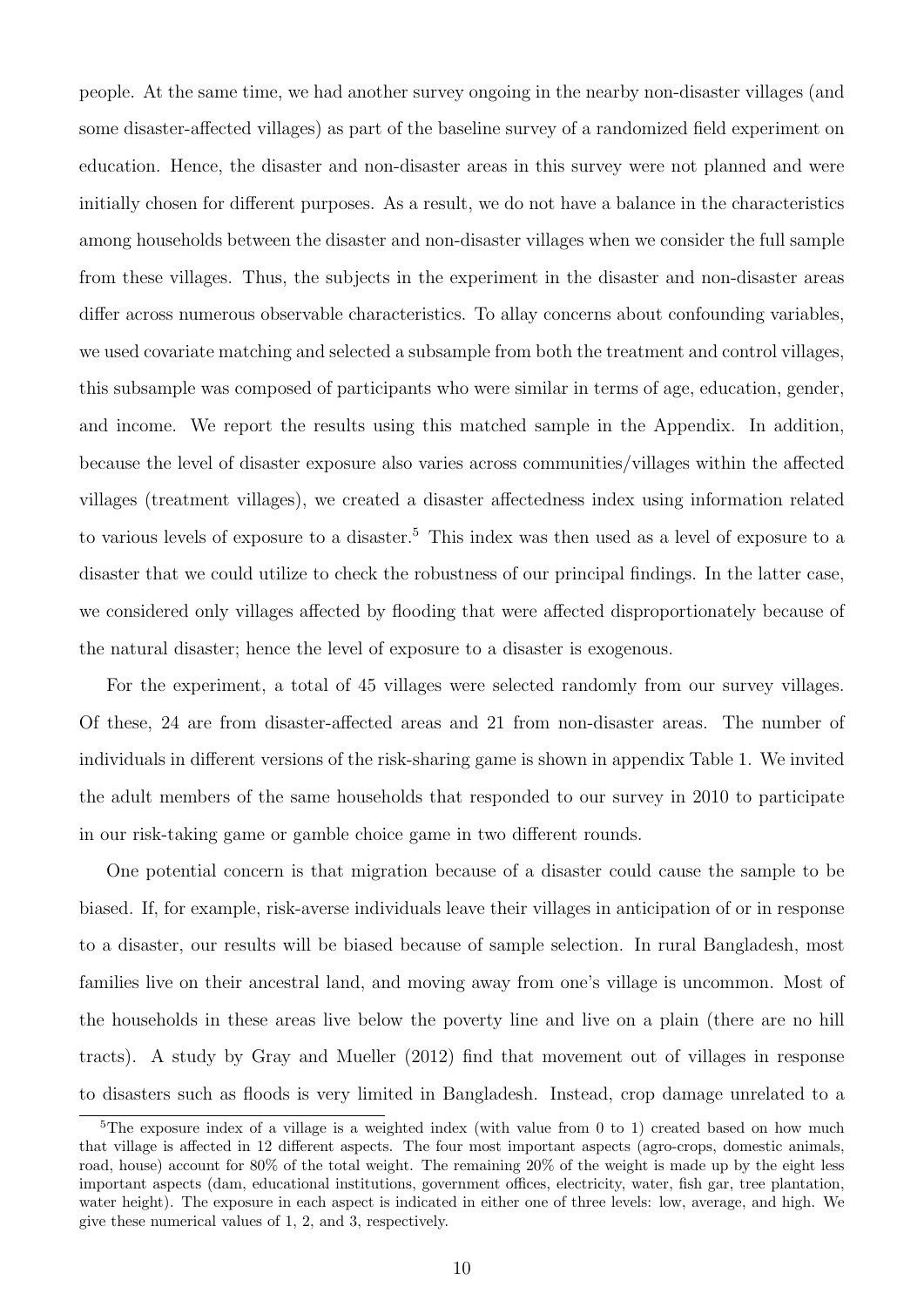disasters is the major cause of migration. Moreover, we conducted the experiment almost two and half years after the disaster was over; hence, many people who had migrated from the region had returned to the area. Hence, migration is not a major issue in our case.

The people who attended the experiments were the adults who made financial decisions in their families. In the first round, each participant chose their preferred gamble from a series of six gambles presented to them. The gambles differed in terms of riskiness and expected payoff,<sup>[6](#page-0-0)</sup> with higher risks associated with larger expected payoffs. Once the choice was made, depending on the outcome of a coin toss for the chosen gamble, the payoff was recorded and given to the respondents after all experiments were completed. The choice of gamble by the participants allowed us to understand their risk preferences. We followed this simple experiment to elicit risk preferences because simple methods have been found to be useful in trying to capture treatment effects and differences in individuals' risk preferences (Charness, Gneezy and Imas 2013).

In the second round, we conducted a risk game similar to the one described above, except the participants were invited to form risk-sharing groups (described to them as "income-sharing" groups), in which they played a similar gamble choice game but pooled their individual earnings from the gamble (if any) and agreed to share the pooled income equally with their group members. However, individuals were not forced to form groups, meaning that they could play alone. Once a group had been formed, the group members were required to abide by the sharing rules described to them beforehand. This second round allowed us to measure the risk-sharing preferences of individuals, whereby we were able to understand whether people tend to form risk-sharing groups and, if so, to determine the typical size of a risk-sharing group. Finally, we investigated the relationship between risk attitude and the formation of risk-sharing groups (in terms of group size).

Following the experimental design of Barr and Genicot (2008), we introduced a control and three additional information treatments to be randomly assigned to our original treatment (disaster-affected) and control (non-affected) households. First, we introduced a control group without any risk-sharing option. This no-risk-sharing group played the same gamble choice game as in the first round. Three risk-sharing treatment groups were then created related to different risk-sharing commitments, such as full exogenous commitment, limited commitment with the possibility of secretly leaving the group (private defection) after learning one's personal payoff

<sup>&</sup>lt;sup>6</sup>Table C1 in the Online Appendix presents the payoffs associated with each lottery game.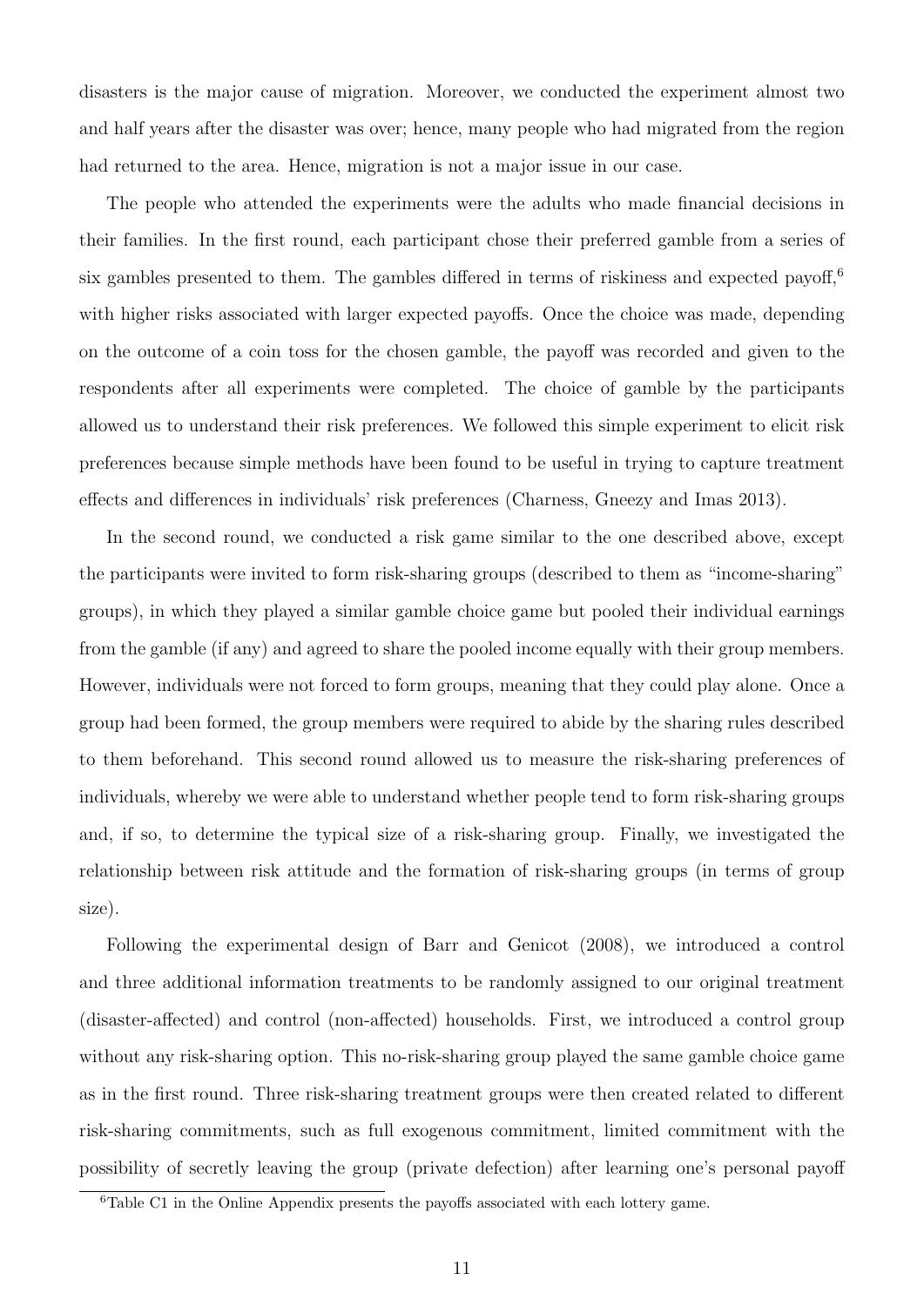from the gamble, and limited commitment with the possibility of leaving the group and letting others know (public defection) after learning one's personal payoff from the gamble. We explain the three information treatments regarding the risk-sharing rules that we adapted from Barr and Genicot (2008) as follows:

1) Full information and full exogenous commitment: Individuals are allowed to form risk (income)-sharing groups before choosing a gamble for a lottery payout. Each member of the group will share the realized group earnings from the gamble equally, irrespective of their individual gamble payoffs. After learning the outcome of their personal gamble payoff, the members will not be allowed to withdraw from the group. Thus, the risk-sharing decision is binding.

2) Limited exogenous commitment (with private defection): Individuals are allowed to form income-sharing groups, but the commitment to income sharing is limited in that they are allowed to withdraw, in private, from their group after learning of their individual payoff from the chosen gamble. This means that other group members will not know if someone has defected (private defection). It is assumed that the possibility of social sanctions may not encourage individuals to stay in their groups because the identities of the defecting individuals will not be disclosed. Knowing this ahead of their decision-making, individuals are assumed to form groups within trustworthy networks of individuals who are not expected to defect. It is likely that fear of defection results in lower rates of group formation or risk-sharing. Instead, if we observe more risk pooling and less defection under this treatment, then it would imply that intrinsic motivation is stronger in inducing risk-sharing commitments.

3) Limited exogenous commitment (with public defection): Individuals are allowed to form income-sharing groups and subsequently withdraw from them after discovering their own income from the gamble if such a defection is made publicly. This means that if an individual prefers to quit their group and take their own gambling income, other group members will be informed of their defection. However, the defector's earnings from their gamble will not be known to others. This treatment allows the possibility of social sanctions in response to defections, and, knowing this ahead of group formation, individuals might choose to join groups where the chance of implementing such sanctions is less likely (such as groups of friends or close family members).[7](#page-0-0)

<sup>&</sup>lt;sup>7</sup>Because Aila could have affected the social network structure in the affected villages, we examine if there are differences in the social networks between participants in the affected and non-affected villages. In our survey, we collected information on 10 different measures of social networks among all participants. Table E2 in the Online Appendix compares the average responses to these social network questions between affected and non-affected villages. The results show no sysmtematic differences in the social networks in disaster and non-disaster villages.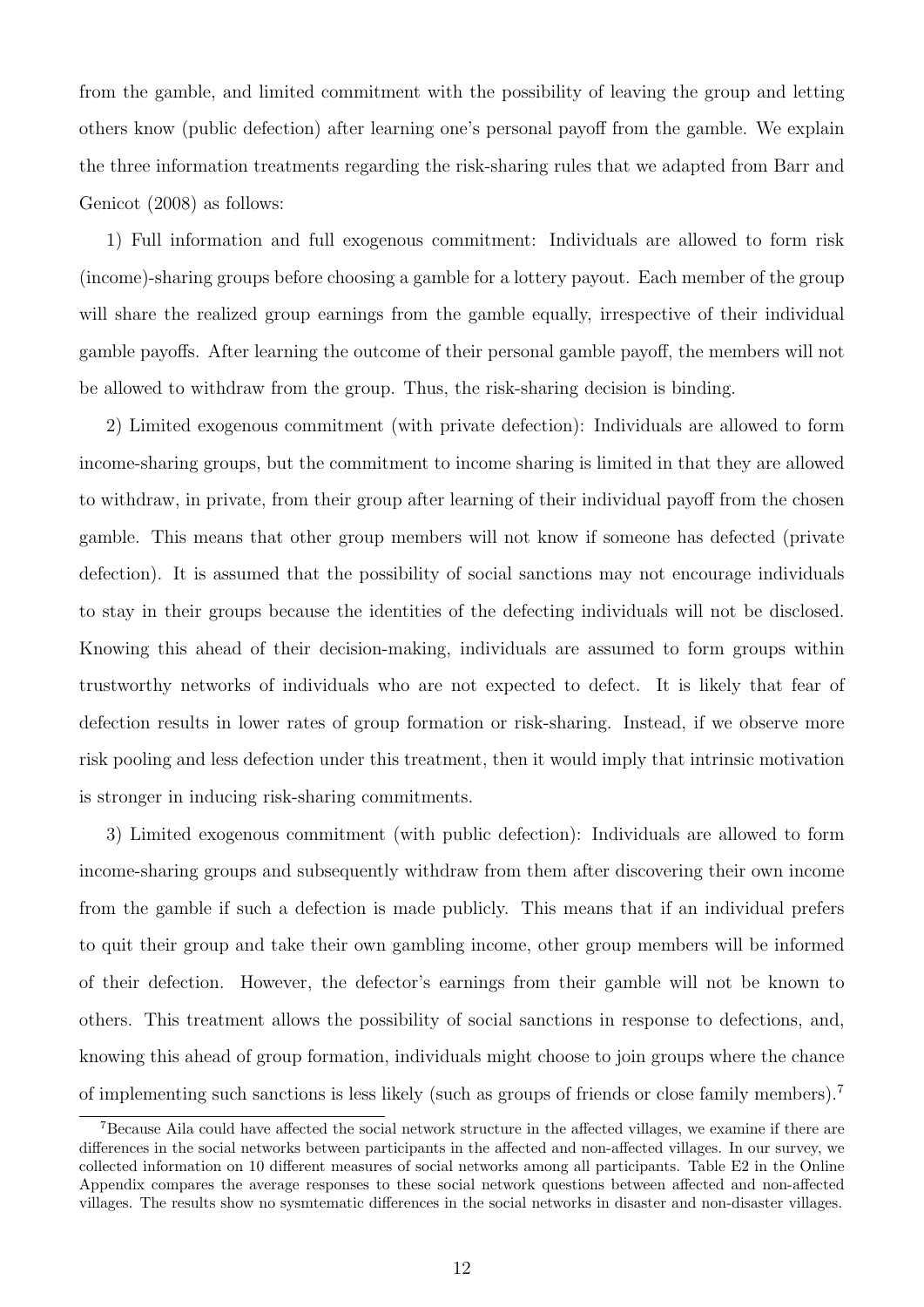Therefore, we elicit the risk-sharing and risk-taking behavior of our households in our treatment and control villages under each of these risk-sharing rules. For improved comparability of our findings, we will primarily focus on the following measures of risk-sharing: 1) decision to join the risk-sharing group, 2) size of the risk-sharing group, and 3) riskiness of the choices made under the risk-sharing arrangement. In our context, the larger the group size is, the lower the risk associated with the payoffs from lottery will be. Thus, the larger risk-sharing group in a treatment would imply more risk-sharing among members. Note, however, that risk-taking behaviour could be different following the formation of a group or being in a group with a larger number of individuals. In our analysis, therefore, we focus on different measures of risk-sharing and also control for previous (round 1) risk-taking behaviour.

It is hypothesized that if members joining a group choose riskier gambles, this would suggest that they are pooling more risk to maximize their expected returns. Following our hypotheses above, we will compare this risk-sharing measure across treatments to see how limited commitment and asymmetric information about defection induces risk pooling among disaster-affected households in comparison to non-affected households.

## 4 Theoretical Framework and Predictions

In this section, we summarize the theoretical model and results provided within the Appendix. Our model casts a risk averse agent i choosing both a private risky lottery, and whether or not to defect when she pools her private lottery with others' private lotteries. The agent carries a concave utility function  $u_i(x|\gamma_i)$  over ex-post earnings x, where the parameter  $\gamma_i$  measures the agent's aversion to risk.<sup>[8](#page-0-0)</sup>

In the control group, the agent i maximizes his expectation of  $u_i(\tilde{x}_i^*|\gamma_i)$  when selecting an optimal lottery  $\tilde{x}_i^*$  from the set of available lotteries. In each treatment group, taking as given a chosen lottery  $\tilde{x}_i$ , agent i chooses whether or not to defect upon observing the outcome of his private lottery by taking an expectation of  $u_i(\tilde{y}|\gamma_i)$ , where the lottery  $\tilde{y}$  gives i's share of the aggregation of the pool members' contributions and  $\tilde{x}_i$ . Indeed, if  $u_i(\tilde{x}_i|\gamma_i) > E_{\tilde{y}}[u_i(\tilde{y}|\gamma_i)]$  for the largest value of  $\tilde{x}_i$ , then agent i can experience a utility gain from defection.

What prevents agents from defecting may be the resulting implicit or explicit sanctions due

<sup>&</sup>lt;sup>8</sup>The properties of  $u_i(x|\gamma_i)$  satisfy the standard conditions shared by constant relative risk aversion (CRRA) and constant absolute risk aversion (CARA) utility functions.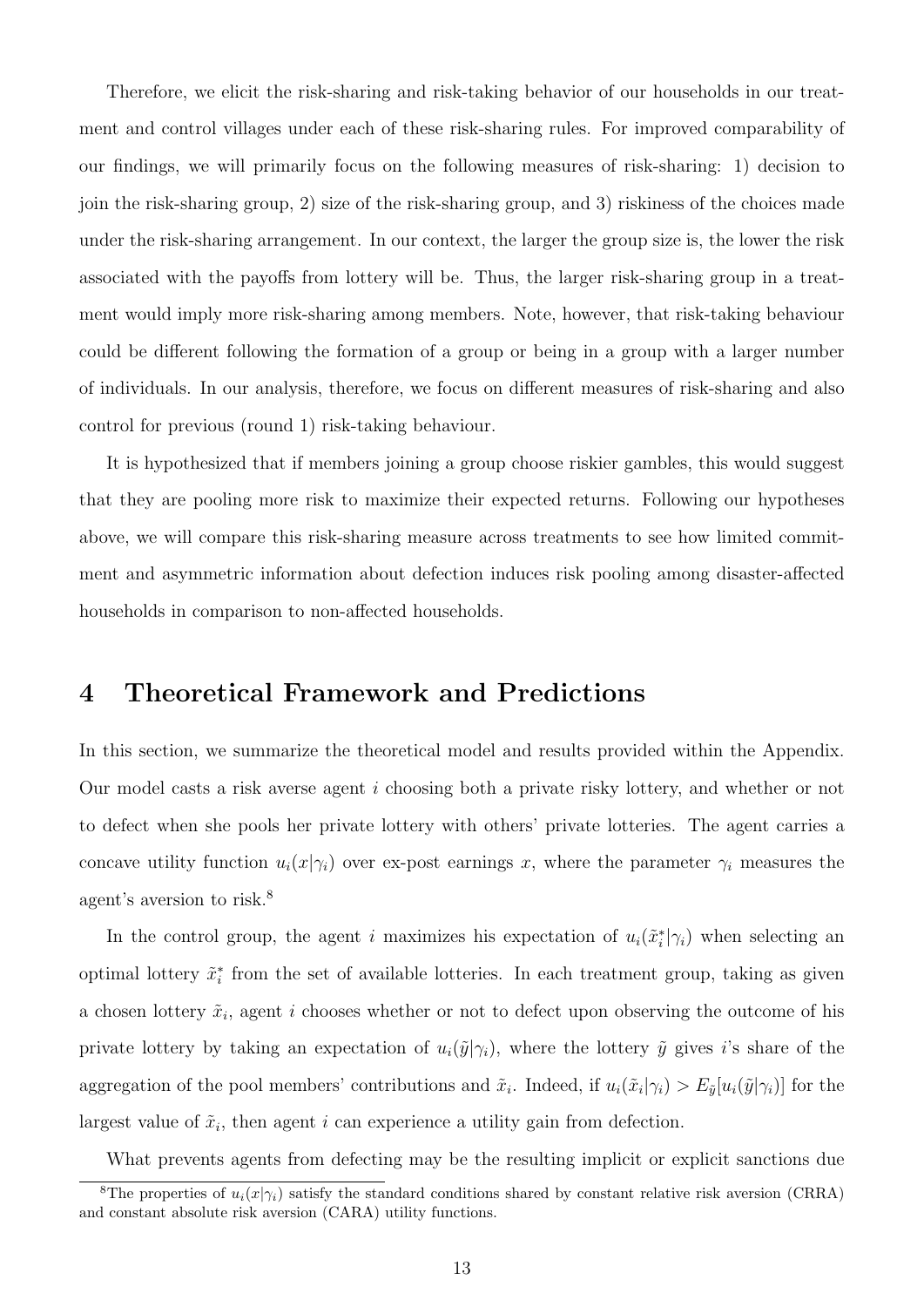to prevailing social norms.<sup>[9](#page-0-0)</sup> These norms may depend on whether a natural disaster previously occurred in the region or the visibility of defection. We capture this by modeling a common utility cost  $c > 0$  incurred by defecting agents. Moreover, we derive a threshold  $\Delta^{D*}$  such that defection can be deterred precisely when the defection cost  $c \geq \Delta^{D*}$ . The value  $\Delta^{D*}$  depends on preferences for risk as captured by  $u_i(x|\gamma_i)$ , the optimal lottery  $\tilde{x}_i^*$ , and the size of the risk-sharing pool.

With this framework, we can establish the following comparative statics on the threshold  $\Delta^{D*}$ when agents share a common  $\gamma$  and play a symmetric Bayesian Nash Equilibrium.

- (i) Holding fixed the size of the pool and the riskiness in each agent's private lottery,  $\Delta^{D*}$  is decreasing in the agents' coefficient of risk aversion  $\gamma$ .
- (ii) Holding fixed the size of the pool, if  $\gamma$  is sufficiently low and riskier, private lotteries correspond to mild increases to expected return, so then  $\Delta^{D*}$  is increasing in the riskiness in the pools' private lotteries.
- (iii) Holding fixed the riskiness in each agent's private lottery and  $\gamma$ ,  $\Delta^{D*}$  is decreasing in the size of the pool.

Prediction (i) establishes that more aversion to risk among pool members curbs defection. Prediction (ii) establishes that riskier private lotteries beget defection among risk tolerant pool members. Prediction (iii) establishes that larger risk-sharing pools curb defection.

Importantly, all of these comparative statics are independent of the cost c. As stated above, the costs of defection may vary depending on village characteristics, including whether or not a natural disasters occurred in the region. Moreover, natural disasters may affect preferences for risk along with incentives to share risk among community members. Below, we turn to our experimental data, which will inform of the various features of the model.

## 5 Subjects and the Field Experiment

Our sample consists of villagers exposed to the Aila disaster (in 2009) in the Satkhira and Khulna districts of Bangladesh. Using the information from a previous baseline survey, we identified

<sup>&</sup>lt;sup>9</sup>As the appendix shows, these costs are necessary to prevent defection for all  $\tilde{x}_i$  realizations under any symmetric risk-pooling equilibrium.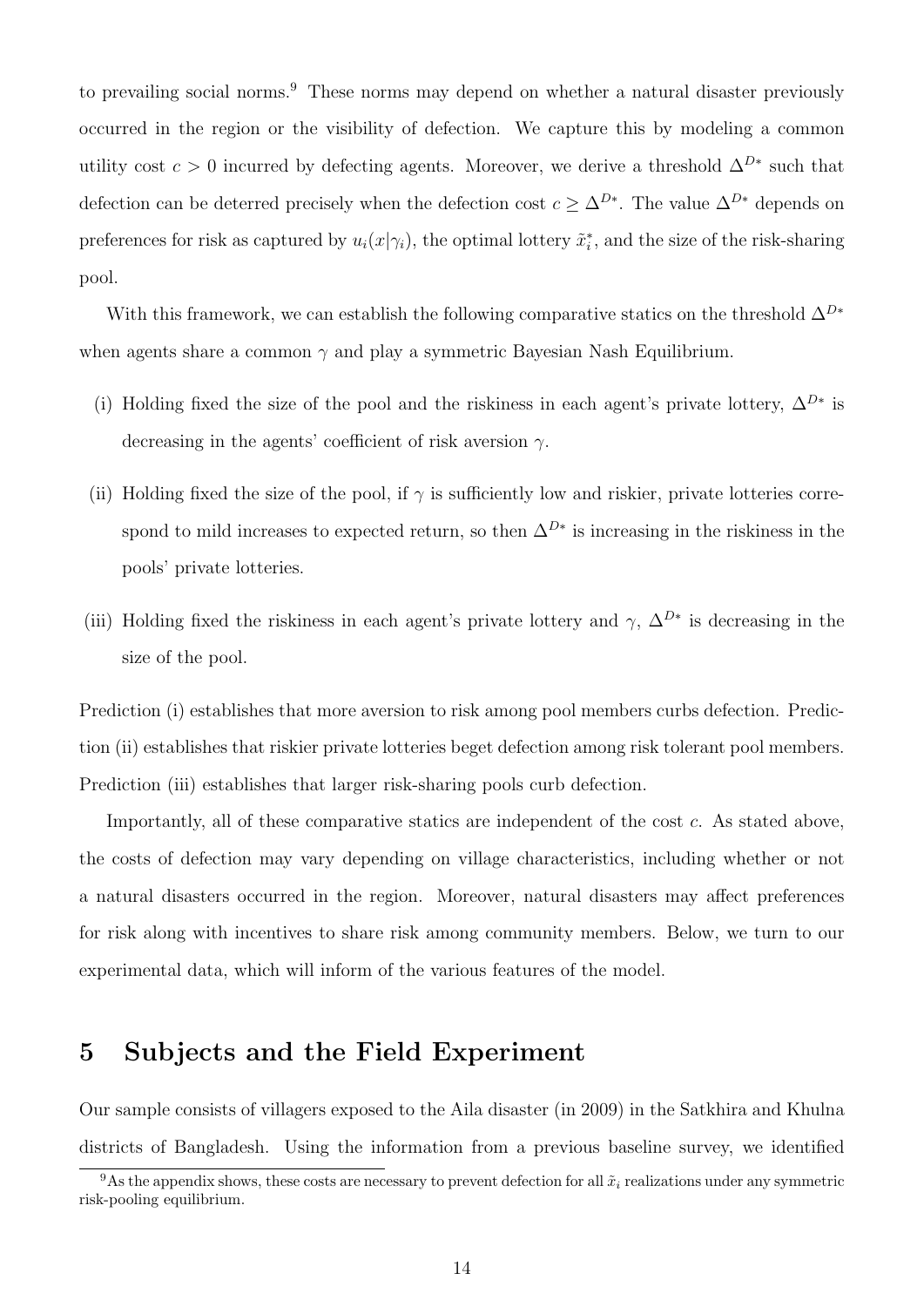the villages affected by this disaster to serve as the treatment villages in our experiment, and we identified nearby non-affected villages as the control villages. Our final sample included 24 treatment and 21 control villages. About 25–35 households from each village that were interviewed for the survey were invited to participate in the experiment. The experiment was preceded by a short survey to verify the household identities and basic demographic and socio-economic characteristics of the participants. All individuals took part in two rounds of the risk game, as discussed above. The first round consisted of a simple lottery choice game. In the second round, a sub-samples (defined as the control group for risk-sharing) only participated in the same risk game, while three other sub-samples of villagers within both the treatment and control villages were assigned to three different risk-sharing rules, characterized by different levels of exogenous commitment and information.

The households participated in two rounds of experiments in the morning and in the afternoon/evening of the same day. Trained enumerators conducted the experiments face to face with the respondents in a one-to-one setting. In the risk game, the subjects were presented with six gambles, which were ordered from least risky to most risky, keeping the probability of winning and losing, in each gamble, equally likely. The first gamble offered a guaranteed payout; an individual who chose the first gamble, regardless of the lottery results, received 100 Taka. After recording the subject's choice of gamble, the enumerator then conducted the coin toss and recorded the result; at the end of the round, each person received their earnings from the gamble. If the coin turned up heads, the participant received the high payoff, and if the coin turned up tails, the participant received the lower guaranteed payoff of 100 Taka. The gambles were described using pictures of paper bill notes next to the payoff amount and pictures of coin sides attached to each outcome<sup>[10](#page-0-0)</sup> to facilitate the participants' comprehension of the exercise. Before the actual choice, the context was presented, and the subjects were provided with examples and training on the coin toss experiment to facilitate their understanding of the probabilities.

After the first round, the participants' income from the lottery was recorded, they were told about the second round of experiments, and they were informed that payouts from both rounds would be distributed in private once everything was over. In the risk-sharing treatment groups, the participants were privately informed that in the second round, they would be playing the same game but would have the opportunity to form their own groups to pool their members' incomes.

<sup>10</sup>Refer to Online Appendix C.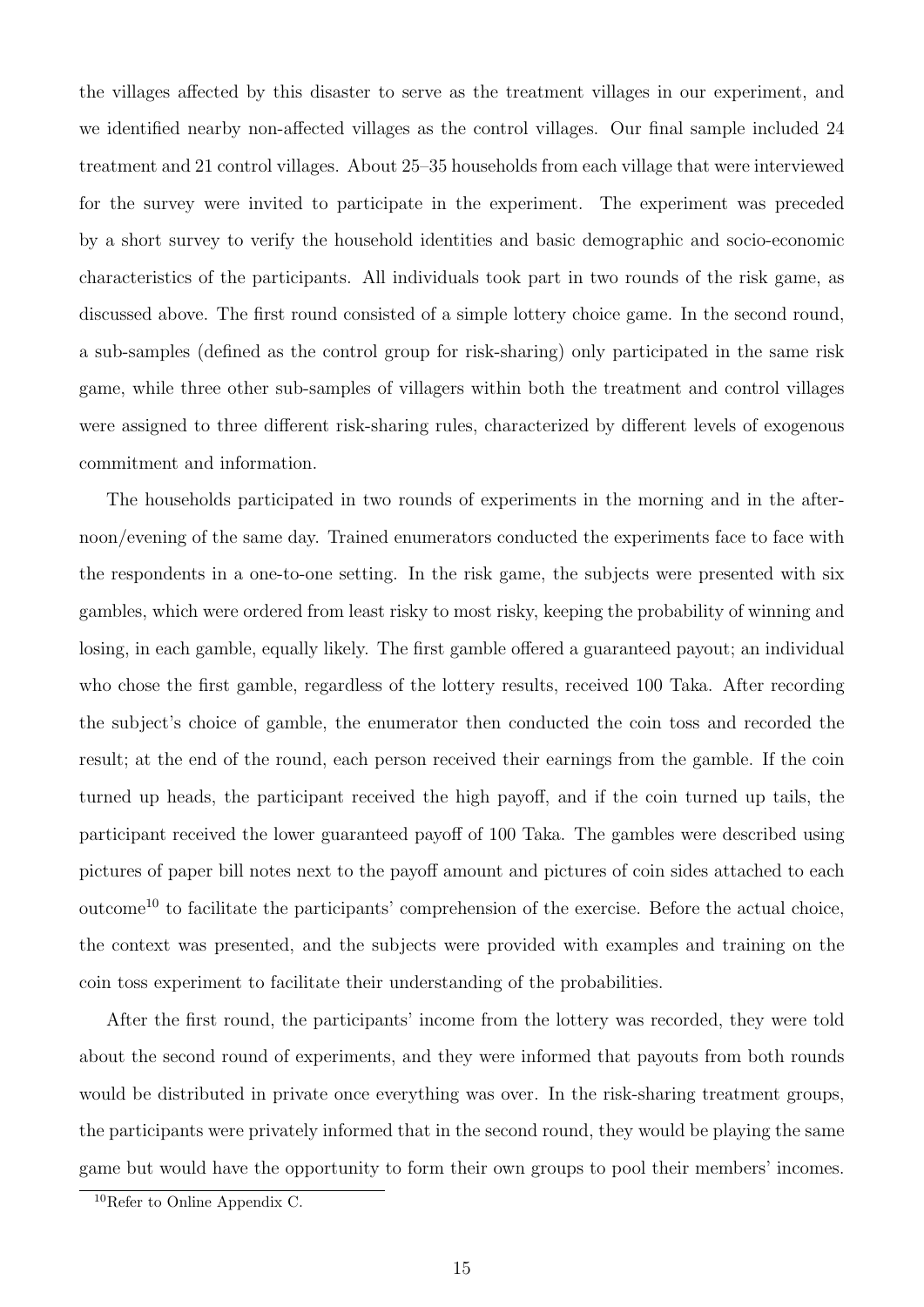Each individual from the first round was told that they were free to form a group with anyone (including strangers). Once individuals submitted the group members' names, they were asked several questions about the group members' identities and their relationships with the individuals being questioned. After all the information was carefully recorded, the subjects were privately interviewed and made decisions in the risk games.

The rules and financial implications of (income-sharing) group formation in each case were explained using examples until everything was clear. The subjects were told that groups could consist of as many individuals as they wanted and that the group members would be friends, family, neighbors, or any other villagers, even strangers. The researchers explained that by forming a group, all group members were, by default, agreeing to share the total group income from the gamble choice lottery equally, regardless of what an individual member actually earned from their own choices in the gamble. They were also informed that if the total earnings were zero, no one in the group would receive any money. Similarly, if all but one participant received zero earnings in the individual lotteries, then the single earner's income would be divided equally among all the group members. The individuals were told that this rule ensured that losers would be compensated with the gainers' income, which is the essence of income sharing. It was also explained that individuals would not be allowed to change their minds after declaring a group; that is, they could not refuse to share earnings with others in the group. Regardless of their individual outcomes, group members' earnings would be pooled and shared equally.

In cases of limited commitment treatments (private and public defection), subjects were given the opportunity to leave the group, and take with them their personal income. Such defection decisions were recorded immediately, and the defecting individual's earnings were not added to the respective group's total. However, all earnings were paid at the end. The enumerators recorded the defection decisions and subsequent earnings first. After calculating everyone's earnings, the enumerators informed each subject of their private earnings. They then recorded whether the subject would like to leave the group with their personal earnings or stay in the group to pool everyone's income. The summary statistics show that the disaster and non-disaster groups are not balanced across a number of demographic characteristics. We address this in two ways. First, we include the demographic variables as additional control variables in our specifications. Second, in Appendix B, we present our main results using a balanced sample. The results stay qualitatively the same.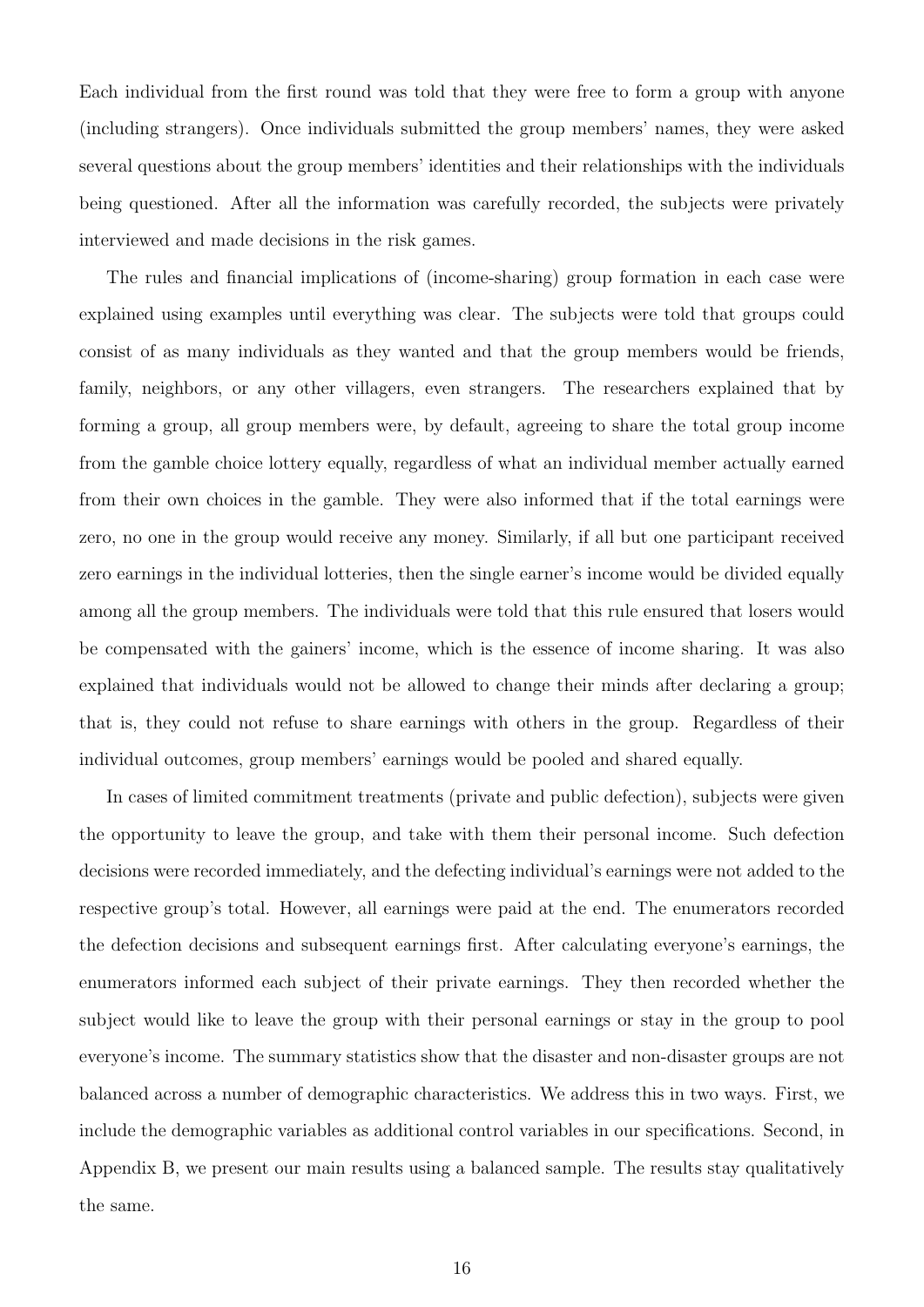Table [3](#page-33-0) reports the respondent's characteristics.

### Table [3](#page-33-0) about here

The protocol and instructions used in the experiment are presented in Online Appendix C.

## 6 Estimation Strategy and Results

### 6.1 Estimation Strategy

This section estimates the effect of being exposed to the disaster event on risk-taking and the likelihood of joining and defecting from a risk-sharing group. Considering that the inundation cut-offs as a result of Aila are random, we can identify the average treatment effect by simply comparing the mean outcomes of the treatment and control villages. We estimate the overall average effect of being in a treatment village on a given outcome by using the following specification:

$$
Y_{ij} = \alpha_{ij} + \beta dissaster_j + \mathbf{X}'_{ij}\theta + \mathbf{D} + \varepsilon_{ij}
$$
 (1)

<span id="page-16-0"></span>Subscript i stands for individual i in village j. Y denotes one of four, binary outcome variables: 1) Risk-taking switches to one if the participant chose a risky bet and zero otherwise. 2) Riskharing is a dummy variable that is one if the individual decided to join a risk-sharing group and zero otherwise. 3) Group formation is one if the individuals in the game decided to form a risksharing group and zero otherwise. 4) Defecting is a dummy that switches to one if the individual defects from a risk-sharing group and zero otherwise. *disaster* is the main variable of interest, which is an indicator variable that is one if individual  $i$  is in a treatment (disaster-affected) village and zero if the individual is located in a control (non-affected) village. X is a vector of individuallevel covariates such as their level of education, income before disaster, age, household size, and gender. D is a vector of district dummies to control for any geographic differences at the district level.

We also interacted a village-level disaster dummy with an indicator variable if the flood water level in a village was above the median to account for the high level of flooding within the flood-affected villages. Finally, instead of using a dummy variable for *disaster*, we also use a continuous variable for disaster that varies across disaster-affected villages. Specifically, we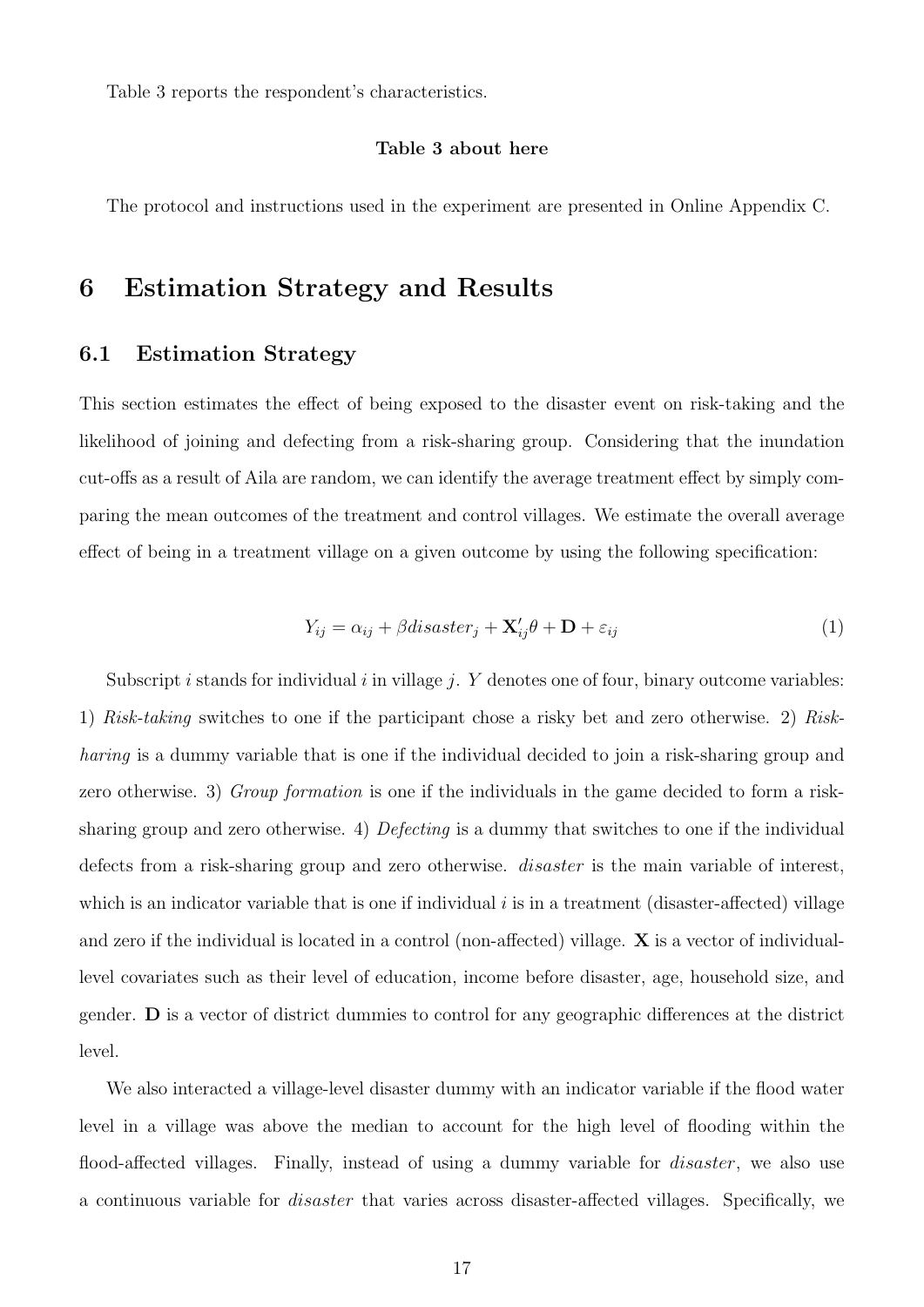construct disaster-affectedness index using village-level information related to various levels of exposure to a disaster.<sup>[11](#page-0-0)</sup> Considering the binary nature of the outcome variables, we estimate equation [1](#page-16-0) with a probit estimator.

## 6.2 Results: Risk-taking

We commence the presentation of our results, by discussing the results of the risk-taking experiment. We found that 35.2% of the participants (standard deviation 0.47) chose risky bets (gamble 5 or gamble 6). In Table [4,](#page-34-0) we present the distribution of the gambles along with the subjects' (disaster-affected and non-affected households) choices and differences in choices between the two groups, here focusing on the first round. We found significant differences in the context of risktaking between these two groups: Among the disaster-affected villagers, 40% chose risky bets, and among the non-disaster-affected villages, 29% chose risky bets. This significant difference in risk-taking behavior suggests that individuals directly exposed to a disaster may become more risk tolerant than those not directly affected by the disaster. This result is consistent with the findings of Eckel et al. (2009), which also provide experimental evidence of increased risk seeking behavior immediately after a disaster (hurricane) in the USA. In addition, Li, Li, Wang, Rao and Liu (2011) provide survey evidence from China that people become risk seeking to secure increased gains.

### Table [4](#page-34-0) about here

Table [5](#page-35-0) presents the results from probit estimates of the probability of risk-taking. Individuals from disaster-affected villages were more likely to take risks. The results were robust to the inclusion of other individual characteristics, such as age, income, and education, as well as villagefixed effects. Interestingly, we also found that, controlling for disaster exposure, women and poorer households exhibited more risk aversion, whereas people with more education exhibited less risk aversion (or a higher risk appetite). However, we also observed that within the disaster-affected villages, the households that were more inundated with water were less likely to take risks.

#### Table [5](#page-35-0) about here

 $11$ Refer to footnote 5 for details of the construction of the index. The results, reported in the Online Appendix, are qualitatively very similar.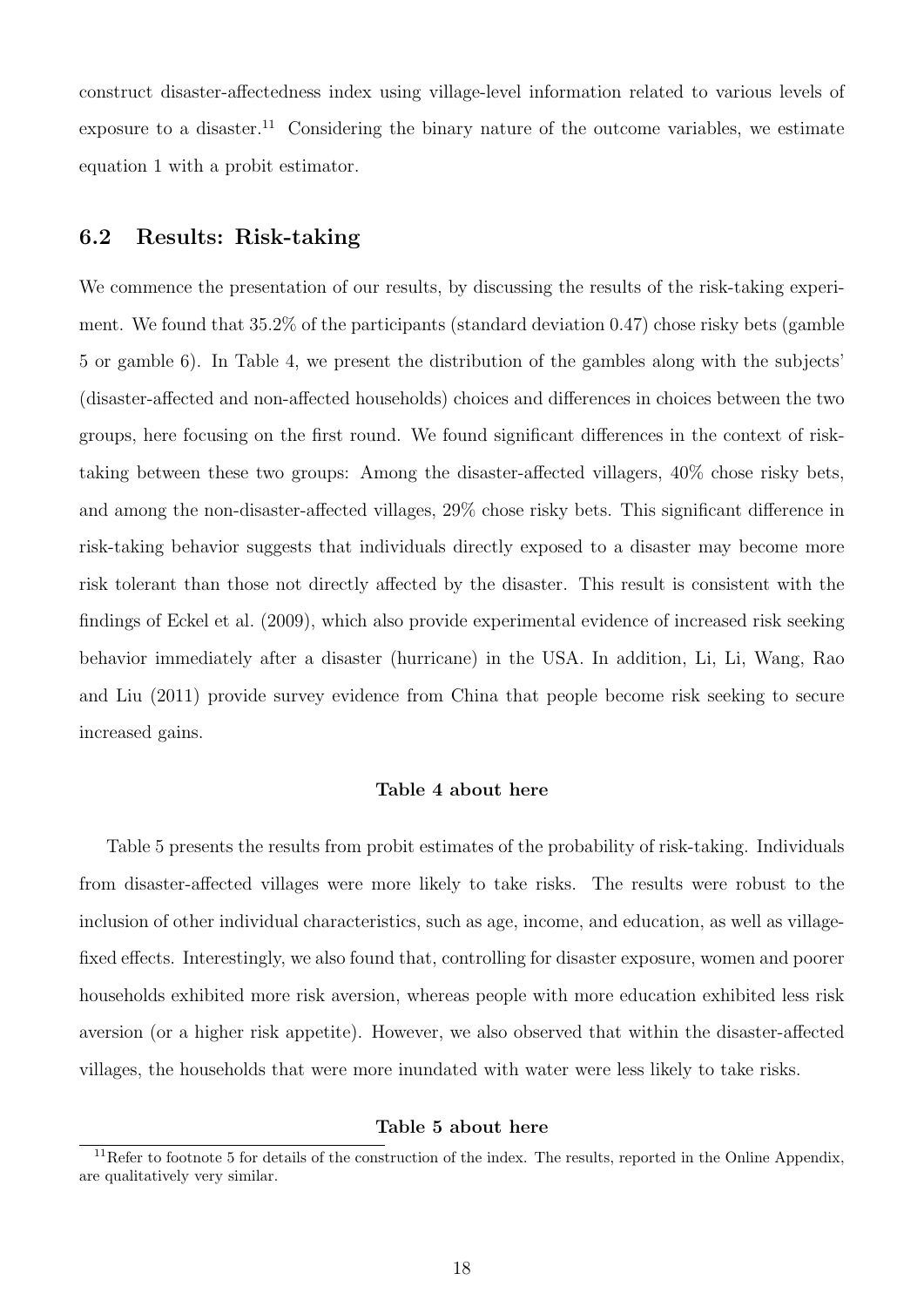### 6.3 Results: Risk-Sharing

We focused primarily on the three measures of risk-sharing: 1) group formation (whether the individuals decided to join the risk-sharing group or decided to play alone in the second round of the experiment), 2) group size (conditioned on group formation, the size of the group an individual chose to form), and 3) the riskiness of the chosen gamble (conditional on group formation for risk-sharing, for example, if the members joined a group choosing riskier gambles, this would suggest that they are pooling more risk to maximize the expected return). Then, we compared these behaviors between disaster and non-disaster samples and also under different information treatments. That is, we compared how limited commitments and asymmetric information about defection affected risk-sharing behavior. For example, as suggested by Barr and Genicot (2008), if under limited information conditions and under the possibility of private defection we observed more risk-sharing and less defection, this would suggest that intrinsic motivation primarily induces risk-sharing commitments. Following Solnit (2009), we would then expect this to happen among the disaster-affected group. Indeed, we found higher risk-sharing attitudes, in terms of likelihood of group formation and the size of the groups, among the non-disaster-affected group. However, defection was less likely among disaster-affected groups, regardless of information treatment. Again, among non-disaster groups, larger groups formed under full information than under limited information conditions, whereas among the disaster-affected sample, group sizes were larger under limited information conditions. In the disaster-affected population, we also observed a higher tendency to choose risky gambles under private defection treatment by the disaster group. These observations suggest that lower levels of defection among more risk-pooling groups imply that intrinsic motivation primarily induces risk-sharing commitment.

### 6.4 Results: Group Formation

We observed that about  $94\%$  (out of 1,234) subjects formed groups in order to share income from the risk-taking in round 2. The proportion of individuals forming risk-sharing groups was  $6\%$ higher (97% versus 91%) among the non-disaster-affected group. Interestingly, the proportion of individuals willing to form risk-sharing groups was significantly higher among the non-disaster group under all three treatments; the differences between these two groups regarding group formation were 5%, 7%, and 6% under defection, private defection, and public defection treatments,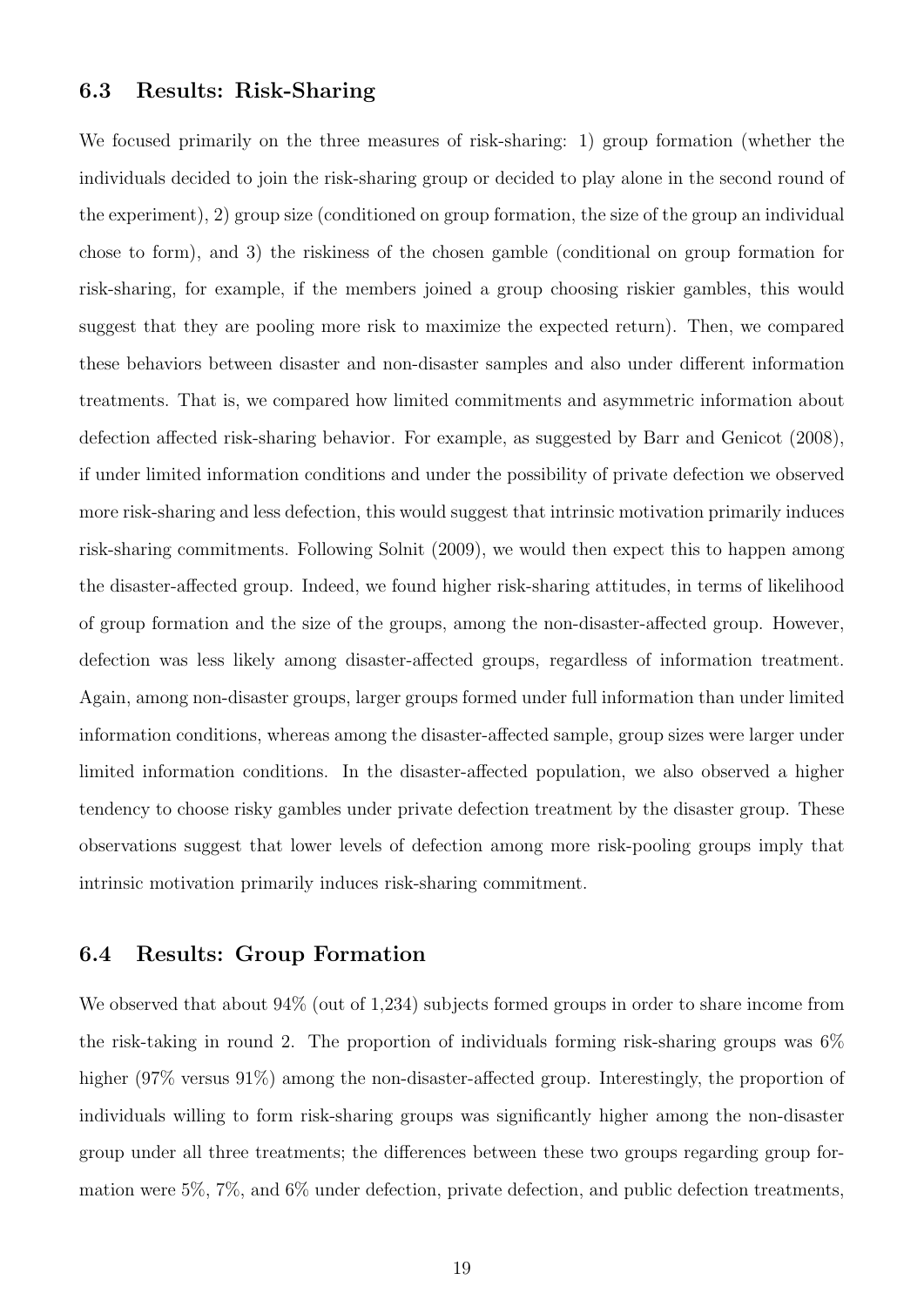respectively. The extremely high percentage of individuals (over 90%) who chose to form risksharing groups and the higher percentage of individuals who chose risky bets in round 2 compared with round 1 suggest that the participants understood the benefit of risk-sharing.

As reported in Table [6,](#page-36-0) the likelihood of joining a group was higher in the non-disaster sample. However, we did not find any differences across information treatments in terms of the likelihood of group formation. Interestingly, winning in a round 1 gamble negatively predicted the likelihood of joining a group. In addition, the winners in round 1 formed significantly smaller groups during the risk-sharing game in round 2.

#### Table [6](#page-36-0) about here

The average group sizes were 4.44 and 4.88 among the disaster and non-disaster groups, respectively. The group sizes were significantly higher under full information and private defection conditions for the non-disaster-affected sample than for the disaster sample. Group sizes were higher among non-disaster individuals than among disaster individuals under both the full information and private defection treatments. Within the non-disaster group, group sizes were higher under the full information treatment (5.03) than under asymmetric information treatment (4.88). Conversely, within the disaster group, group sizes were higher under the asymmetric information treatment (4.61) compared with the full information treatment (4.00). This essentially distinguishes the motivations for risk-sharing between the treatment and control group. Conditional on the likelihood of joining a group, we regressed group size on the main treatment (disaster affectedness) and information treatments, as well as on other relevant variables (see Table [7\)](#page-37-0). The standard errors were clustered at the village level to account for the fact that group formation might represent a social process within the villages. Although we did not find any significant effects of information treatments on group size, we found that group size was significantly smaller among the disaster-affected participants.

#### Table [7](#page-37-0) about here

## 6.5 Results: Defection

We now look at defection under two treatments: private and public. As reported in Table [8,](#page-38-0) generally (pooled sample), less defection is observed under public defection (21%) than under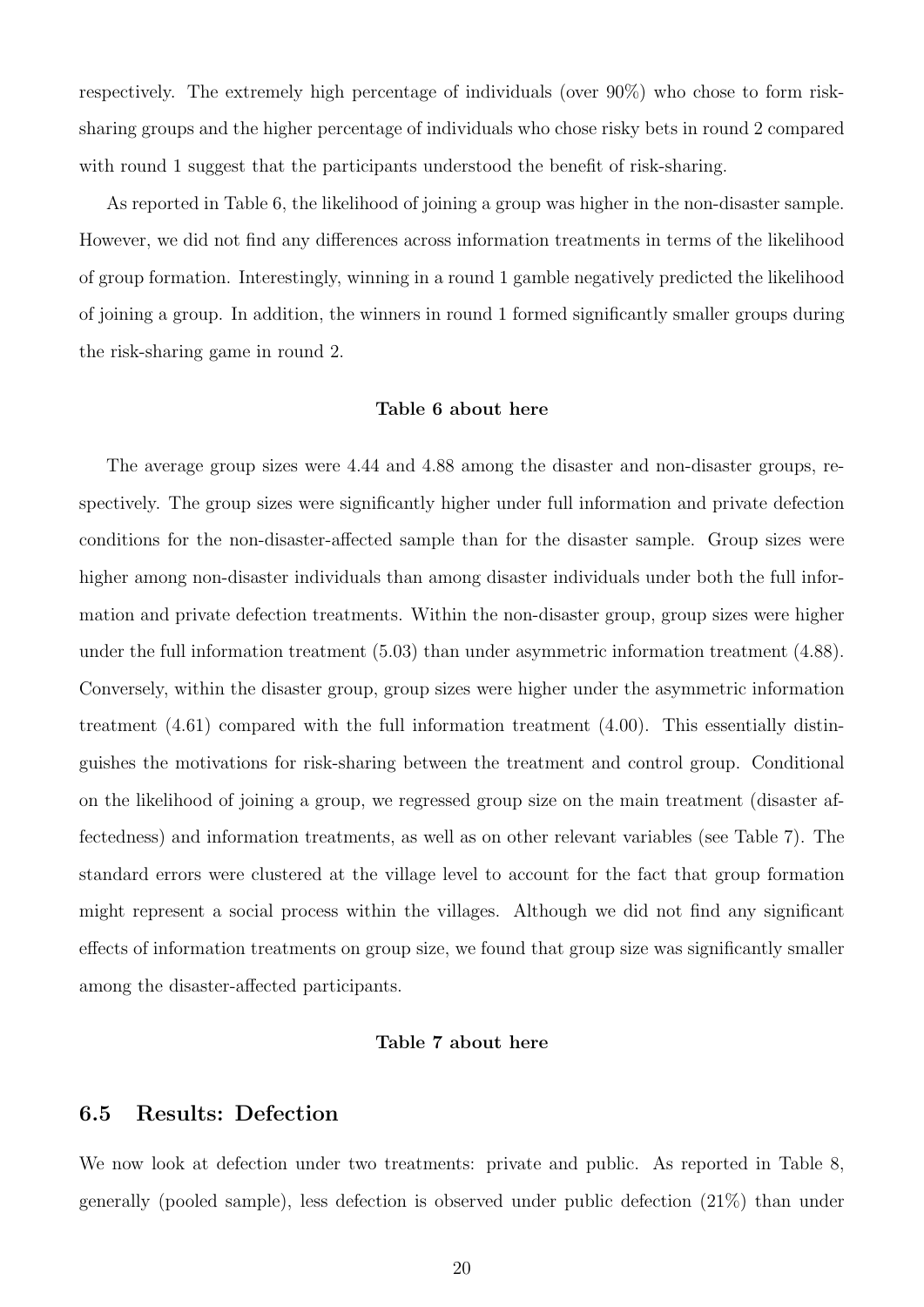the private defection (26%) treatment, suggesting that, generally, people opt out more when exogenous extrinsic commitment is limited. In other words, group members may be more hesitant to leave the group when social sanctions are likely. Subjects who are more likely to defect are less likely to be selected under public defection treatment due to the fear of social sanctions. We observed significantly more defection among non-disaster groups under public defection and private defection; however, we observed less defection among disaster people. The difference between these groups is higher in the case of private defection (0.34 persons in the non-disaster area versus 0.08 person in disaster area) than public defection (0.24 persons in the non-disaster area versus 0.03 persons in the disaster area), suggesting that the non-disaster group defected less under the public defection treatment than under the private defection treatment.

#### Table [8](#page-38-0) about here

However, as reported in Table [8,](#page-38-0) overall defection was much lower among disaster-affected people; only 5% left the group, as opposed to 28% of the non-disaster-affected group. It is quite interesting to note that, although the non-disaster-affected sample formed risk-sharing groups at a higher percentage under each treatment (p-value 0.024, 0.027, and 0.029 under no defection, private defection, and public defection, respectively), they also tended to defect at higher percentages under each information treatment (26% and 21% higher defection rates for non-disaster-affected villagers compared with disaster-affected villages under both treatments: private defection and public defection).

Finally, we analyzed the probability of defection (see Table [9\)](#page-39-0) and found that disaster-affected groups were less likely to defect, after controlling for winning the gamble, risk-taking, and other variables such as gender, education, and age. Overall, winners were more likely to defect, but we did not find evidence that risk preference (risk loving) has any significant effect on defection. The fact that disaster-affected people form smaller groups and are less likely to defect from risk-sharing may suggest that they select themselves into groups based of general trust and solidarity. This is also confirmed by the observation that disaster-affected people are less likely to choose from near neighbors (significantly over  $10\%$  less under each treatment) but more from distant neighbors (11%) more under private defection treatment, see Table [8\)](#page-38-0). This suggests that individuals are much more driven by intrinsic motivation and pro-social behavior in the ex-post disaster environment. This is also consistent with the hypothesis that individuals are less likely to be selected into a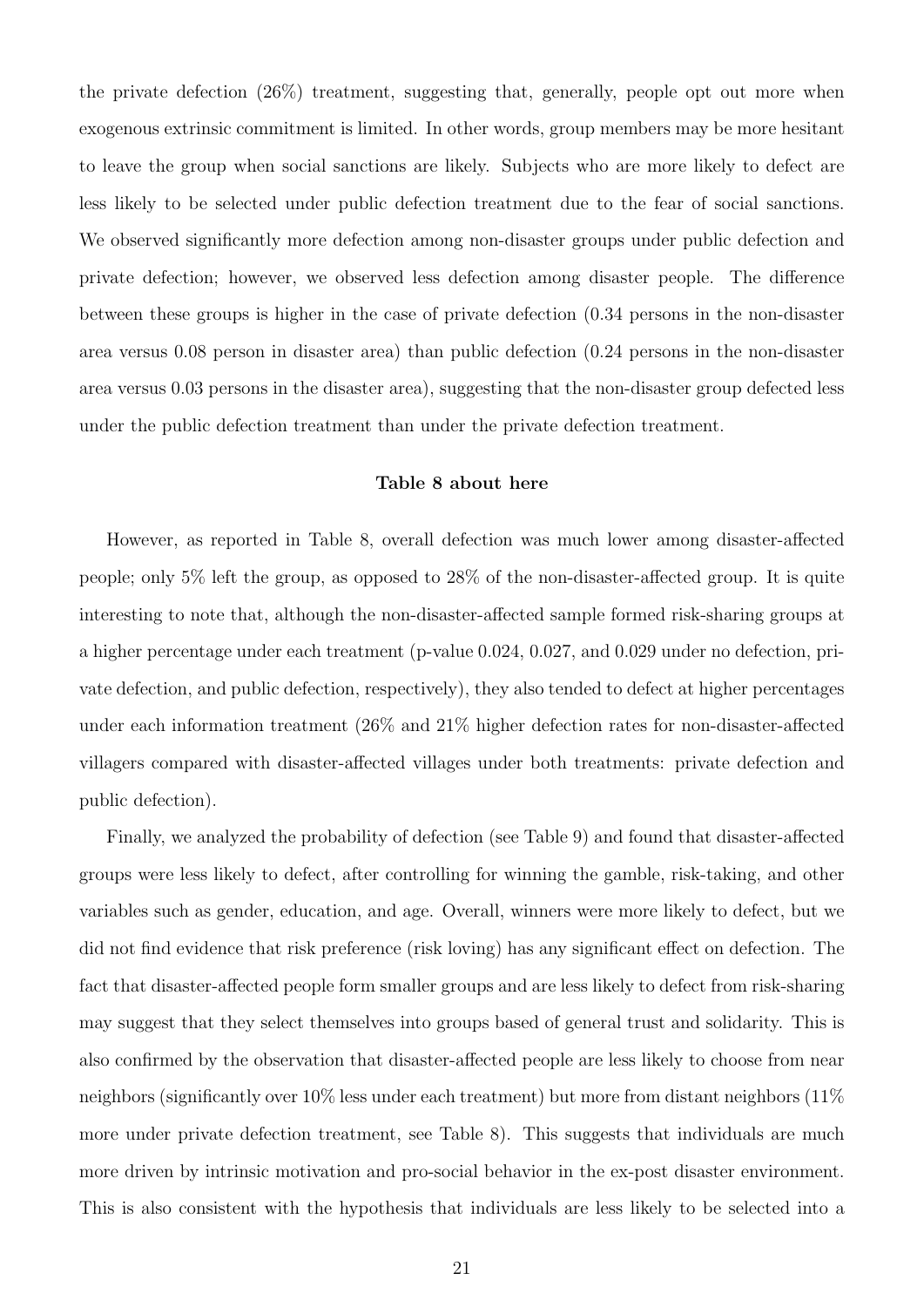group if they are expected to defect. Although the disaster-affected group members were less likely to form risk-sharing groups, once they formed these groups, they were less likely to defect, suggesting that risk-sharing (group formation) follows from feelings of cohesiveness, trust, and inequality aversion.

### Table [9](#page-39-0) about here

As a robustness check to our main findings, we conducted a similar analysis focusing on only the disaster villages by defining the level of exposure to a disaster. The results reported above are similar (see Appendix) when focusing on disaster-affected villages, implying that our conclusions on risk-sharing and risk-taking behaviors are robust to the identification of disaster exposure. The overall results suggest that the more an individual is exposed to a disaster, the more likely that person will be to take risks and the less likely they will be to share risks. The results are also similar when we examine the different risk-sharing commitments.

In a second robustness check, we address the issue that the full sample is not balanced across a number of of demographic characteristics. We therefore created a balanced sub-sample from the full sample data and reran the models from our main results in Tables [7](#page-37-0) and [9.](#page-39-0) The results stay qualitatively and quantitatively the same and are presented in Appendix B.

## 6.6 Consolidating Theoretical and Experimental Results

We now return to the theory discussion of Section 4, which puts forward three predictions concerning how defection incentives depend on (i) risk aversion, (ii) riskiness in private lotteries, and (iii) the size of the risk-sharing pool. We now position these predictions against the main experimental results:

- (a) Compared with the control regions, subjects in disaster regions exhibit significantly less aversion to risk, choosing significantly riskier private lotteries.
- (b) Risk-sharing pools in disaster regions are significantly smaller than controls.
- (c) Compared with the control regions, subjects in disaster regions partake in significantly less defection.

We can now support the conclusion that defection costs increase among villages who experienced natural disasters. When holding defection costs fixed, results (a) and (b) support more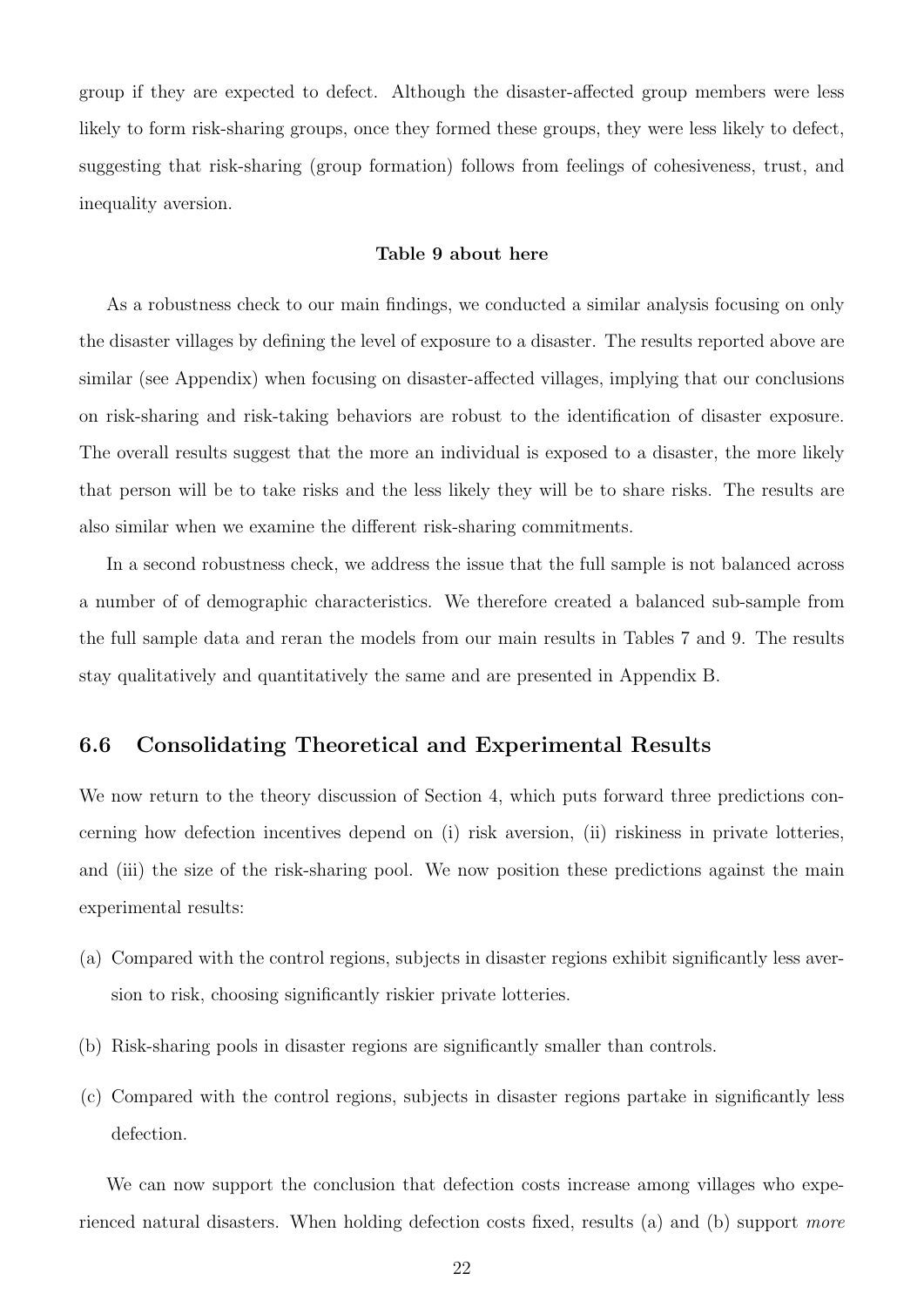defection, as predicted by (i) through (iii) in Section 4. Thus, within the constraints of our model, the observation (c), that defection is significantly less frequent amongst villages that witnessed natural disasters, must be rationalized by an increase in defection costs.<sup>[12](#page-0-0)</sup>

## 7 Conclusion

We investigated how disaster exposure affects risk-sharing behavior by using a unique field experiment in rural Bangladesh. Generally, we observed substantial risk-sharing and risk-taking behaviors among both disaster and non-disaster individuals in our sample. We observed less defection under public information than under private information of defection. Our results suggest that disaster-affected individuals are less likely to defect from risk-sharing commitments, regardless of the level of ex-ante exogenous commitment. More interestingly, this group significantly choose riskier bets and also realized a higher average return than the non-disaster-affected group. These results suggest that enhanced risk-sharing ex-post disaster exposure is driven by intrinsic motivation and pro-social preferences, such as trust, reciprocity, and altruism, rather than external incentives, such as social sanction. This result is consistent with the assertion made by Solnit (2009), that disasters are often catalysts for increasing social capital. Solnit (2009) reports various examples of mutual support, generosity, and greater degrees of participation in disaster-affected communities, suggesting that such effects may persist in the aftermath of a disaster. Although the probability of joining a risk-sharing group might be affected by the degree of disaster affectedness (weak evidence in terms of statistical significance), which also affected the sizes of the risk-sharing groups, we found strong evidence that disaster-affected people are less likely to defect once they enter into a risk-sharing commitment.

Our results have a important applications for policy-makers who are concerned about improving the financial risk-transfer mechanisms against natural disasters in developing countries. Informal risk-sharing arrangements are important forms of insurance in areas where market insurance is missing. A number of scholars have indicated that these risk-sharing institutions are not necessarily stable and have been slowly eroding over time (e.g., Lybbert, Barrett, Desta and

<sup>&</sup>lt;sup>12</sup>The one exception that could prevent this conclusion is for subjects in disaster regions to be so risk averse (while also being less risk averse than controls) that the predication (ii) of Section 3.1 is reversed. The Appendix shows that predication (ii) indeed holds over a plausible range of  $\gamma_i$  under CRRA preferences and under the lottery choice set of the experimental design. We focus on CRRA, which has the attractive feature of a decreasing coefficient of absolute risk aversion.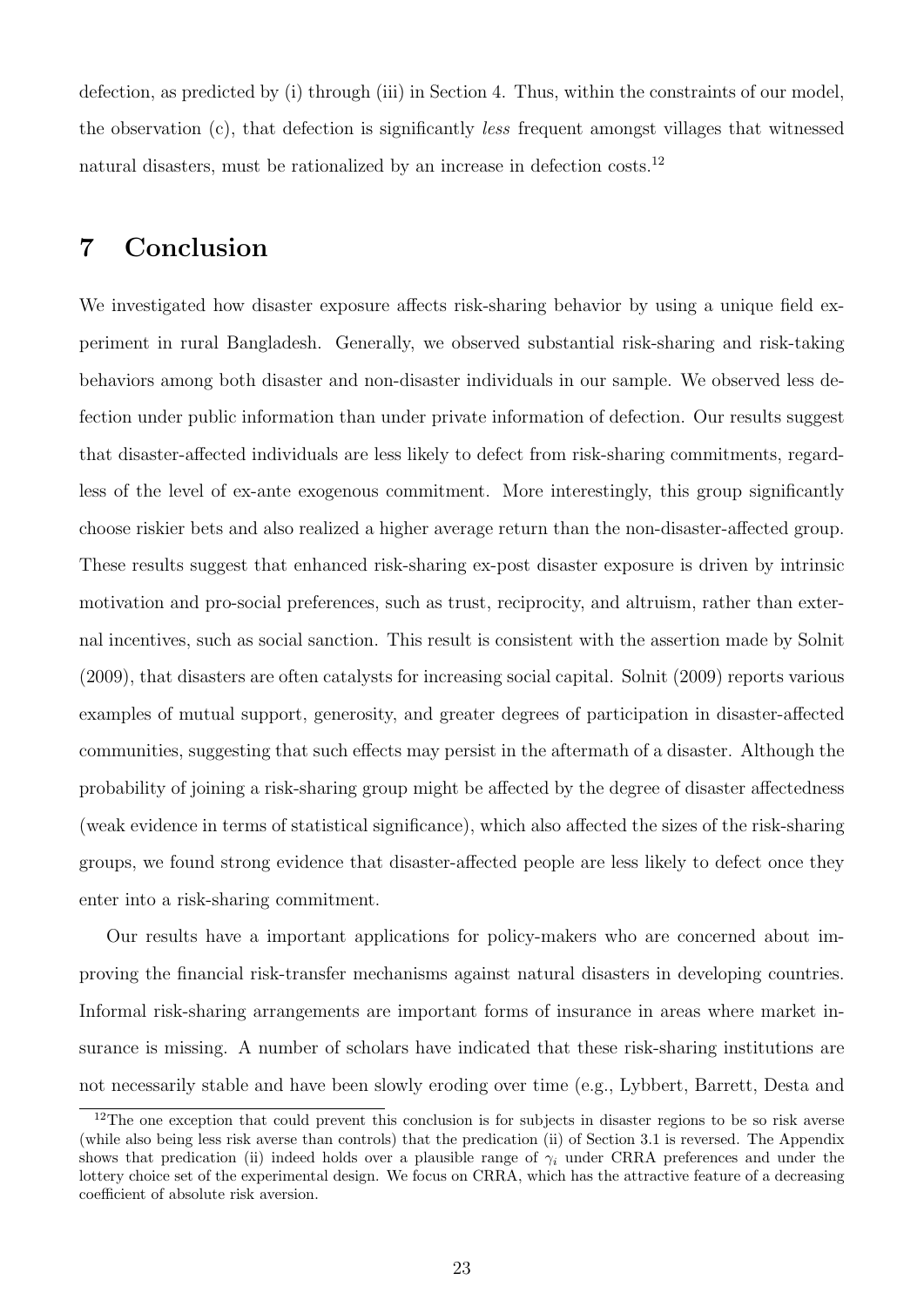Layne Coppock 2004). Our results suggest that the shared experience of enduring a natural disaster could possibly strengthen existing, informal risk-sharing networks.

However, informal insurance arrangements are mainly suited to mitigate the adverse effects of idiosyncratic shocks that affect individual households rather than covering damages from cumulative events such as natural disasters. As such, innovative products such as index insurance can be a helpful addition to fill the compensation gap in the absence of private primary insurers and effective governmental relief. A recent paper by Takahashi, Barrett and Ikegami (2018) has investigated whether there is a crowding-out effect of index insurance instruments on informal risk transfer among pastoralist communities in Ethiopia. Interestingly, they find some weak evidence that households who take up index insurance are also more likely to make informal transfers to members in their network who have also taken up index insurance. This complementary relationship between informal risk-transfer in social networks and index insurance could present a starting point for a future research agenda. In particular, one could investigate if peers who are members of informal risk-sharing groups are more likely to take up index insurance or other types of micro-insurance.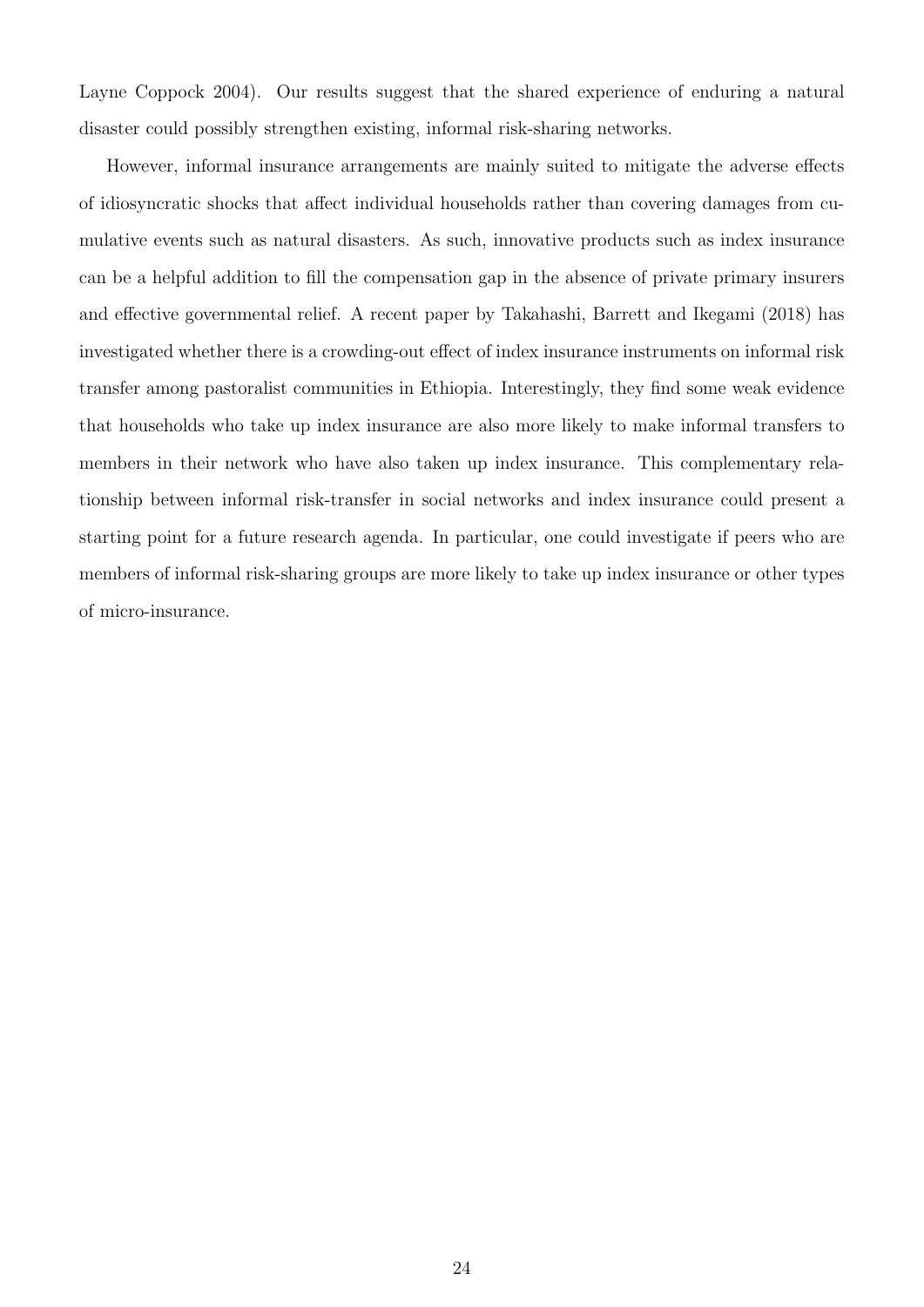## References

- Ahlin, Christian, "Matching for Credit: Risk and Diversification in Thai Micro-Credit Borrowing Groups," Michigan State University mimeo, 2009.
- Attanasio, Orazio, Abigail Barr, Juan Camilo Cardenas, Garance Genicot, and Costas Meghir, "Risk Pooling, Risk Preferences, and Social Networks.," American Economic Journal: Applied Economics, 2012, 4 (2), 134–67.
- Barr, Abigail and Garance Genicot, "Risk Sharing Commitment and Information: An Experimental Analysis," Journal of the European Economic Association, 2008, pp. 6 (6): 1151– 1185.
- Botzen, Wouter J. and Jeroen van den Bergh, "Risk Attitudes to Low-Probability Climate Change Risks: WTP for Flood Insurance," Journal of Economic Behavior and Organization, 2012, 82 (1), 151–166.
- Botzen, Wouter W. J. and Jeroen C. J. M. Van Den Bergh, "Monetary Valuation of Insurance against Flood Risk under Climate Change," International Economic Review, 2012, 53 (3), 1005–1026.
- , Howard Kunreuther, and Erwann Michel-Kerjan, "Divergence between individual perceptions and objective indicators of tail risks: Evidence from floodplain residents in New York City," Judgment and Decision Making, 2015, 10 (4), 365–385.
- $\ldots$ , and  $\ldots$ , "Protecting against disaster risks: Why insurance and prevention may be complements," Journal of Risk and Uncertainty, 2019, 59 (2), 151–169.
- , Jeroen C. J. H. Aerts, and Jeroen C. J. M. Van Den Bergh, "Willingness of Homeowners to Mitigate Climate Risk through Insurance," Ecological Economics, 2009, 68 (8), 2265–2277.
- Browne, Mark J., Christian Knoller, and Andreas Richter, "Behavioral Bias and the Demand for Bicycle and Flood Insurance," Journal of Risk and Uncertainty, 2015, 50 (2), 141–160.
- Bubeck, Philip, Wouter W. J. Botzen, and Jeroen C. J. H. Aerts, "A Review of Risk Perceptions and Other Factors that Influence Flood Mitigation Behavior," Risk Analysis, 2012, 32 (9), 1481–1495.
- Cameron, Lisa and Manisha Shah, "Risk-Taking Behavior in the Wake of Natural Disasters," Journal of Human Resources, 2015, 50 (2), 484–515.
- Carvalhoa, Leandro S., Silvia Prinab, and Justin Sydnor, "The Effect of Saving on Risk Attitudes and Intertemporal choices," Journal of Development Economics, 2016, 120 (C), 41–52.
- Cassar, Alessandra, Andrew Healy, and Christian von Kessler, "Trust, Risk and Time Preferences After Natural Disasters," World Development, 2017, 94.
- Cettolin, Elena and Franziska Tausch, "Risk Taking and Risk Sharing: Does Responsibility Matter?," Journal of Risk and Uncertainty, 2015, 50 (3), 229–248.
- Charness, Gary, Uri Gneezy, and Alex Imas, "Experimental Methods: Eliciting Risk Preferences," Journal of Economic Behavior and Organization, 2013, 87, 43–51.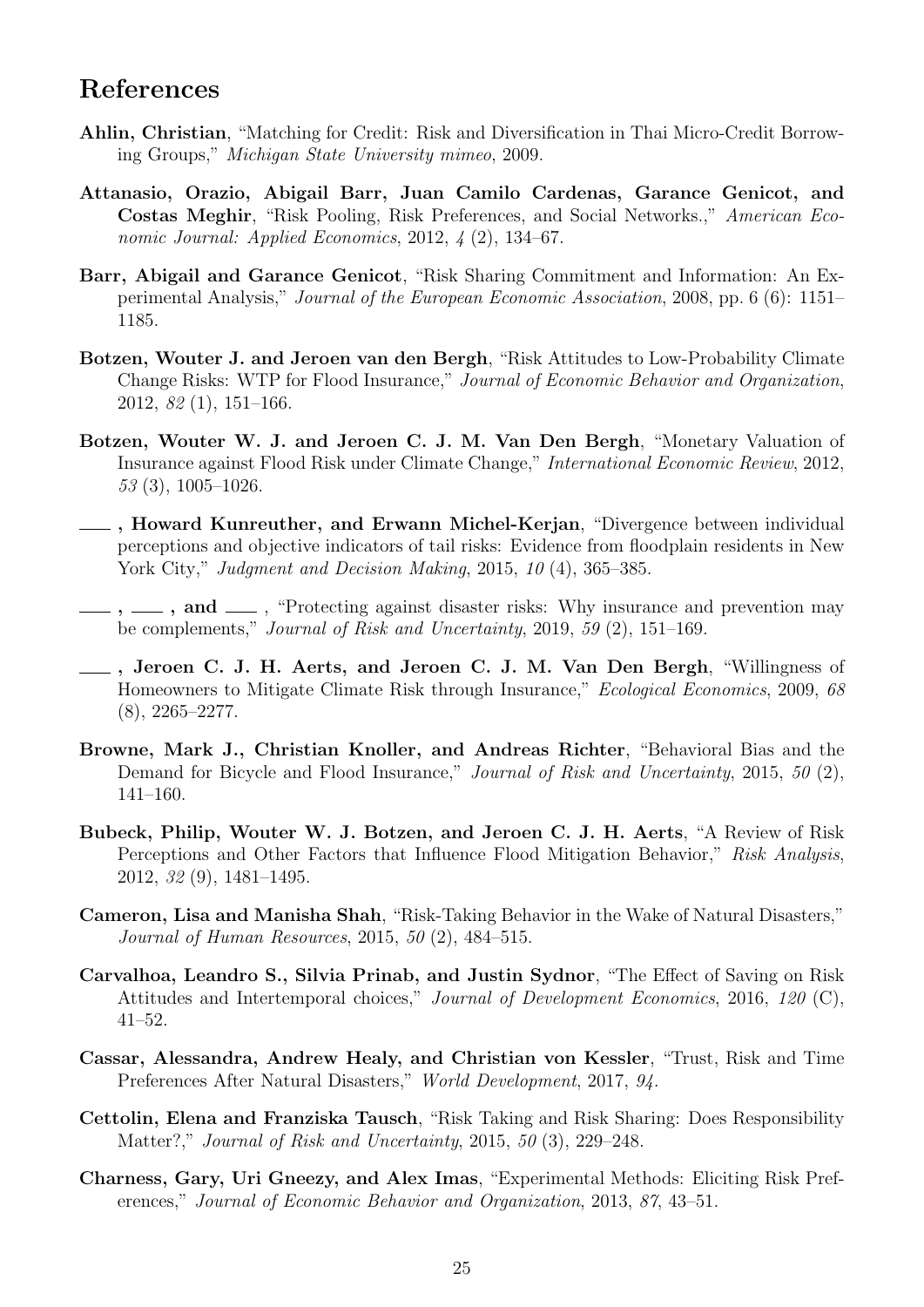- Eckel, Catherine C., Mahmoud A. El-Gamal, and Rick K. Wilson, "Risk Loving after the Storm: A Bayesian Network Study of Hurricane Katrina Evacuees," Journal of Economic Behavior and Organization, 2009, 69 (2), 110–124.
- Fafchamps, Marcel and Flore Gubert, "The Formation of Risk Sharing Networks," Journal of Development Economics, 2007, 83 (2), 326–350.
- and Susan Lund, "Risk-sharing Networks in Rural Philippines," Journal of Development Economics, 2003, 71 (2), 261–287.
- Fleming, David A., Alberto Chong, and Hernán D. Bejarano, "Trust and Reciprocity in the Aftermath of Natural Disasters," Journal of Development Studies, 2014, 50 (11), 1482–1493.
- Freeman, Paul and Howard Kunreuther, "Environmental Risk Management for Developing Countries," The Geneva Papers on Risk and Insurance. Issues and Practice, 2002, 27 (2), 196–214.
- Gallagher, Justin, "Learning about an Infrequent Event: Evidence from Flood Insurance Take-Up in the United States," American Economic Journal: Applied Economics, July 2014, 6 (3), 206–323.
- Ghatak, Maitreesh, "Group Lending, Local Information and Peer Selection," Journal of Development Economics, 1999, 60 (1), 27–50.
- Gray, Clarke L. and Valerie Mueller, "Natural Disasters and Population Mobility in Bangladesh," Proceedings of the National Academy of Sciences, 2012, 109 (16), 6000–6005.
- Hanaoka, Chie, Hitoshi Shigeoka, and Yasutora Watanabe, "Do Risk Preferences Change? Evidence from Panel Data before and after the Great East Japan Earthquake," American Economic Journal: Applied Economics, 2018, forthcoming.
- Haushofer, Johannes and Ernst Fehr, "On the Psychology of Poverty," Science, 2014, 344 (6186), 862–867.
- Holzmann, Robert, Truman Packard, and Jose. Cuesta, "Extending Coverage in Multipillar Pension Systems : Constraints and Hypotheses, Preliminary Evidence and Future Research Agenda," Social Protection Discussion Paper series, 2000, pp. no. SP 0002. Washington, D.C. : The World Bank.
- Kousky, Carolyn, "Learning from Extreme Events: Risk Perceptions after the Flood," Land Economics, 2010, 86 (3), 395–422.
- , Erwann Michel-Kerjan, and Paul A. Raschky, "Does Federal Disaster Assistance Crowd out Flood Insurance?," Journal of Environmental Economics and Management, 2018, 87, 150–164.
- , Erzo F. P. Luttmer, and Richard J. Zeckhauser, "Private Investment and Government Protection," Journal of Risk and Uncertainty, 2006, 33 (1), 73–100.
- Kriesel, Warren and Craig Landry, "Participation in the National Flood Insurance Program: An Empirical Analysis for Coastal Properties," Journal of Risk and Insurance, 2004, 71 (3), 405–420.
- Kunreuther, Howard, "Mitigating Disaster Losses Through Insurance," Journal of Risk and Uncertainty, 1996, 12 (2-3), 171–187.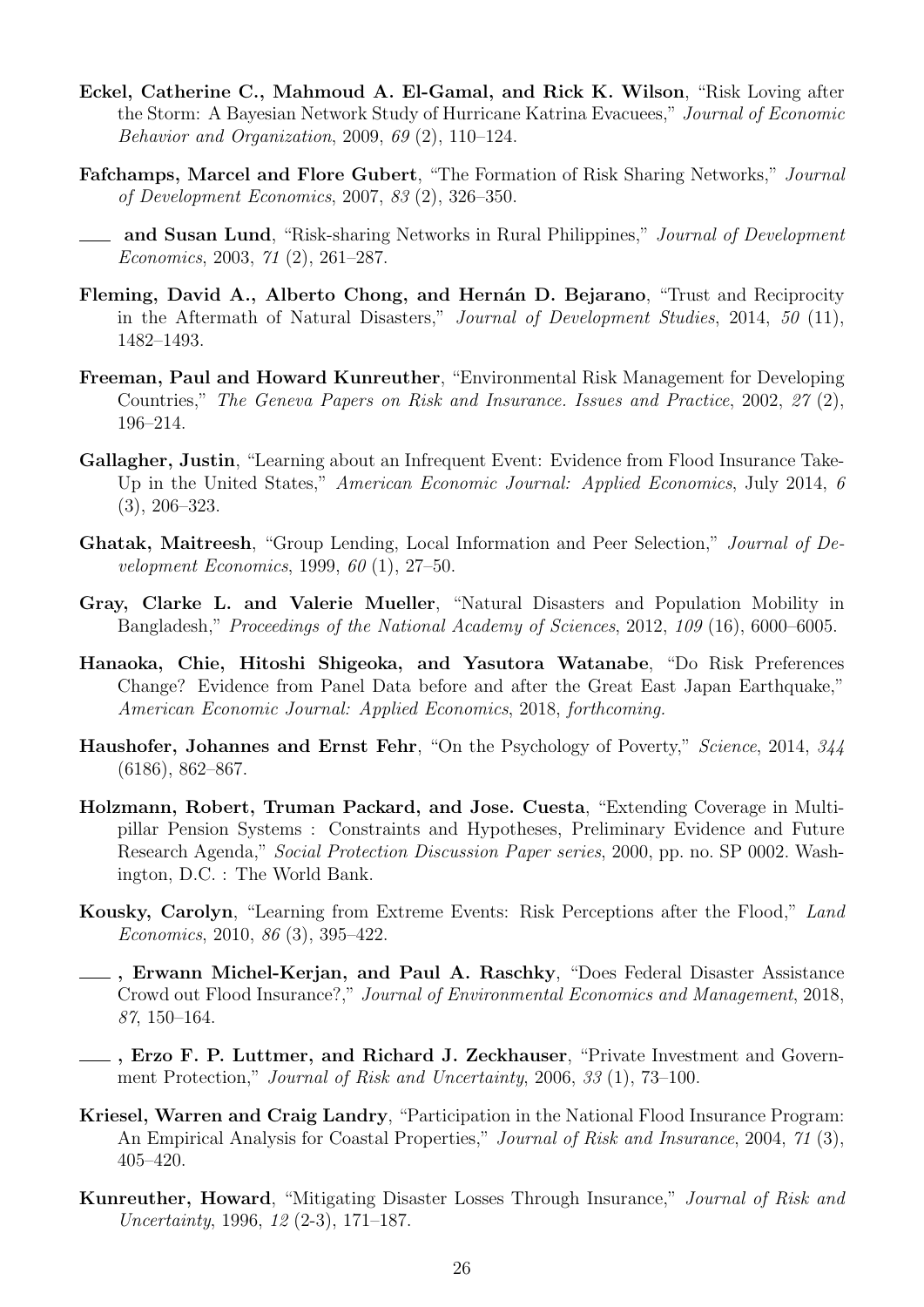- and Mark Pauly, "Neglecting Disaster: Why Don't People Insure against Large Losses?," Journal of Risk and Uncertainty, 2002, 28 (1), 5–21.
- , Nathan Novemsky, and Daniel Kahneman, "Making Low Probabilities Useful," Journal of Risk and Uncertainty, 2001, 23 (2), 103–120.
	- <sub>-</sub>, Robert Meyer, and Erwann Michel-Kerjan, "Overcoming Decision Biases to Reduce Losses from Natural Catastrophes," 2009. mimeo.
- Landry, Craig E., Mona Ahmadiani, and Gregory Colson., "Structural Empirical Analysis of Decisions under Natural Hazard Risk," Working Paper University of Georgia: Athens, 2016, p. GA.
- Li, Jin-Zhen, Shu Li, Wen-Zhong Wang, Li-Lin Rao, and Huan Liu, "Are People always more Risk Averse after a Major Snow-hit and a major Earthquake in China in 2008," Applied Cognitive Psychology, 2011, 25, 104–111.
- Lowenstein, George and Erik Angner, "Predicting and Indulging Changing Preferences," in D. Read G. Lowenstein and R. Baumeister(eds), eds., *Time and Decision: Economic and* Psychological Perspectives on Intertemporal Choice, New York: Russell Sage Foundation, 2003.
- Lybbert, Travis J., Christopher B. Barrett, Solomon Desta, and D. Layne Coppock, "Stochastic wealth dynamics and risk management among a poor population," The Economic Journal, 2004, 114 (498), 750–777.
- Malmendier, Ulrike and Stefan Nagel, "Depression Babies: Do Macroeconomic Experiences Affect Risk Taking?," Quarterly Journal of Economics, 2011, 126 (1), 373–416.
- Mazzocco, Maurizio and Shiv Saini, "Testing Efficient Risk Sharing with Heterogeneous Risk Preferences," American Economic Review, February 2012, 102 (1), 428–68.
- Morduch, Jonathan, "Consumption Smoothing across Space: Tests for Village-level Responses to Risk," Harvard University mimeo, 1991.
- Munshi, Kaivan and Mark Rosenzweig, "Networks and Misallocation: Insurance, Migration, and the Rural-Urban Wage Gap," American Economic Review, 2016, 106 (1), 46–98.
- Nations, United, "Aila Cyclone Aila: Joint UN Multisector Assessment & Response Framework," 2010. Dhaka, June.
- Page, Lionel, David Savage, and Benno Torgler, "Variation in Risk Seeking Behaviour Following Large Losses: A Natural Experiment," European Economic Review, 2014, 71 (C), 121–131.
- Petrolia, Daniel R., Craig E. Landry, and Keith H. Coble, "Risk Preferences, Risk Perceptions, and Flood Insurance," Land Economics, 2013, 89 (2), 227–245.
- Pratt, John W. and Richard J. Zeckhauser, "The Impact of Risk Sharing on Efficient Decision," Journal of Risk and Uncertainty, 1989, 2 (3), 219–234.
- Raschky, Paul A. and Hannelore Weck-Hannemann, "Charity Hazard A Real Hazard to Natural Disaster Insurance?," Environmental Hazards, 2007, 7 (4), 321–329.
- **EXECUTE:** Reimund Schwarze, Manijeh Schwindt, and Ferdinand Zahn, "Uncertainty of Governmental Relief and the Crowding out of Flood Insurance," Environmental and Resource Economics, 2013, 54 (2), 179–200.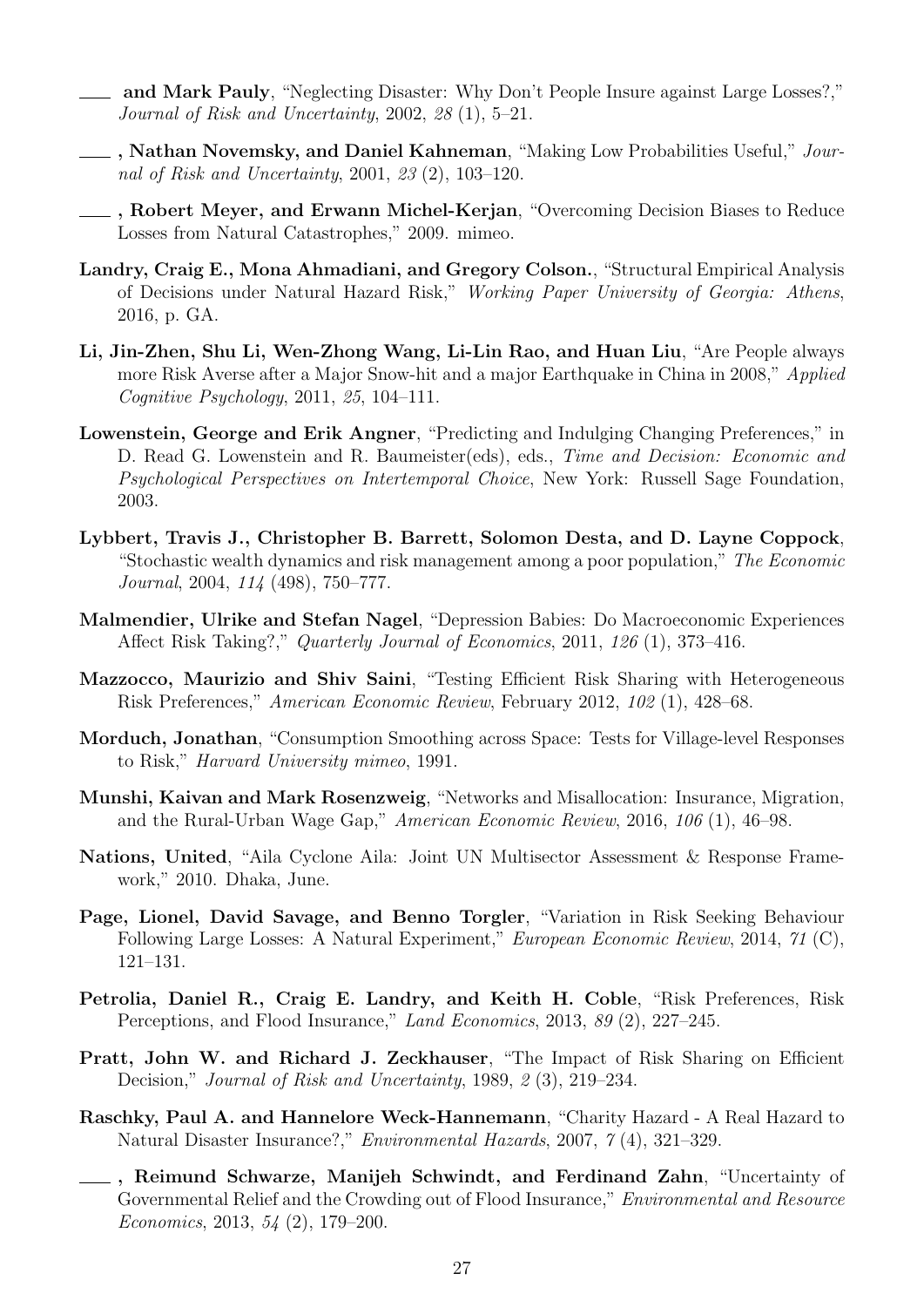- Ravallion, Martin and Lorraine Dearden, "Social Security in a "Moral Economy": An Empirical Analysis for Java," Review of Economics and Statistics, 1988, 70, 36–44.
- Solnit, Rebecca, A Paradise Built in Hell: The Extraordinary Communities that Arise in Disaster, Viking Books, 2009.
- Takahashi, Kazushi, Christopher B Barrett, and Munenobu Ikegami, "Does Index Insurance Crowd In or Crowd Out Informal Risk Sharing? Evidence from Rural Ethiopia," American Journal of Agricultural Economics, 2018, 101 (3), 672–691.
- Tausch, Franziska, Jan Potters, and Arno Riedl, "An experimental Investigation of Risk Sharing and Adverse Selection," Journal of Risk and Uncertainty, 2014, 48 (2), 167–186.
- Thieken, Annegret H., Theresia Petrow, Heidi Kreibich, and Bruno Merz, "Insurability and Mitigation of Flood Losses in Private Households in Germany," Risk Analysis, 2006, 26 (2), 383–395.
- Townsend, Robert M., "Risk and Insurance in Village India," Econometrica, 1994, 62, 539– 591.
- Toya, Hideki and Mark Skidmore, "Do Natural Disasters Enhance Societal Trust?," Kyklos, 2014, 67, 255–279.
- Viscusi, W. Kip and Richard J. Zeckhauser, "National Survey Evidence on Disasters and Relief: Risk Beliefs, Self-interest, and Compassion," Journal of Risk and Uncertainty, 2006, 33 (1), 13–36.
- Voors, Maarten J., Eleonora E. M. Nillesen, Philip Verwimp, Erwin H. Bulte, Robert Lensink, and Daan P. Van Soest, "Violent Conflict and Behavior: A Field Experiment in Burundi," American Economic Review, April 2012, 102 (2), 941–64.
- Weerdt, Joachim De and Stefan Dercon, "Risk-sharing Networks and Insurance Against Illness," Journal of Development Economics, 2006, 81 (2), 337–356.
- Yamamura, Eiji, "Natural Disasters and Social Capital Formation: The Impact of the Great Hanshin-Awaji Earthquake," Papers in Regional Science, 2016, 95, 95: S143–S164.
- Zylberberg, Yanos and André Gröger, "Internal Labor Migration as a Shock Coping Strategy: Evidence from a Typhoon," American Economic Journal: Applied Economics, 2016, 8 (2), 123–153.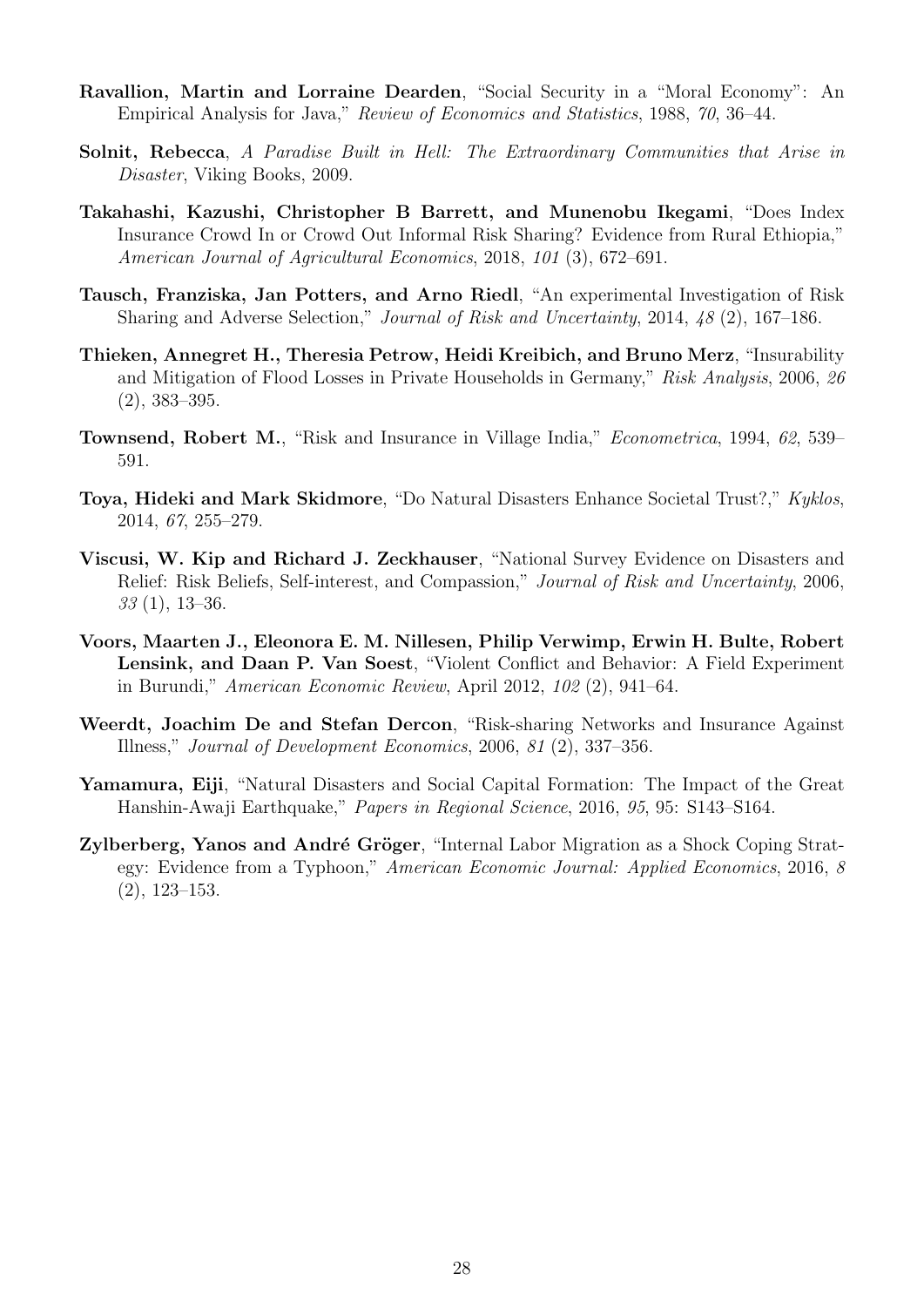## A Model of Risk-Sharing and Defection

Here, we develop a model of risk-sharing and defection. For simplicity, we assume a common defection cost  $c \geq 0$ , which may depend on whether a natural disaster previously occurred in the region, the public visibility of defection, and prevailing social norms. We let  $u_i(x|\gamma_i)$  denote agent i's vNM utility function over certain monetary payments  $x > 0$ , for  $\gamma_i > 0$  agent i's risk aversion parameter.  $u_i(x|\gamma_i)$  is assumed to be increasing and strictly concave in x, and:

$$
\frac{\partial}{\partial \gamma_i} \frac{\frac{\partial^2}{\partial x^2} u_i(x|\gamma_i)}{\frac{\partial}{\partial x} u_i(x|\gamma_i)} < 0.
$$

We also assume that  $\frac{\partial}{\partial \gamma_i} u_i(x|\gamma_i) \leq 0$ ,  $\frac{\partial}{\partial \gamma_i}$  $\frac{\partial}{\partial x}u_i(x|\gamma_i) \leq 0$  and  $\frac{\partial}{\partial \gamma_i}$  $\frac{\partial^2}{\partial x^2} u_i(x|\gamma_i) \leq 0$  when x is non-negative. That is, the utility agents receive from cash payments is decreasing as they become more risk-averse. These properties are satisfied for both constant relative risk aversion (CRRA):

$$
u_i(x|\gamma_i) = \begin{cases} \frac{x^{1-\gamma_i}-1}{1-\gamma_i} & if \gamma_i \neq 1\\ ln(x) & if \gamma_i = 1 \end{cases}
$$

and constant absolute risk aversion (CARA):

$$
u_i(x|\gamma_i) = \frac{1 - e^{-\gamma_i x}}{\gamma_i}
$$

Players choose (i) whether to share risk by joining a pool, (ii) a lottery  $\tilde{x}_i$ , and when joining a pool (iii), a defection strategy  $d_i$ , which we describe as follows: if player i joins a pool  $P$  (a set of pool members), their expected payoff is:

$$
V_i^P(\tilde{x}, d) = E_{\tilde{x}} \left[ u_i \left( d_i \left( \tilde{x}_i \right) \tilde{x}_i + \left( 1 - d_i \left( \tilde{x}_i \right) \right) \tilde{y} \middle| \gamma_i \right) \right] - E_{\tilde{x}_i} \left[ d_i \left( \tilde{x}_i \right) \right] c
$$

where  $\tilde{x} \equiv (\tilde{x}_j)_{j \in P}$  denotes the profile of lotteries that players in P choose, we denote:

$$
y = \frac{\sum_{j \in P} d_j(x_j) x_j}{\sum_{j \in P} d_j(x_j)},
$$

equal to the total payment to i when in the pool,  $d_i(x_i) \in \{0,1\}$  gives i's lottery-outcomecontingent defection strategy (i.e.,  $d_i(x_i) = 1$  iff defect), and we denote the profile of defection strategies by  $d \equiv (d_j)_{j \in P}$ . Each player's action is the choice  $\tilde{x}_i \in X$ , where X gives the set of lotteries to choose from and the defection strategy  $d_i(x)$ , which is either "no defection" or "defection" depending on the outcome of  $\tilde{x}_i$  (i.e.  $x_i$ ). We assume that X is ordered, with a "greater"  $\tilde{x}_i$  yielding a greater expected return and greater variance (riskiness). To simplify the environment, we focus on the experimental design where lotteries are determined via a fair coin toss. That is,  $\tilde{x}_i$  is  $x_{i, HIGH}$  and  $x_{i,LOW}$  with probability  $1/2$  each.<sup>[13](#page-0-0)</sup> When convenient, we assume that the set X is smooth, with  $x_{i,HIGH}(\tilde{x}_i)$  and  $x_{i,LOW}(\tilde{x}_i)$  continuous and differentiable in the chosen lottery  $\tilde{x}_i$  (note that the implemented design takes finite  $|X| = 6$ ).

If player  $i$  does not join a pool, their expected payoff is simply:

$$
V_i^{NP}(\tilde{x}_i) = E_{\tilde{x}_i} [u_i (\tilde{x}_i | \gamma_i)].
$$

Thus, i will choose between the optimal strategy d maximizing  $V_i^P(\tilde{x}^P, d)$  versus not joining the pool which yields  $V_i^{NP}(\tilde{x}_i^{NP})$ , where  $\tilde{x}^P$  gives the profile of optimal lotteries when entering the pool and  $\tilde{x}_i^{NP}$  gives i's optimal lottery when not entering the pool.

Whether agent i joins a pool or not, their choice of  $\tilde{x}_i$  will determine the expected return and riskiness associated with the lottery. If this agent does not join a pool, this lottery is simply

<sup>&</sup>lt;sup>13</sup>All results maintain in a neighbourhood of the class of 50/50 lotteries by continuity of expected utility.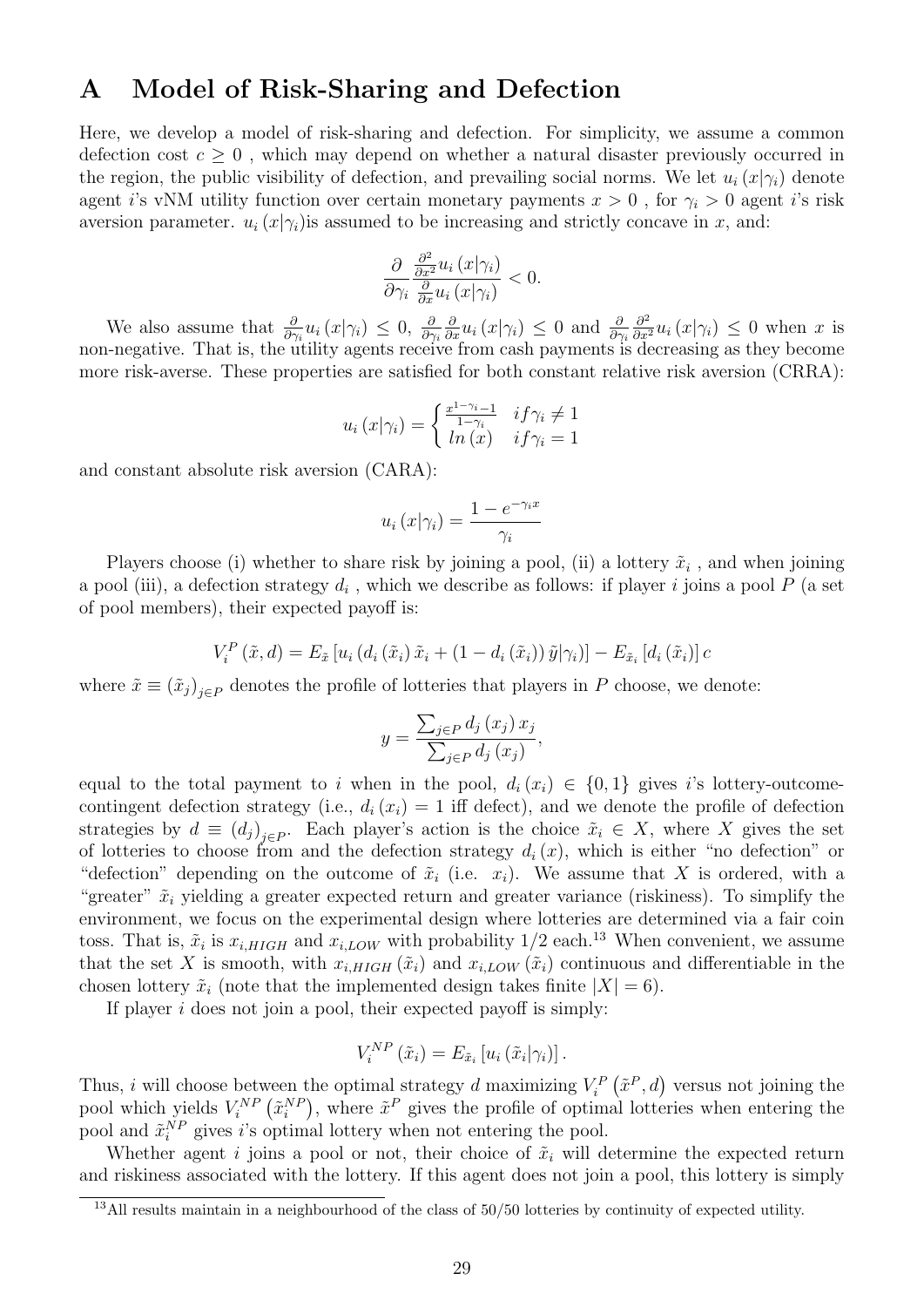$\tilde{x}_i = \tilde{x}_i^{NP}$ . If the agent does join a pool, this lottery is  $\tilde{y}$  under  $\tilde{x}_i = \tilde{x}_i^P$ . In either case, the expected return and riskiness of the lottery that i faces is increasing in the expected return and riskiness of  $\tilde{x}_i$ . Under our assumptions on  $u_i(x|\gamma_i)$  and X, the following can be shown:

<span id="page-29-0"></span>**Proposition 1.** The expected return and riskiness of optimal  $\tilde{x}_i$  in X is decreasing in  $\gamma_i$ .

Proof: Online Appendix A.

**Observation [1](#page-29-0).** Proposition 1 is consistent with the conclusion that individuals directly exposed to a disaster become more risk tolerant in order to secure increased gains.

We turn to defection incentives when agents join a risk-sharing pool. If  $i$  enters the pool and takes a defection strategy  $d_i(x_i) = 1$  if  $x_i = x_{i, HIGH}$  and  $d_i(x_i) = 0$  if  $x_i = x_{i, IOW}$ , then  $V_i(\tilde{x}, d)$ can be written as follows:

$$
V_i(\tilde{x}, d) = V_i^{P-D}(\tilde{x}, d_{-i}) \equiv \frac{1}{2} (u_i (x_{i, HIGH} | \gamma_i) - c) + \frac{1}{2} E_{\tilde{x}_{-i}} [u_i (y_{i,LOW} | \gamma_i)],
$$

where:

$$
y_{i,LOW} = \frac{x_{i,LOW} + \sum_{j \in P} d_j(x_j) x_j}{1 + \sum_{j \in P} d_j(x_j)}.
$$

If i takes a no-defection strategy ( $d_i(x_i) = 0$  always), then:

$$
V_i(\tilde{x}, d) = V_i^{P-ND}(\tilde{x}, d_{-i}) \equiv \frac{1}{2} E_{x_{-i}} \left[ u_i \left( y_{i,HIGH} | \gamma_i \right) \right] + \frac{1}{2} E_{x_{-i}} \left[ u_i \left( y_{i,LOW} | \gamma_i \right) \right],
$$

where:

$$
y_{i,HIGH} = \frac{x_{i,HIGH} + \sum_{j \in P} d_j(x_j) x_j}{1 + \sum_{j \in P} d_j(x_j)}.
$$

Clearly, defection is preferred to no defection iff  $V_i^{P-D}$  $V_i^{P-D}(\tilde{x}, d_{-i}) > V_i^{P-ND}(\tilde{x}, d_{-i}),$  equivalently:

$$
u_i\left(\tilde{x}_{i,HIGH}|\gamma_i\right) - E_{\tilde{x}_{-i}}\left[u_i\left(y_{i,HIGH}|\gamma_i\right)\right] > c.
$$

This provides our next result.

Proposition 2. The incentives to defect in a pool depend on the pool size, the lotteries and defection strategies of others in the pool, the cost of defection c, and on the size of the high outcome of the lottery chosen by the defecting individual; incentives to defect are independent of the low outcome of the lottery chosen by the defecting individual.

Now, further assume that  $u_i = u$  and  $\gamma_i = \gamma$  for all i ( $\gamma$  may still depend on the treatment). Then, by the symmetry of the setting, a *symmetric-pool equilibrium* can be obtained where each member of the pool takes a similar strategy, both in their chosen lottery and defection strategies. Indeed, when a symmetric-pool equilibrium is obtained all pool members choose a lottery  $\tilde{x}^{P*}$ , and the value to defection upon realizing  $x_{i,HIGH}^{P*}$ , equal to  $u\left(x_{i,HIGH}^{P*}|\gamma\right) - E_{\tilde{x}_{-i}}\left[u\left(\tilde{y}_{i,HIGH}^{P*}|\gamma\right)\right]$ , is always positive. When all others do not defect, then  $\tilde{y}_{i,HIGH}^{P*} = \tilde{y}_{i,HIGH}^{ND*} \equiv \left(x_{i,HIGH}^{P*} + \sum_{j \in P} \tilde{x}_j^{P*}\right)/n$ , for  $n = |P|$  giving the size of the pool. Alternatively, when all others choose to defect, the incentives to enter and contribute to the pool (by not defecting) dissolve. Therefore, the value to defection  $\Delta^{D*} \equiv u(x_{i,HIGH}^{P*}|\gamma) - E_{x_{-i}}[u(y_{i,HIGH}^{ND*}|\gamma)]$  when all others do not defect pins the threshold such that no members defect in equilibrium if  $c \geq \Delta^{D*}$ , and the pool disbands if  $c < \Delta^{D*}$ . Indeed,  $\Delta^{D*}$  defines the equilibrium propensity to defect, which we describe next.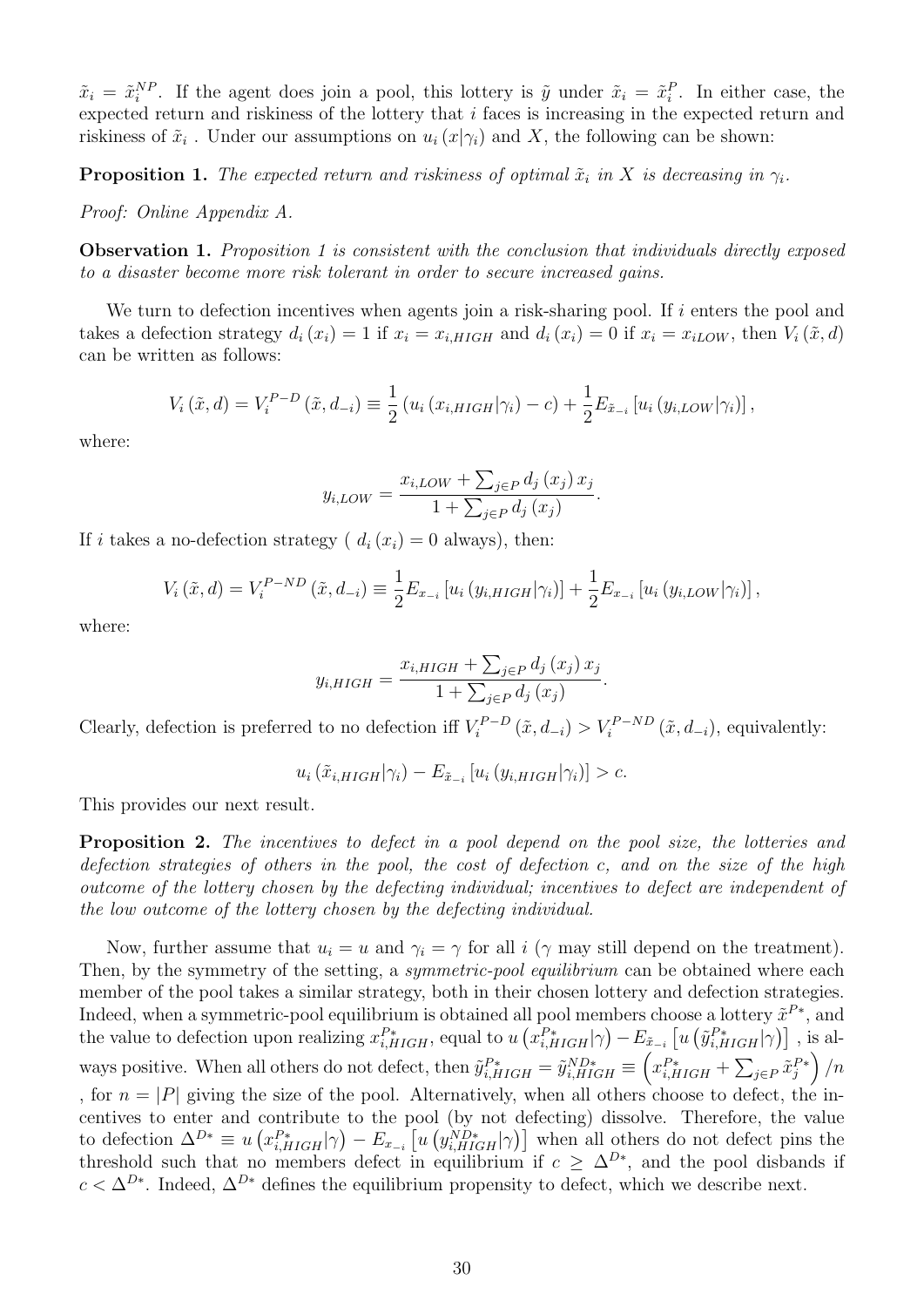## A.1 Comparative Statics

Given that many variables are changing upon moving between the control and treatment (the risk aversion parameter  $\gamma$ , the optimal  $x_i^{NP}$  and  $x^{P*}$ , the defection cost c, and the size of the pool  $n$ ), here we will assess the comparative statics of a symmetric-pool equilibrium with respect to each variable, ceteris paribus(i.e., we provide a partial-equilibrium analysis). The broad takeaway will be that an increase in the defection cost  $c$  is necessary to rationalize an observed decrease in defection in disaster regions.

### A.1.1 Risk-sharing and defection

For our first set of comparative statics results, we focus on defection behaviour under risk-sharing (i.e., joining a pool), and set aside the endogenous  $\tilde{x}_i^{NP}$  and the corresponding choice between joining and not joining a pool. We then consider the incentives to join the pool as risk preferences change in the following subsection.

First, we hold the endogenous  $\tilde{x}^{P*}$  and n fixed and marginally increasing  $\gamma$  (note that the former will hold for local changes to  $\gamma$ ).

<span id="page-30-0"></span>**Proposition 3.** In the symmetric-pool equilibrium, the cut-off  $\Delta^{D*}$  is decreasing in the coefficient of risk aversion  $\gamma$ .

### Proof: Online Appendix A.

In words, holding all else equal, the incidence of defection (i.e., the range of  $c < \Delta^{D*}$ ) decreases as the agents become more risk-averse. The reason is as follows: as agents become more risk averse, the gain to absconding with the high payment  $x_{i,HIGH}^{P*}$  decreases. Conversely, the opportunity cost of remaining in the pool decreases less abruptly, and approaches the value to defection. In total, the defection gain  $\overline{\Delta}^{D*}$  decreases.

Observation 2. With subjects exhibiting significantly less risk aversion in the disaster treatment (revealed in the first task), the finding that less defection is observed in the disaster treatment is inconsistent with Proposition [3.](#page-30-0)

Second, we hold  $\gamma$  and n fixed and increase the risk of endogenous  $\tilde{x}^{P*}$  chosen from X. With an increase to the mean and standard deviation of  $\tilde{x}^{P*}$ , the effect on  $E_{\tilde{x}_{-i}}\left[u_i\left(\tilde{y}_{i,HIGH}^{ND*}|\gamma\right)\right]$  is ambiguous. Therefore, for the following result, we impose an additional structure to the form of  $u(x|\gamma)$  and to the ordering of X. First, we assume that  $u(x|0) = a + bx$  for some  $b > 0$  (as with CRRA utility). Second, we take lotteries  $\tilde{x}$  and  $\tilde{x}'$  such that  $\tilde{x}-\delta$  gives a mean-preserving spread of  $\tilde{x}'$  for some  $\delta \geq 0$ . In the experimental design,  $\delta = 40$  Taka between lottery options 1 through 5  $(\delta = 0$  between options 5 and 6). We say that  $\tilde{x}$  and  $\tilde{x}'$  are ordered "simply" if  $\tilde{x}$  can be obtained from  $\tilde{x}'$  via such homogenous upward shifts coupled with mean-preserving spreads. For the next result, which establishes sufficient conditions for  $\Delta^{D*}$  to be increasing in the riskiness of  $\tilde{x}^{P*}$ , we assume the lotteries  $\tilde{x}^{P*} \in X$  are ordered "simply".

**Proposition 4.** In the symmetric-pool equilibrium, there is some  $\gamma > 0$  and  $\delta > 0$  such that for all  $\gamma < \gamma$  and  $\delta < \delta$ , the cut-off  $\Delta^{D*}$  is increasing in the riskiness of  $\tilde{x}^{P*}$ .

Holding all else equal, the incidence of defection (i.e., the range of  $c < \Delta^{D*}$ ) increases as the agents bring greater risk to the risk-sharing pool, provided that the agents are not too risk averse and the additional expected value of each lottery is not too large. The intuition is as follows: as agents bring more risk to the pool, the gain from absconding with the high payment  $x_{i,HIGH}^{P*}$  increases. Conversely, the opportunity cost of remaining in the pool increases more slowly, provided the agents are not too risk-averse and the additional expected return is not too large. Consequently, greater  $x^{P*}$  under small  $\gamma$  and  $\delta$  yields an increasing value to defection.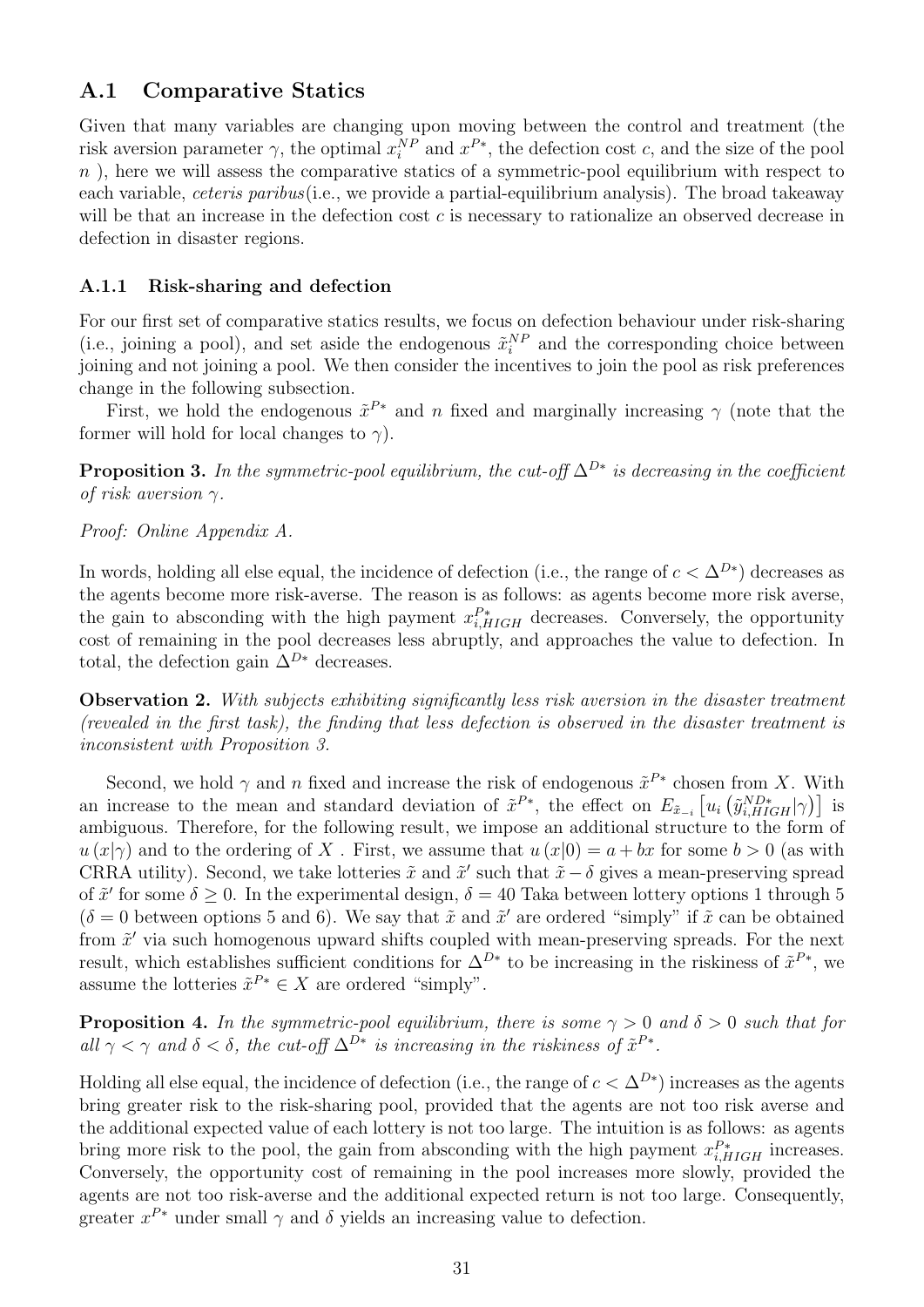We exhibit the bounds of the result numerically, as follows: Table [1](#page-32-0) provides  $\Delta^{D*}$  values for various  $\gamma$  values under CRRA utlity. For  $\gamma$  values of 0.5 and 1,  $\Delta^{D*}$  increases monotonically across the lottery choices of the experimental design; note that  $\Delta^{D*} = 0$  for lottery 1. For  $\gamma = 2$ , this trend reverses between lottery 4 and 5, and for  $\gamma = 4$ , the trend reverses across lotteries 1 to 5. For lottery 6, which gives a mean-preserving spread of lottery 5,  $\Delta^{D*}$  always increases.

### Table [1](#page-32-0) about here

In Table [2](#page-32-1) , 1000 Taka is added to all payoffs, capturing a non-zero initial level of wealth. Now, the  $\Delta^{D*}$  increases monotonically across all lottery choices. We see that the domain of Proposition 4 is quite broad, particularly when including non-zero initial wealth.

#### Table [2](#page-32-1) about here

Observation 3. With subjects taking significantly greater risk to the pool in the disaster treatment, the findings that agents are less risk-averse and less defection in the disaster treatment are inconsistent with Proposition 4.

Next, we hold  $\gamma$  and  $x^{P*}$  fixed and increase the size of the pool n. Now, the risk associated with staying in the pool decreases (because of the diversification in  $y_{i,HIGH}^{ND*}$ ), while the expected return remains fixed. It is straight forward to show the following:

<span id="page-31-0"></span>**Proposition 5.** In the symmetric-pool equilibrium, the cut-off  $\Delta^{D*}$  is decreasing in n.

Proof: Online Appendix A.

**Observation 4.** With the average size of the pools in the disaster treatment significantly smaller than those of the control, the finding that less defection is observed in the disaster treatment is inconsistent with Proposition [5.](#page-31-0)

Main Observation: Given that Propositions 3, 4 and, 5 are each inconsistent with the experimental findings, a significant increase in the defection cost c is necessary to rationalize the observation that defection decreases significantly in the disaster treatment.

### A.1.2 Risk-Sharing Choice

The comparative statics for the values of agents choosing not to pool are straight-forward. Precisely, given that the expected return and variance options from lottery choices in set X remain the same, facing less aversion to risk implies that agent i enjoys greater expected utility, both directly through a decrease in  $\gamma$  and indirectly through the chosen riskier  $\tilde{x}_i^{NP}$  (under our assumptions on  $u_i(x|\gamma)$ ). That is, each i faces less cost when it comes to bearing risk and reaps more gains when it comes to greater expected return. The comparative statics on values to agents choosing to share risk, however, are less straight-forward given that the expected utilities depend on the risk choices of other pool members. For simplicity, we consider the comparative static holding fixed  $\tilde{x} = \tilde{x}^{NP} = \tilde{x}^{P*}$ . Moreover, we consider the case of  $c > \Delta^{D*}$ , where the pool can exist. The following is immediate:

Proposition 6. In the symmetric-pool equilibrium, the gain to sharing risk via joining the pool without defection,  $V_i^{P-ND}$  $V_i^{P-ND}\left(\tilde{x}, d^{ND}_{-i}\right) - V_i^{NP}\left(\tilde{x}\right)$ , is non-decreasing in both  $\gamma$  and n.

Intuitively, incentives to share risk are increasing with risk aversion and the size of the pool.

**Observation 5.** With subjects exhibiting significantly less risk aversion in the disaster treatment (revealed in the first task), the finding that the frequency of subjects joining a pool is significantly lower in the disaster treatment is consistent with Prediction 5.

Note that the observed lower frequency of joining pools and the significantly lower pool size in the disaster treatment group are complementary observations.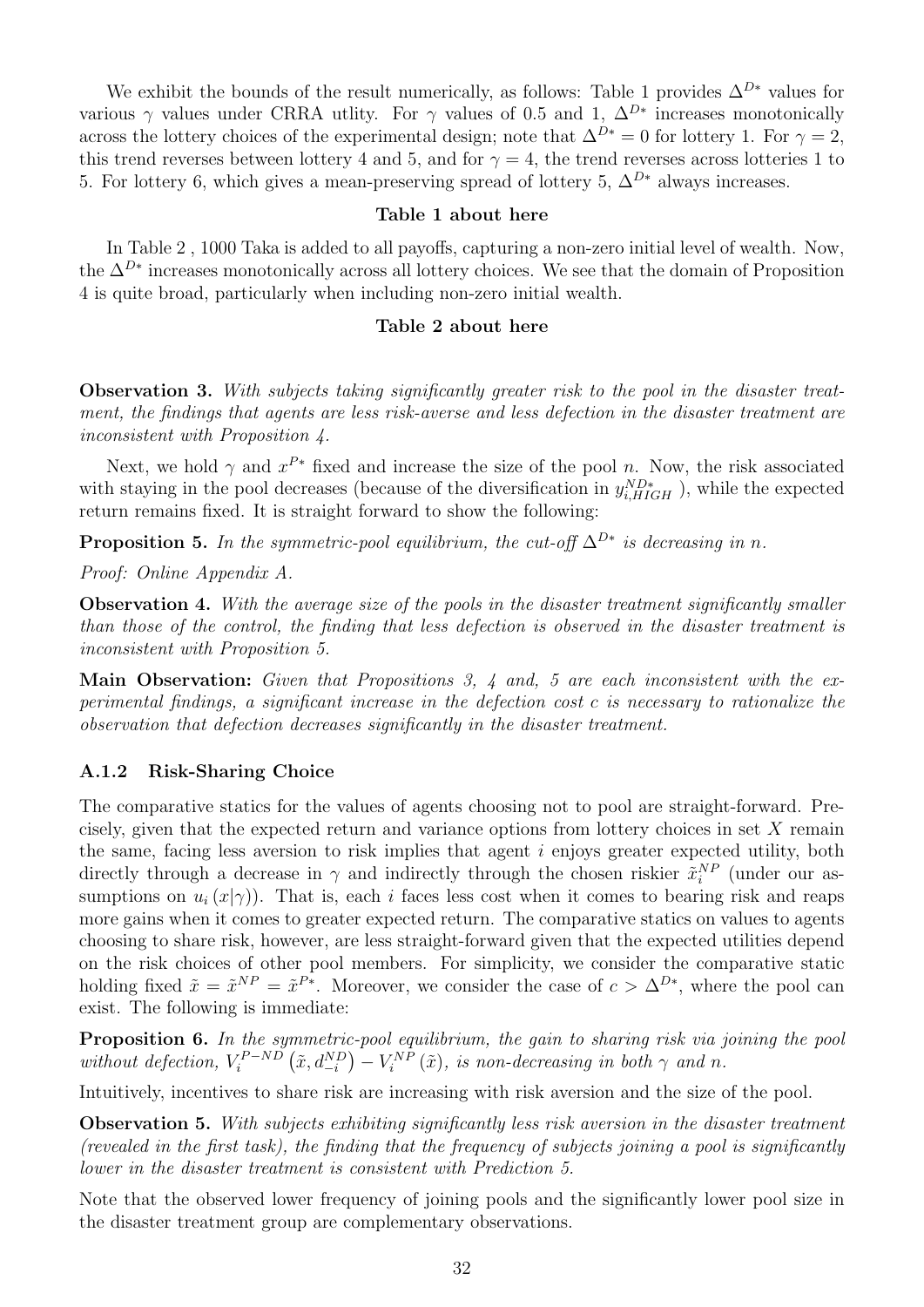# Tables

| $\sim$ | Lottery 2           | Lottery 3           | Lottery 4             | Lottery 5           | Lottery 6           |
|--------|---------------------|---------------------|-----------------------|---------------------|---------------------|
| 0.5    | 3.47                | 4.76                | 5.89                  | 6.9                 | 8.9                 |
|        | 0.27                | 0.34                | 0.39                  | 0.43                | 0.54                |
|        | 0.0016              | 0.0018              | 0.0018                | 0.0017              | 0.0022              |
|        | $0.66\times10^{-7}$ | $0.54\times10^{-7}$ | $0.44 \times 10^{-7}$ | $0.36\times10^{-7}$ | $0.57\times10^{-7}$ |

<span id="page-32-0"></span>Table 1: Lottery Table 1

<span id="page-32-1"></span>Table 2: Lottery Table 2

| $\sim$ | Lottery 2            | Lottery 3            | Lottery 4            | Lottery 5            | Lottery 6            |
|--------|----------------------|----------------------|----------------------|----------------------|----------------------|
| 0.5    | 1.32                 | 1.94                 | 2.56                 | 3.15                 | 4.17                 |
|        | 0.04                 | 0.06                 | 0.07                 | 0.09                 | 0.12                 |
|        | $0.33\times10^{-4}$  | $0.47\times10^{-4}$  | $0.59\times10^{-4}$  | $0.70\times10^{-4}$  | $0.90\times10^{-4}$  |
|        | $0.24\times10^{-10}$ | $0.32\times10^{-10}$ | $0.39\times10^{-10}$ | $0.43\times10^{-10}$ | $0.54\times10^{-10}$ |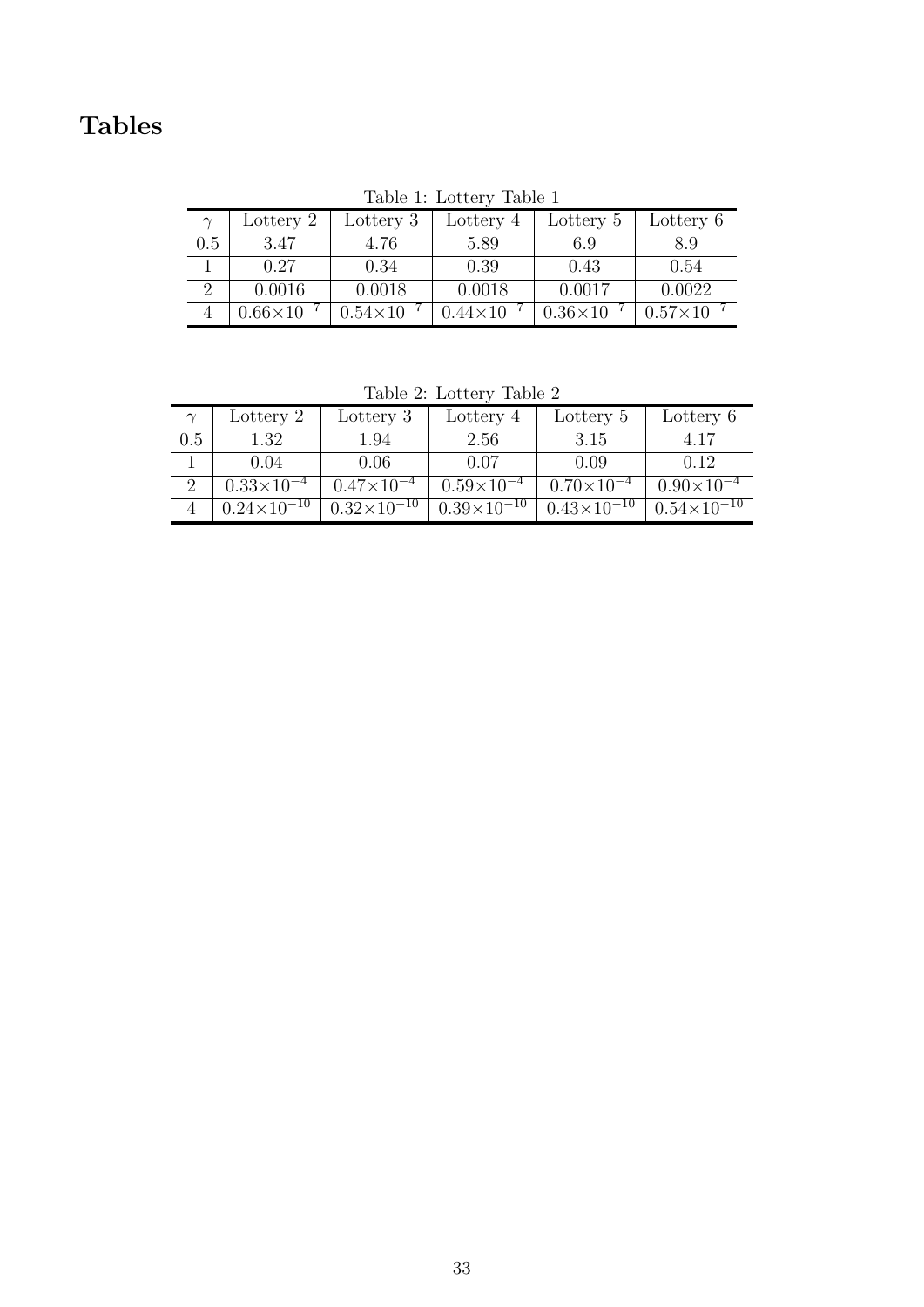|                 | Non-Disaster |       |           |      | <b>Disaster</b> |           |            |            |
|-----------------|--------------|-------|-----------|------|-----------------|-----------|------------|------------|
| Variable        | Obs.         | Mean  | Std. Dev. | Obs. | Mean            | Std. Dev. | Diff.      | Std. Error |
| Head Age        | 578          | 40.79 | 7.10      | 654  | 46.52           | 12.94     | $5.73***$  | (0.59)     |
| Head Sex        | 578          | 0.01  | 0.11      | 654  | 0.02            | 0.15      | 0.01       | (0.01)     |
| Head Edu.       | 578          | 4.51  | 4.02      | 653  | 3.39            | 3.98      | $-1.11***$ | (0.23)     |
| <b>HH</b> Size  | 578          | 4.82  | 1.29      | 654  | 5.00            | 1.44      | $0.18**$   | (0.08)     |
| Housewife       | 575          | 0.02  | 0.12      | 653  | 0.01            | 0.12      | $-0.00$    | (0.01)     |
| HH Income       | 578          | 7287  | 2980      | 654  | 5894            | 3185      | $-1392***$ | (175)      |
| Elevation       | 578          | 9.25  | 1.31      | 654  | 9.04            | 1.21      | $-0.21$    | (0.20)     |
| Sim. Flood Area | 578          | 0.62  | 0.21      | 654  | 0.66            | 0.03      | 0.04       | (0.04)     |

<span id="page-33-0"></span>Table 3: Descriptive Statistics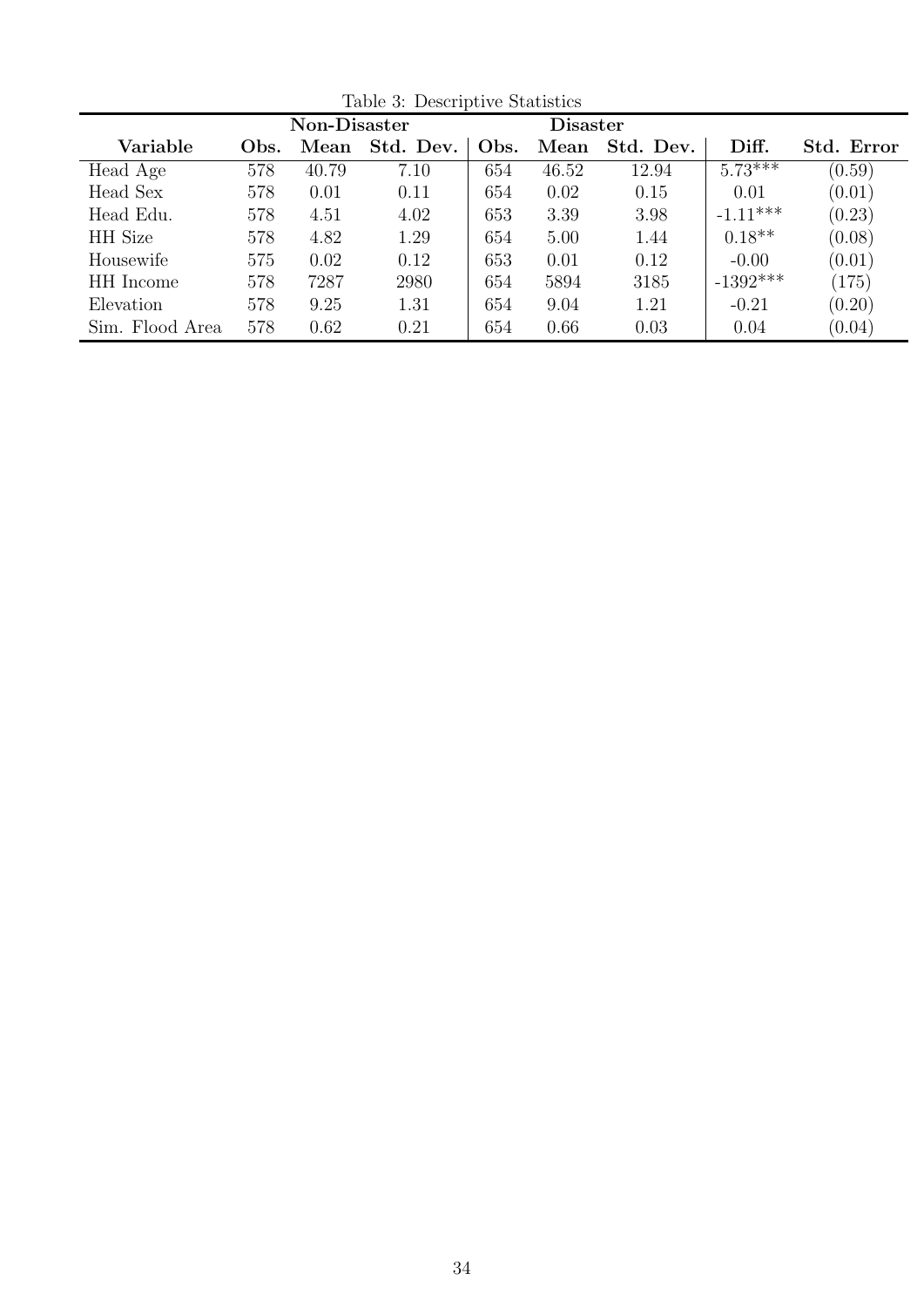| Lottery<br>Gamble/choice                                    | Expected payoff | Standard<br>deviation | Non-Disaster<br>Group (I)<br>$N = 578$ | Disaster Group (II)<br>$N = 656$ | Difference (II-I)      |
|-------------------------------------------------------------|-----------------|-----------------------|----------------------------------------|----------------------------------|------------------------|
| $1)$ 100 for sure                                           | 100             | $\theta$              | 0.123<br>(0.329)                       | 0.122<br>(0.327)                 | $-0.001$<br>(0.019)    |
| $2)$ 200 vs. 80                                             | 140             | 84.85                 | 0.137<br>(0.344)                       | 0.136<br>(0.343)                 | $-0.001$<br>(0.020)    |
| 3) $250$ vs. 70                                             | 160             | 127.28                | 0.185<br>(0.389)                       | 0.123<br>(0.329)                 | $-0.061***$<br>(0.020) |
| 4) 300 vs. $60$                                             | 180             | 169.71                | 0.263<br>(0.441)                       | 0.215<br>(0.411)                 | $-0.049**$<br>(0.024)  |
| 5) $350 \text{ vs } 50$                                     | 200             | 212.13                | 0.237<br>(0.426)                       | 0.305<br>(0.461)                 | $0.067***$<br>(0.025)  |
| 6) 400 vs. 0                                                | 200             | 282.84                | 0.055<br>(0.229)                       | 0.101<br>(0.299)                 | $0.044***$<br>(0.015)  |
| Risk loving<br>$(=1$ if chooses<br>gamble $5 \text{ or } 6$ |                 |                       | 0.292<br>(0.455)                       | 0.404<br>(0.491)                 | $0.11***$<br>(0.027)   |

<span id="page-34-0"></span>Table 4: Choice of Gamble by Treatment and Control group

Notes: Probit regressions, marginal effects reported. District Dummies included.

Standard errors are clustered at the village level. \*\*\*, \*\*, \* indicate significance at the 1, 5 and 10%-level.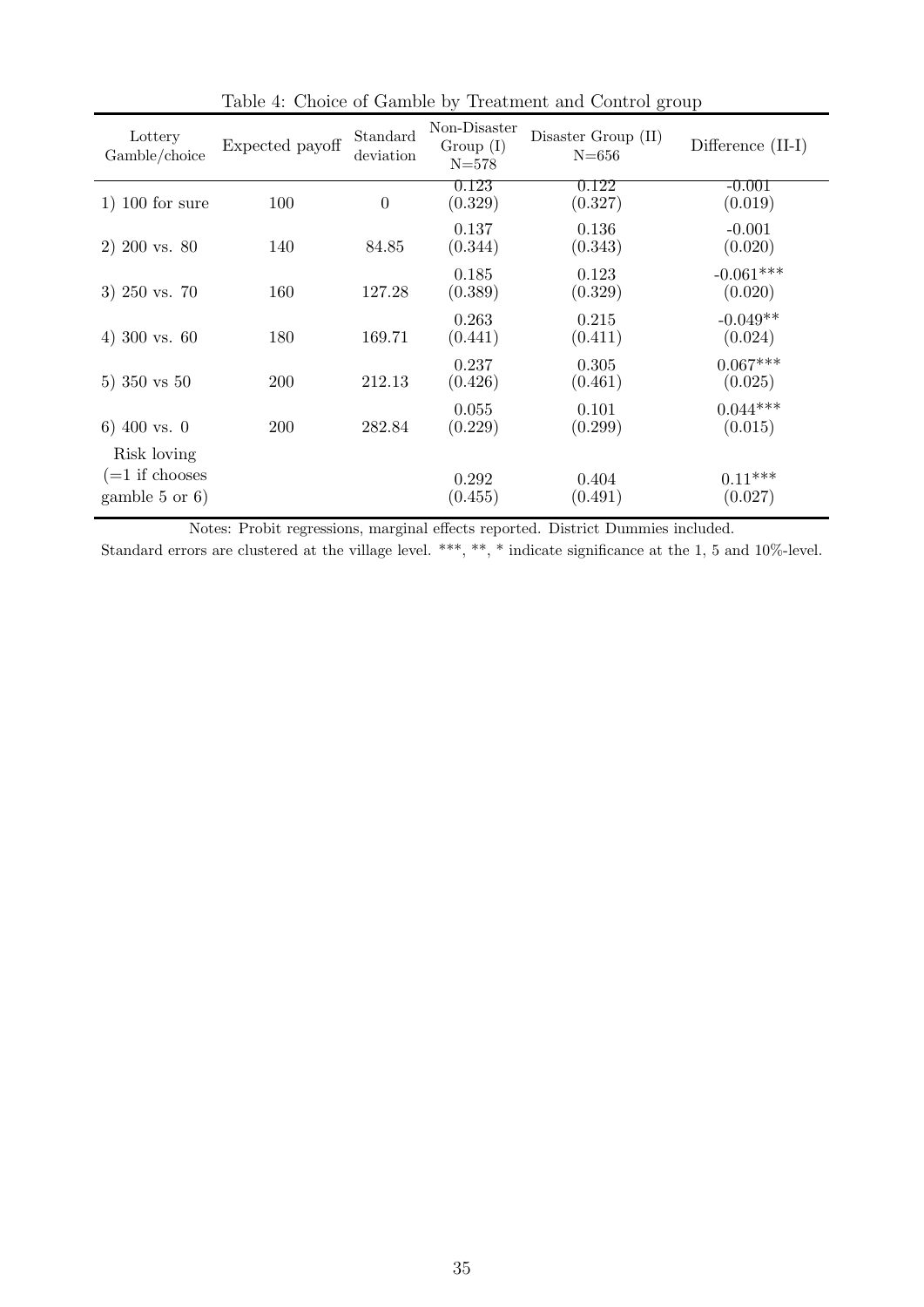|                              |                       | $\left( 2\right)$     | (3)                   | (4)                   |
|------------------------------|-----------------------|-----------------------|-----------------------|-----------------------|
| Disaster Village             | $0.110***$<br>(0.038) | $0.086**$<br>(0.038)  | $0.076*$<br>(0.044)   | $0.130**$<br>(0.053)  |
| Age of Respondent            |                       | $-0.000$<br>(0.001)   | $-0.000$<br>(0.001)   | $-0.000$<br>(0.001)   |
| Female                       |                       | $-0.069**$<br>(0.034) | $-0.069**$<br>(0.034) | $-0.071**$<br>(0.034) |
| Education                    |                       | $0.012***$<br>(0.004) | $0.012***$<br>(0.004) | $0.012***$<br>(0.004) |
| Household Size               |                       | 0.0012<br>(0.011)     | 0.001<br>(0.011)      | 0.001<br>(0.011)      |
| $Log(HH$ Income)             |                       | $-0.067**$<br>(0.034) | $-0.067**$<br>(0.034) | $-0.060*$<br>(0.034)  |
| District Dummy               |                       |                       | $-0.022$<br>(0.042)   | $-0.022$<br>(0.042)   |
| Disaster village $\times$    |                       |                       |                       | $-0.090**$            |
| Inundation above median<br>N | 1232                  | 1221                  | 1221                  | (0.044)<br>1221       |

<span id="page-35-0"></span>Table 5: Probability of Risk-Taking

Notes: Probit regressions, marginal effects reported. District Dummies included. Standard errors are clustered at the village level. \*\*\*, \*\*, \* indicate significance at the 1, 5 and 10%-level.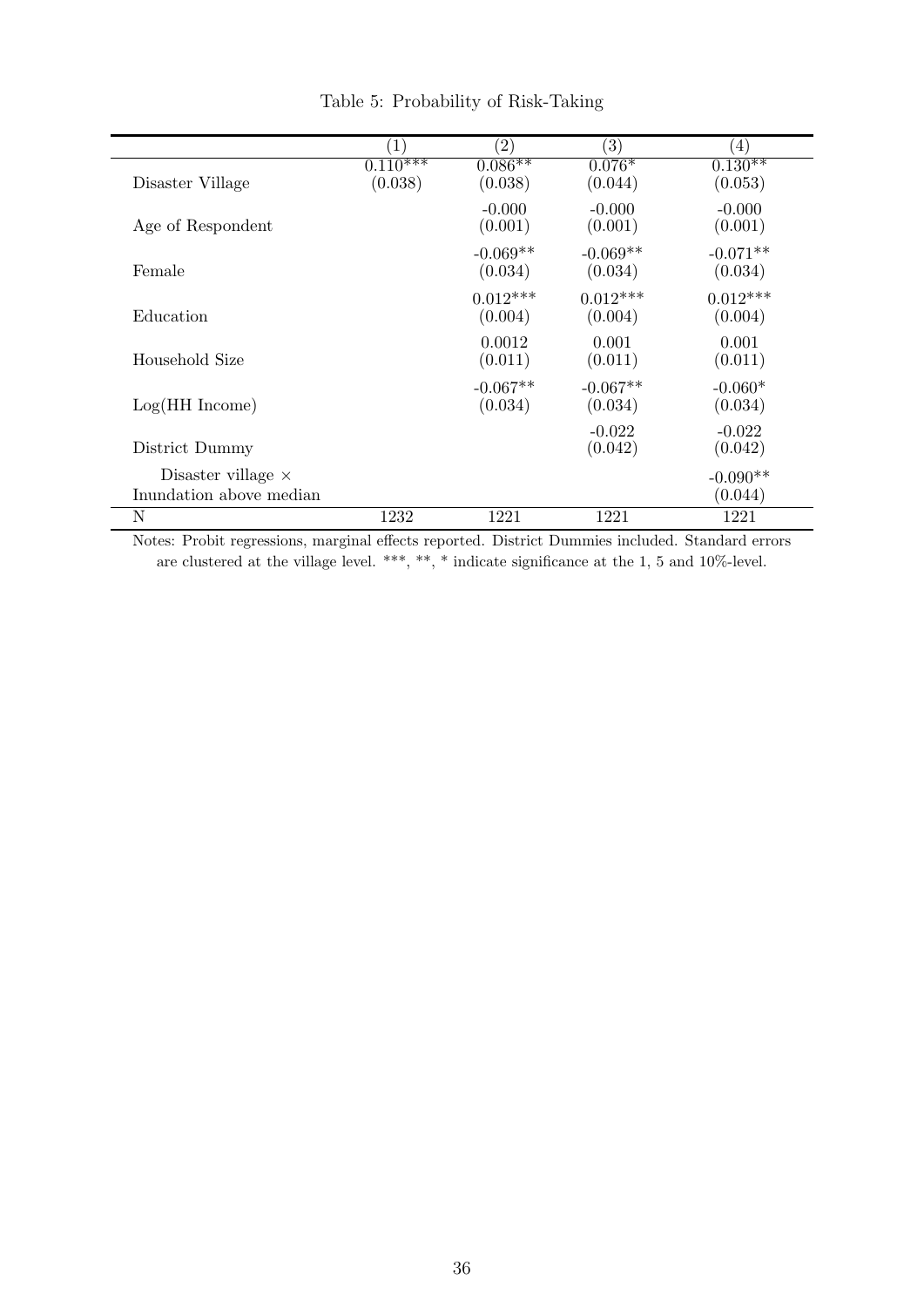|                                           | $\left( 1\right)$      | $\left( 2\right)$    | $\left( 3\right)$     | $\left( 4\right)$    | (5)                    | (6)                    | (7)                    |
|-------------------------------------------|------------------------|----------------------|-----------------------|----------------------|------------------------|------------------------|------------------------|
| Disaster Village                          | $-0.065***$<br>(0.024) | $-0.049*$<br>(0.026) | $-0.056**$<br>(0.027) | $-0.054*$<br>(0.028) | $-0.059**$<br>(0.026)  | $-0.059*$<br>(0.029)   | $-0.059*$<br>(0.029)   |
| Age                                       |                        | $-0.001$<br>(0.001)  | $-0.001$<br>(0.001)   | $-0.001$<br>(0.001)  | $-0.001$<br>(0.001)    | $-0.001$<br>(0.001)    | $-0.001$<br>(0.001)    |
| Female                                    |                        | 0.022<br>(0.017)     | 0.023<br>(0.016)      | 0.022<br>(0.016)     | 0.023<br>(0.015)       | 0.021<br>(0.016)       | 0.021<br>(0.016)       |
| Education<br>(Years of                    |                        | 0.003                | 0.003                 | 0.003                | 0.003                  | 0.003                  | 0.003                  |
| Schooling)                                |                        | (0.002)              | (0.002)               | (0.002)              | (0.002)                | (0.002)                | (0.002)                |
| Household Size                            |                        | 0.002<br>(0.006)     | 0.002<br>(0.006)      | 0.002<br>(0.006)     | 0.002<br>(0.006)       | 0.002<br>(0.006)       | 0.002<br>(0.006)       |
| Log(HH Income)                            |                        | 0.013<br>(0.024)     | 0.014<br>(0.024)      | 0.013<br>(0.023)     | 0.008<br>(0.023)       | 0.009<br>(0.023)       | 0.009<br>(0.023)       |
| Risk Loving in<br>Round 1                 |                        |                      |                       | $-0.021$<br>(0.017)  | $-0.023$<br>(0.017)    | $-0.020$<br>(0.016)    | $-0.026$<br>(0.039)    |
| Winner in Round 1<br>Gamble               |                        |                      |                       |                      | $-0.078***$<br>(0.021) | $-0.079***$<br>(0.022) | $-0.083***$<br>(0.034) |
| Private Defection                         |                        |                      |                       |                      |                        | 0.019<br>(0.026)       | 0.018<br>(0.026)       |
| <b>Public Defection</b>                   |                        |                      |                       |                      |                        | 0.012<br>(0.0280)      | 0.012<br>(0.028)       |
| Risk loving $\times$<br>Winner in round 1 |                        |                      |                       |                      |                        |                        | 0.007<br>(0.040)       |
| N                                         | 966                    | 956                  | 956                   | 956                  | 956                    | 956                    | 956                    |

<span id="page-36-0"></span>Table 6: Probability of Joining a Risk-sharing Group

Notes: Probit regressions, marginal effects reported. District Dummies included. Standard errors are clustered at at the village level. . \*\*\*, \*\*, \* indicate significance at the 1, 5 and 10%-level.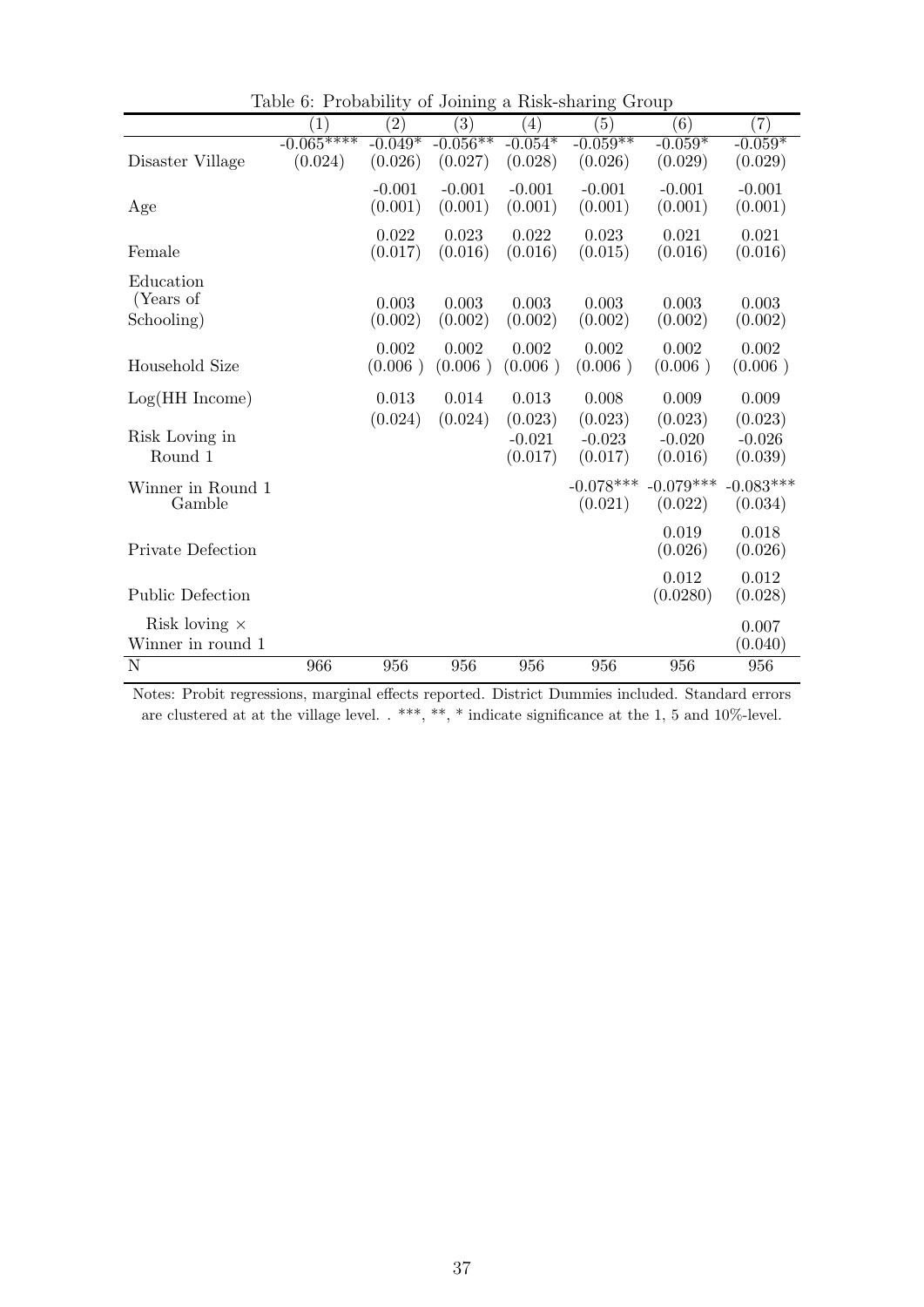|                                 | $\left( 1\right)$     | $\left( 2\right)$     | $\left(3\right)$      | $\left( 4\right)$     | (5)                   | (6)                    | (7)                    | (8)                    |
|---------------------------------|-----------------------|-----------------------|-----------------------|-----------------------|-----------------------|------------------------|------------------------|------------------------|
| Disaster Village                | $-0.650**$<br>(0.240) | $-0.600**$<br>(0.250) | $-0.550**$<br>(0.260) | $-0.540**$<br>(0.260) | $-0.540**$<br>(0.250) | $-0.600**$<br>(0.250)  | $-0.530**$<br>(0.260)  | $-0.530**$<br>(0.260)  |
| Age                             |                       | 0.005<br>(0.005)      | 0.005<br>(0.005)      | 0.005<br>(0.005)      | 0.005<br>(0.005)      | 0.006<br>(0.005)       | 0.006<br>(0.005)       | 0.006<br>(0.005)       |
| Female                          |                       | 0.140<br>(0.140)      | 0.140<br>(0.140)      | 0.140<br>(0.140)      | 0.140<br>(0.140)      | 0.140<br>(0.130)       | 0.110<br>(0.120)       | 0.110<br>(0.120)       |
| Education                       |                       | 0.014<br>(0.017)      | 0.013<br>(0.016)      | 0.0140<br>(0.016)     | 0.014<br>(0.016)      | 0.0140<br>(0.015)      | 0.013<br>(0.014)       | 0.0140<br>(0.014)      |
| Household size                  |                       | $-0.016$<br>(0.043)   | $-0.018$<br>(0.044)   | $-0.018$<br>(0.044)   | $-0.018$<br>(0.044)   | $-0.020$<br>(0.044)    | $-0.025$<br>(0.042)    | $-0.025$<br>(0.042)    |
| $Log(HH$ income)                |                       | 0.081<br>(0.160)      | 0.079<br>(0.160)      | 0.074<br>(0.160)      | 0.074<br>(0.160)      | 0.036<br>(0.140)       | 0.051<br>(0.140)       | 0.050<br>(0.140)       |
| Risk Love                       |                       |                       |                       | $-0.098$<br>(0.110)   | $-0.098$<br>(0.110)   | $-0.11$<br>(0.120)     | $-0.051$<br>(0.120)    | 0.071<br>(0.240)       |
| Winner R1                       |                       |                       |                       |                       |                       | $-0.580***$<br>(0.140) | $-0.600***$<br>(0.140) | $-0.580***$<br>(0.160) |
| Private<br>Defection            |                       |                       |                       |                       |                       |                        | 0.370<br>(0.330)       | 0.380<br>(0.340)       |
| Public<br>Defection             |                       |                       |                       |                       |                       |                        | 0.400<br>(0.340)       | 0.410<br>(0.340)       |
| Risk love $\times$<br>Winner R1 |                       |                       |                       |                       |                       |                        |                        | $-0.190$<br>(0.300)    |
| District Dummy                  | N <sub>o</sub>        | $N_{O}$               | $N_{O}$               | N <sub>o</sub>        | Yes                   | Yes                    | Yes                    | Yes                    |
| N                               | 948                   | 939                   | 939                   | 939                   | 939                   | 939                    | 939                    | 939                    |
| Adj. $R^2$                      | 0.041                 | 0.038                 | 0.037                 | 0.037                 | 0.037                 | 0.067                  | 0.076                  | 0.076                  |

<span id="page-37-0"></span>Table 7: Group Size Conditional on Group Formation

Notes: OLS. Standard errors are clustered at the village level.

\*\*\*, \*\*, \* indicate significance at the 1, 5 and 10%-level.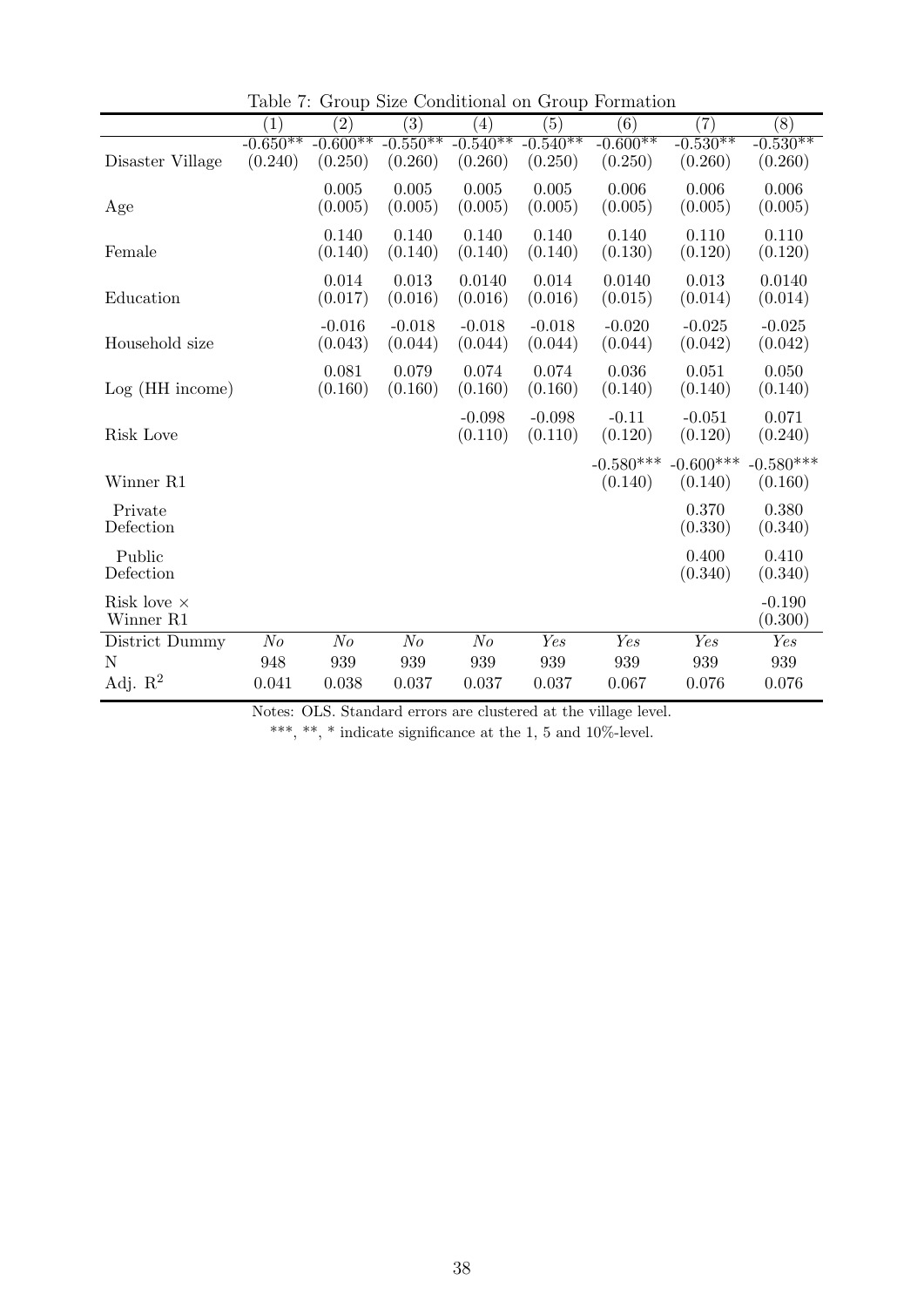| Variable                                         | <b>Treatments</b>                            |                                                |                                             |  |  |  |
|--------------------------------------------------|----------------------------------------------|------------------------------------------------|---------------------------------------------|--|--|--|
|                                                  | No Defection                                 | Private Defection                              | <b>Public Defection</b>                     |  |  |  |
|                                                  |                                              | Difference estimates                           |                                             |  |  |  |
|                                                  | Disaster - No<br>Disaster                    | Disaster - No<br>Disaster                      | Disaster - No<br>Disaster                   |  |  |  |
|                                                  | $-0.054***$                                  | $-0.072**$                                     | $-0.064***$                                 |  |  |  |
| Group Formation                                  | (0.024)<br>$N = 424$                         | (0.027)<br>$N = 262$                           | (0.029)<br>$N = 282$                        |  |  |  |
|                                                  | $-1.040***$<br>(0.140)                       | $-0.270*$<br>(0.160)                           | 0.190<br>(0.160)                            |  |  |  |
| Group Size                                       | $N = 387$                                    | $N = 245$                                      | $N = 260$                                   |  |  |  |
|                                                  | $0.076**$<br>(0.038)                         | $0.015***$<br>(0.042)                          | $0.088*$<br>(0.046)                         |  |  |  |
| Choose Risky Bet                                 | $N = 424$                                    | $N = 262$                                      | $N = 282$                                   |  |  |  |
|                                                  |                                              | $-0.230***$<br>(0.048)                         | $-0.210***$<br>(0.038)                      |  |  |  |
| Defection                                        |                                              | $N = 249$                                      | $N = 264$                                   |  |  |  |
| Have Near Neighbour in Group                     | $-0.110***$<br>(0.041)<br>$N = 387$<br>0.041 | $-0.100*$<br>(0.054)<br>$N = 245$<br>$0.110**$ | $-0.120**$<br>(0.049)<br>$N = 260$<br>0.012 |  |  |  |
| Have Distant Neighbour in Group                  | (0.046)<br>$N = 387$                         | (0.047)<br>$N = 245$                           | (0.025)<br>$N = 260$                        |  |  |  |
| Difference in Average Individual                 | 14.3<br>(13.9)                               | 7.67<br>(17.1)                                 | 0.074<br>(16.9)                             |  |  |  |
| Payoff Before Pooling Income                     | $N = 424$                                    | $N = 262$                                      | $N = 282$                                   |  |  |  |
| Differences in Average Payoff on<br>Risk-Sharing | 8.66<br>(7.83)<br>$N = 393$                  | $49.6***$<br>(11.6)<br>$N = 198$               | 9.74<br>(9.57)<br>$N = 231$                 |  |  |  |

<span id="page-38-0"></span>Table 8: Differences in Risk-sharing and Risk-taking Behaviour Between Disaster and Dondisaster group.

Notes: Probit regressions, marginal effects reported. Standard errors

are clustered at the village level. \*\*\*, \*\*, \* indicate significance at the 1, 5 and 10%-level.